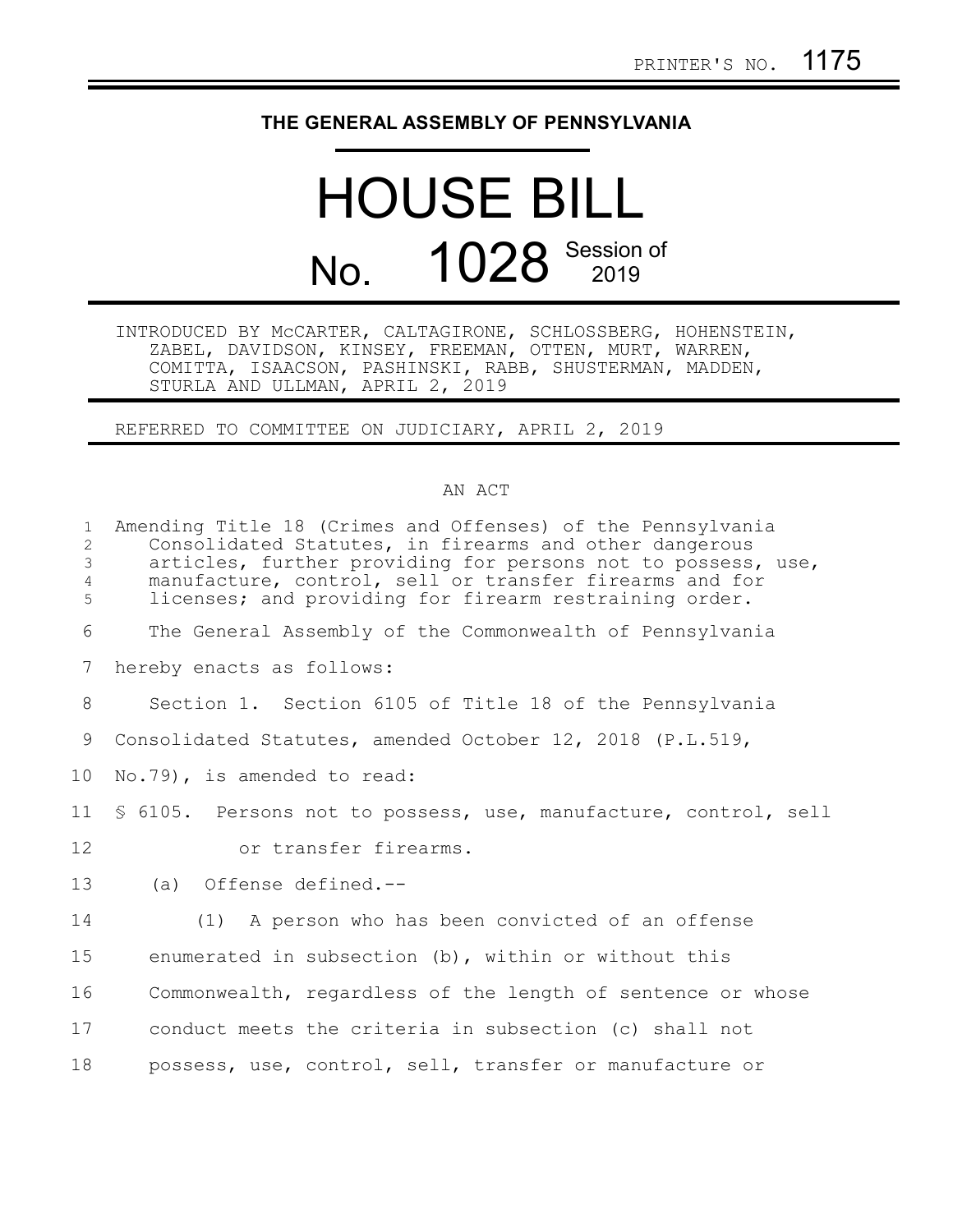obtain a license to possess, use, control, sell, transfer or manufacture a firearm in this Commonwealth. 1 2

(2) (i) Except as otherwise provided in this paragraph, a person who is prohibited from possessing, using, controlling, selling, transferring or manufacturing a firearm under paragraph (1) or subsection (b) or (c) shall have a reasonable period of time, not to exceed 60 days from the date of the imposition of the disability under this subsection, in which to sell or transfer that person's firearms to another eligible person who is not a member of the prohibited person's household. 3 4 5 6 7 8 9 10 11 12

(ii) This paragraph shall not apply to any person whose disability is imposed pursuant to subsection (c)(6) or (6.1). 13 14 15

(iii) A person whose disability is imposed pursuant to subsection (c)(9) shall relinquish any firearms and firearm licenses under that person's possession or control, as described in section 6105.2 (relating to relinquishment of firearms and firearm licenses by convicted persons). 16 17 18 19 20 21

(iv) A person whose disability is imposed pursuant to a protection from abuse order shall relinquish any firearms, other weapons, ammunition and firearm licenses under that person's possession or control, as described in 23 Pa.C.S. § 6108(a)(7) (relating to relief). 22 23 24 25 26

(a.1) Penalty.-- 27

(1) Except as provided under paragraph (1.1), a person convicted of a felony enumerated under subsection (b) or a felony under the act of April 14, 1972 (P.L.233, No.64), 28 29 30

20190HB1028PN1175 - 2 -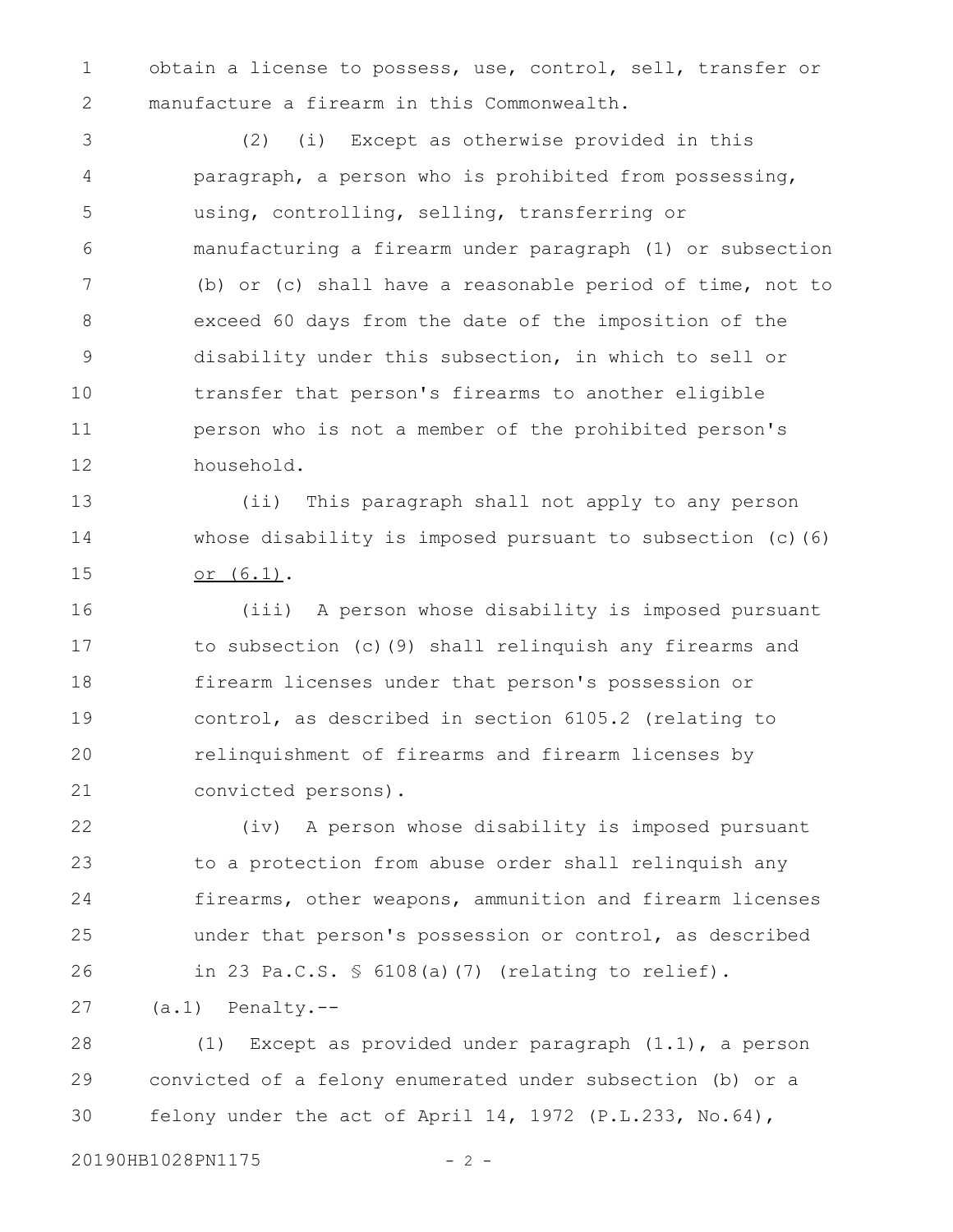known as The Controlled Substance, Drug, Device and Cosmetic Act, or any equivalent Federal statute or equivalent statute of any other state, who violates subsection (a) commits a felony of the second degree. 1 2 3 4

(1.1) The following shall apply: (i) A person convicted of a felony enumerated under subsection (b) or a felony under The Controlled Substance, Drug, Device and Cosmetic Act, or any equivalent Federal statute or equivalent statute of any other state, who violates subsection (a) commits a felony of the first degree if: 6 7 8 9 10 11

(A) at the time of the commission of a violation of subsection (a), the person has previously been convicted of an offense under subsection (a); or 12 13 14

(B) at the time of the commission of a violation of subsection (a), the person was in physical possession or control of a firearm, whether visible, concealed about the person or within the person's reach. 15 16 17 18 19

(ii) The Pennsylvania Commission on Sentencing, under 42 Pa.C.S. § 2154 (relating to adoption of guidelines for sentencing), shall provide for a sentencing enhancement for a sentence imposed pursuant to this paragraph. 20 21 22 23 24

(2) A person who is the subject of an active final protection from abuse order issued pursuant to 23 Pa.C.S. § 6108, is the subject of any other active protection from abuse order issued pursuant to 23 Pa.C.S. § 6107(b) (relating to hearings) or an active firearm restraining order under section 6190.5 (relating to relief), which provided for the 25 26 27 28 29 30

20190HB1028PN1175 - 3 -

5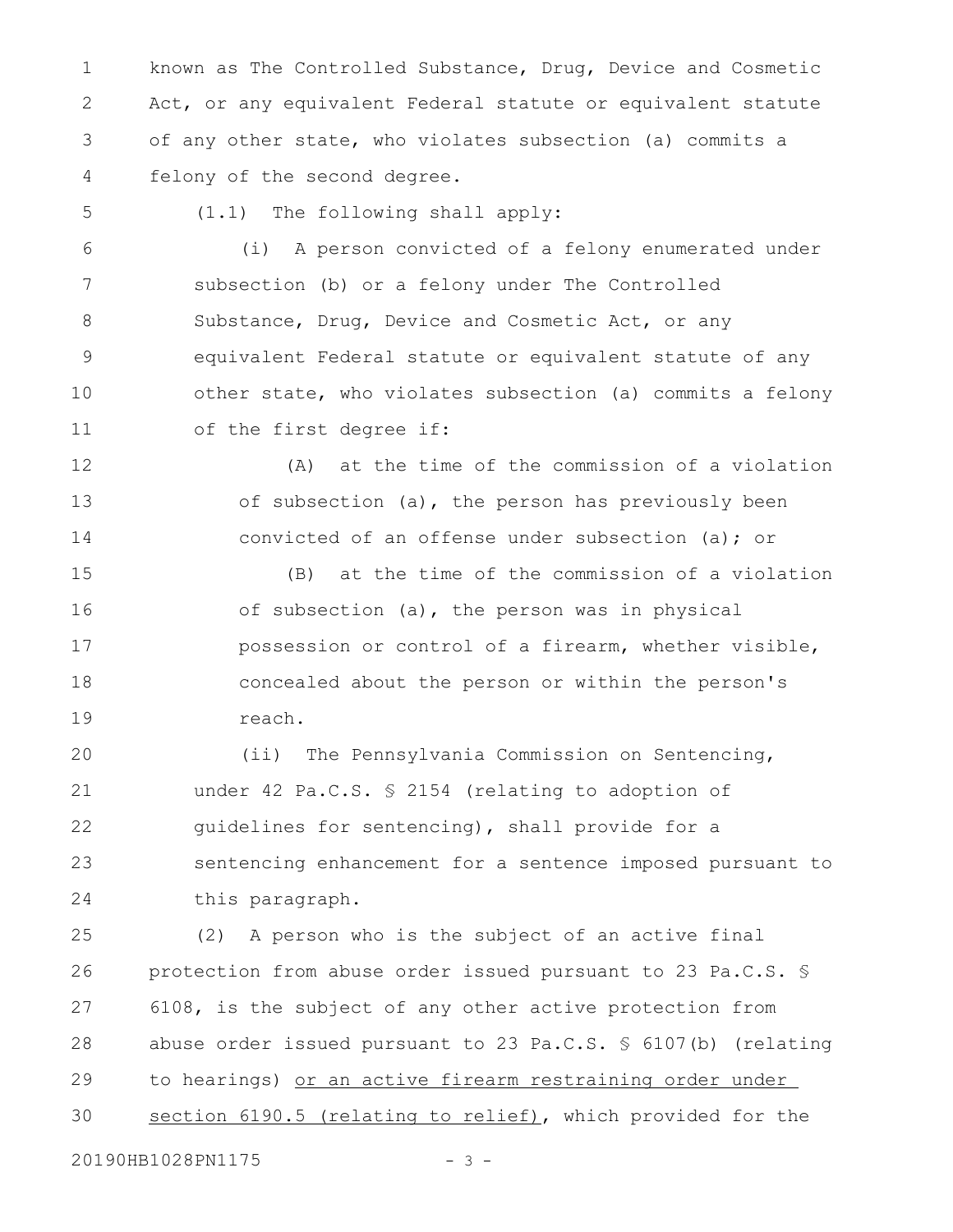relinquishment of firearms or other weapons or ammunition during the period of time the order is in effect, or is otherwise prohibited from possessing or acquiring a firearm under 18 U.S.C. § 922(g)(8) (relating to unlawful acts), commits a misdemeanor of the second degree if he intentionally or knowingly fails to relinquish a firearm or other weapon or ammunition to the sheriff or appropriate law enforcement agency as defined in 23 Pa.C.S. § 6102 (relating to definitions) as required by the order unless, in lieu of relinquishment, he provides an affidavit which lists the firearms or other weapons or ammunition to the sheriff in accordance with 23 Pa.C.S. § 6108(a)(7)(i)(B), 6108.2 (relating to relinquishment for consignment sale, lawful transfer or safekeeping) or 6108.3 (relating to relinquishment to third party for safekeeping) [.] or in accordance with either section 6190.5(a)(2) or (b)(3)(i) or 6190.8 (relating to relinquishment for consignment sale, lawful transfers and safekeeping). (3) (i) A person commits a misdemeanor of the third degree if he intentionally or knowingly accepts possession of a firearm, other weapon or ammunition from another person he knows is the subject of an active final protection from abuse order issued pursuant to 23 Pa.C.S. § 6108 [or], an active protection from abuse order issued pursuant to 23 Pa.C.S. § 6107(b) or an active firearm 1 2 3 4 5 6 7 8 9 10 11 12 13 14 15 16 17 18 19 20 21 22 23 24 25

restraining order under section 6190.5, which order provided for the relinquishment of the firearm, other weapon or ammunition during the period of time the order is in effect. 26 27 28 29

(ii) This paragraph shall not apply to: 30

20190HB1028PN1175 - 4 -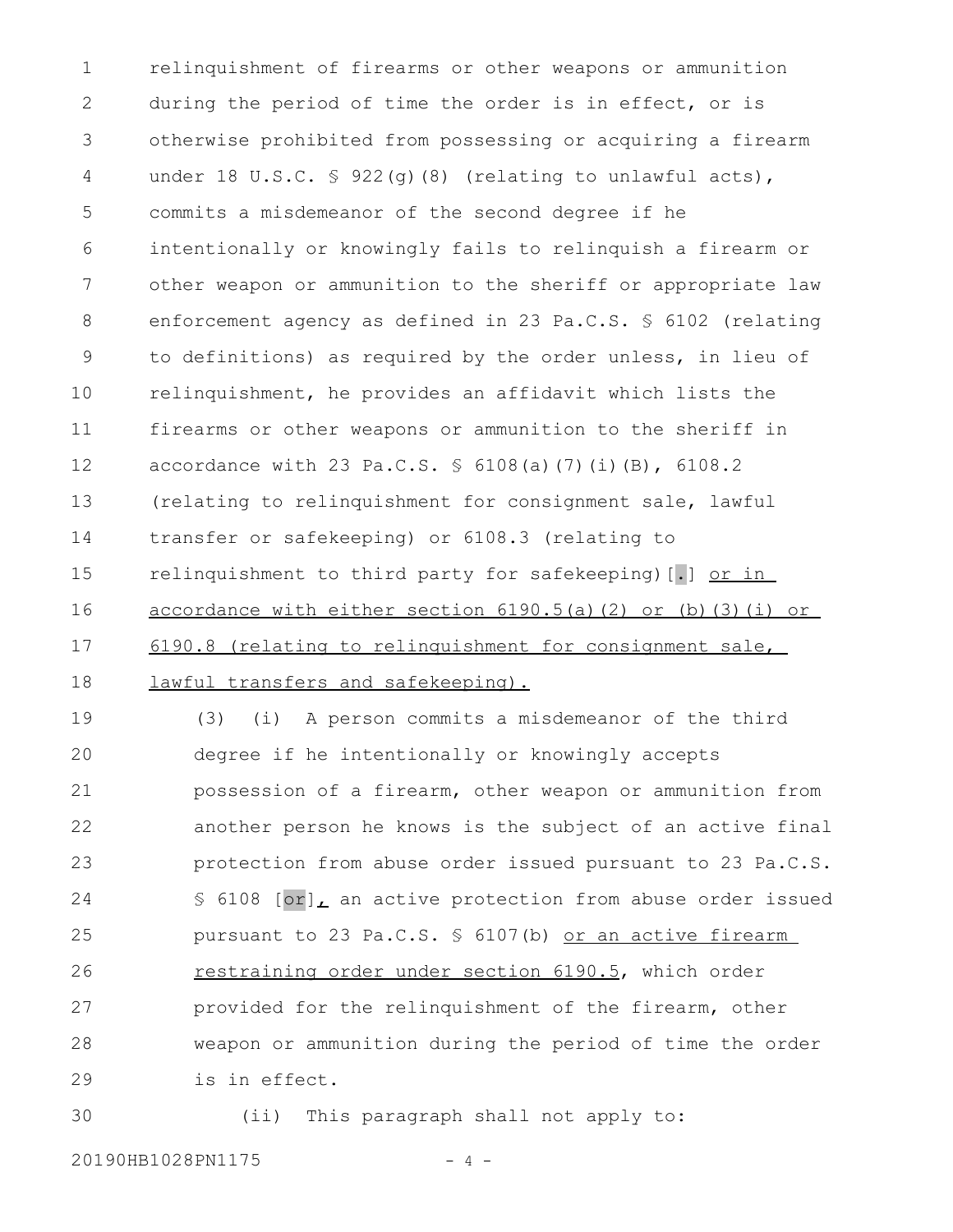(A) a third party who accepts possession of a firearm, other weapon or ammunition relinquished pursuant to 23 Pa.C.S. § 6108.3; or (B) a dealer licensed pursuant to section 6113 (relating to licensing of dealers) or subsequent purchaser from a dealer licensed pursuant to section 6113, who accepts possession of a firearm, other weapon or ammunition relinquished pursuant to section 6190.8 or 23 Pa.C.S. § 6108.2. (4) It shall be an affirmative defense to any prosecution under paragraph (3) that the person accepting possession of a firearm, other weapon or ammunition in violation of paragraph (3): (i) notified the sheriff as soon as practicable that he has taken possession; and (ii) relinquished possession of any firearm, other weapon or ammunition possessed in violation of paragraph (3) as directed by the sheriff. (5) A person who has accepted possession of a firearm, other weapon or ammunition pursuant to 23 Pa.C.S. § 6108.3 or section 6190.3 (relating to commencement of proceedings) commits a misdemeanor of the first degree if he intentionally or knowingly returns a firearm, other weapon or ammunition to a defendant or intentionally or knowingly allows a defendant to have access to the firearm, other weapon or ammunition prior to either of the following: (i) The sheriff accepts return of the safekeeping permit issued to the party pursuant to 23 Pa.C.S. § 6108.3(d)(1)(i). (ii) The issuance of a court order pursuant to 1 2 3 4 5 6 7 8 9 10 11 12 13 14 15 16 17 18 19 20 21 22 23 24 25 26 27 28 29 30

20190HB1028PN1175 - 5 -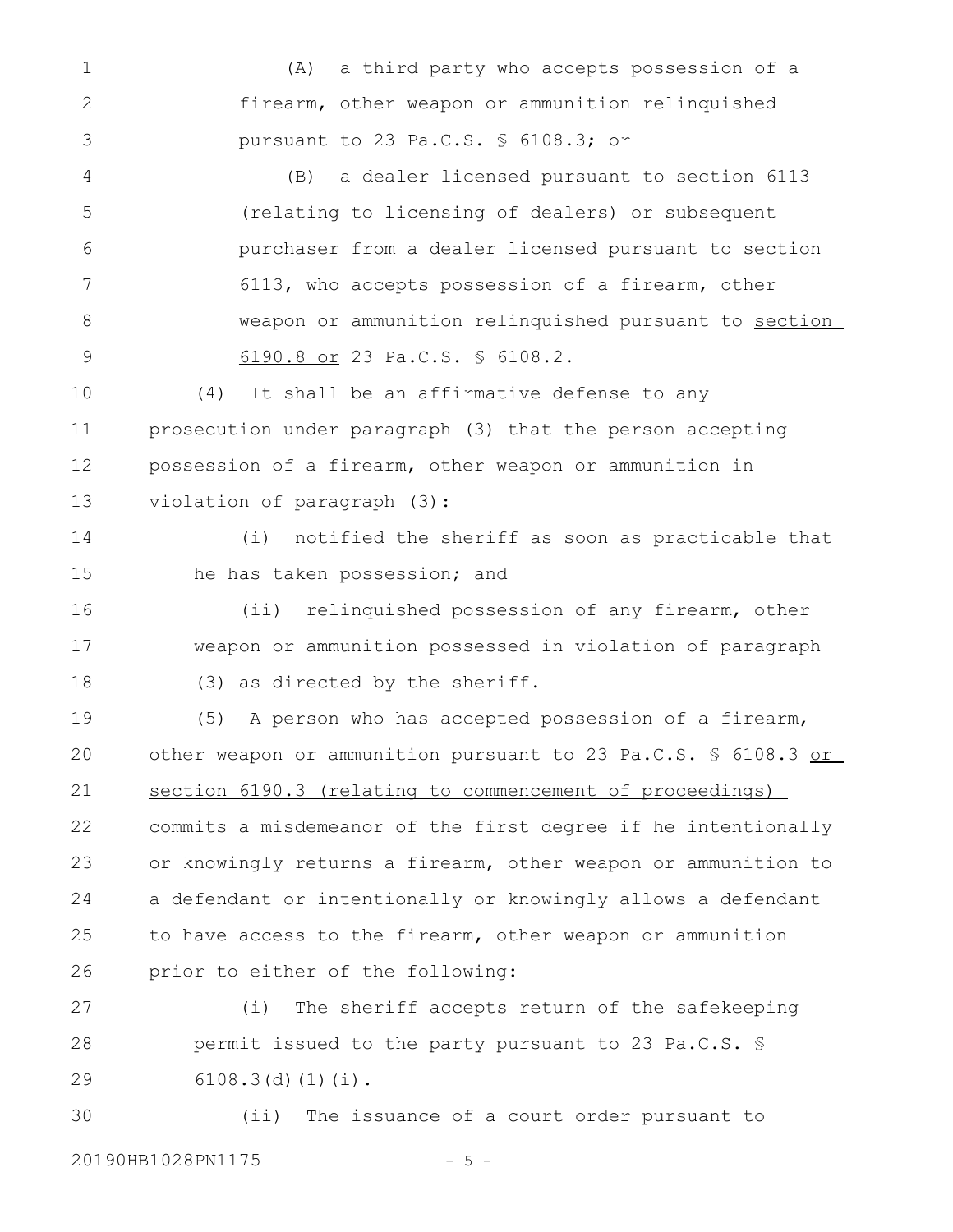subsection (f)(2) or 23 Pa.C.S. § 6108.1(b) (relating to return of relinquished firearms, other weapons and ammunition and additional relief) or section 6190.7(b) (relating to return of relinquished firearms, other weapons and ammunition, and additional relief) which modifies a valid protection from abuse order issued pursuant to 23 Pa.C.S. § 6108 or a valid firearm restraining order under section 6190.5, which order provided for the relinquishment of the firearm, other weapon or ammunition by allowing the defendant to take possession of the firearm, other weapon or ammunition that had previously been ordered relinquished. (b) Enumerated offenses.--The following offenses shall apply to subsection (a): Section 908 (relating to prohibited offensive weapons). Section 911 (relating to corrupt organizations). Section 912 (relating to possession of weapon on school property). Section 2502 (relating to murder). Section 2503 (relating to voluntary manslaughter). Section 2504 (relating to involuntary manslaughter) if the offense is based on the reckless use of a firearm. Section 2702 (relating to aggravated assault). Section 2703 (relating to assault by prisoner). Section 2704 (relating to assault by life prisoner). Section 2709.1 (relating to stalking). Section 2716 (relating to weapons of mass destruction). Section 2901 (relating to kidnapping). Section 2902 (relating to unlawful restraint). Section 2910 (relating to luring a child into a motor 1 2 3 4 5 6 7 8 9 10 11 12 13 14 15 16 17 18 19 20 21 22 23 24 25 26 27 28 29 30

20190HB1028PN1175 - 6 -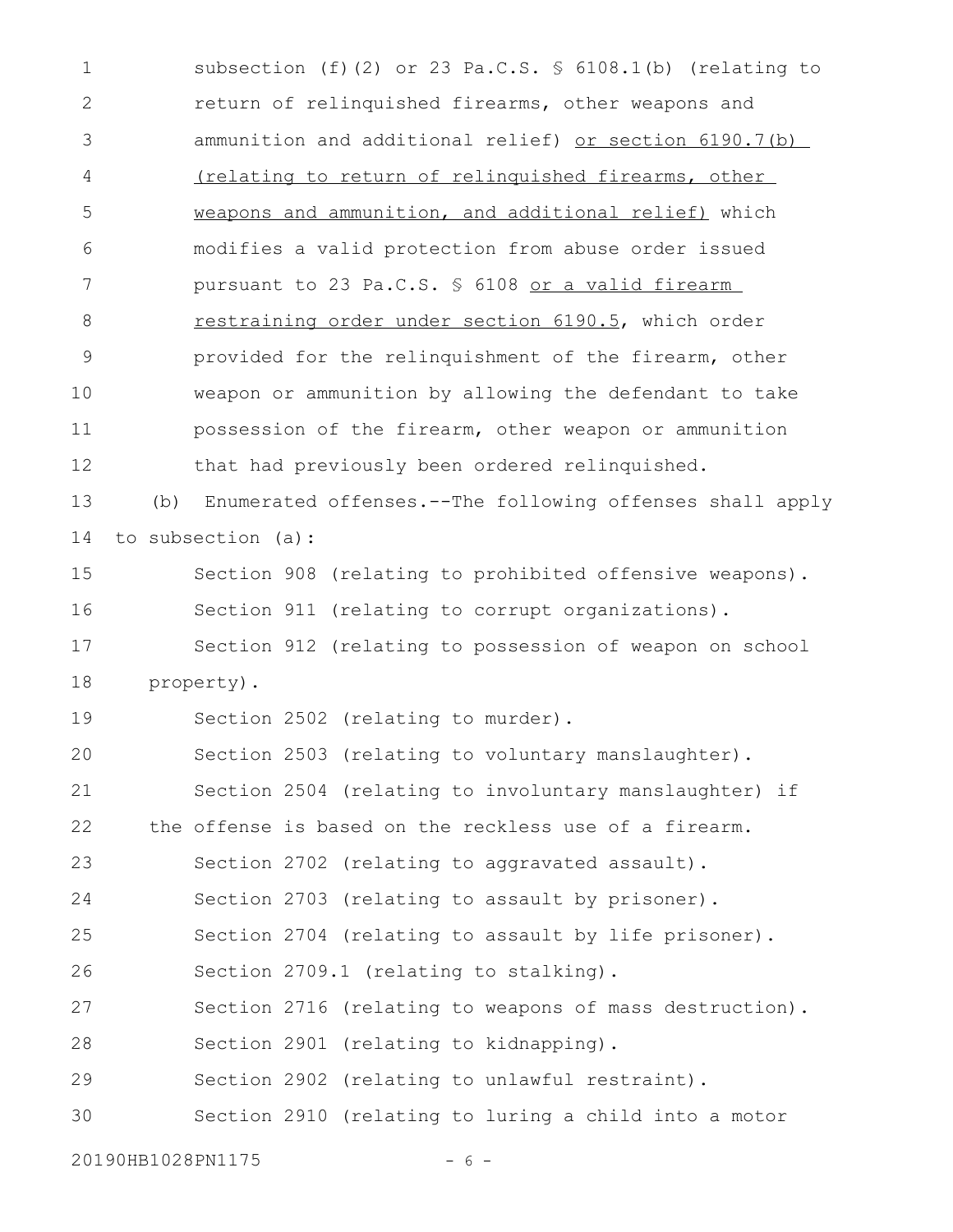vehicle or structure). Section 3121 (relating to rape). Section 3123 (relating to involuntary deviate sexual intercourse). Section 3125 (relating to aggravated indecent assault). Section 3301 (relating to arson and related offenses). Section 3302 (relating to causing or risking catastrophe). Section 3502 (relating to burglary). Section 3503 (relating to criminal trespass) if the offense is graded a felony of the second degree or higher. Section 3701 (relating to robbery). Section 3702 (relating to robbery of motor vehicle). Section 3921 (relating to theft by unlawful taking or disposition) upon conviction of the second felony offense. Section 3923 (relating to theft by extortion) when the offense is accompanied by threats of violence. Section 3925 (relating to receiving stolen property) upon conviction of the second felony offense. Section 4906 (relating to false reports to law enforcement authorities) if the fictitious report involved the theft of a firearm as provided in section 4906(c)(2). Section 4912 (relating to impersonating a public servant) if the person is impersonating a law enforcement officer. Section 4952 (relating to intimidation of witnesses or victims). Section 4953 (relating to retaliation against witness, victim or party). Section 5121 (relating to escape). Section 5122 (relating to weapons or implements for 1 2 3 4 5 6 7 8 9 10 11 12 13 14 15 16 17 18 19 20 21 22 23 24 25 26 27 28 29 30

20190HB1028PN1175 - 7 -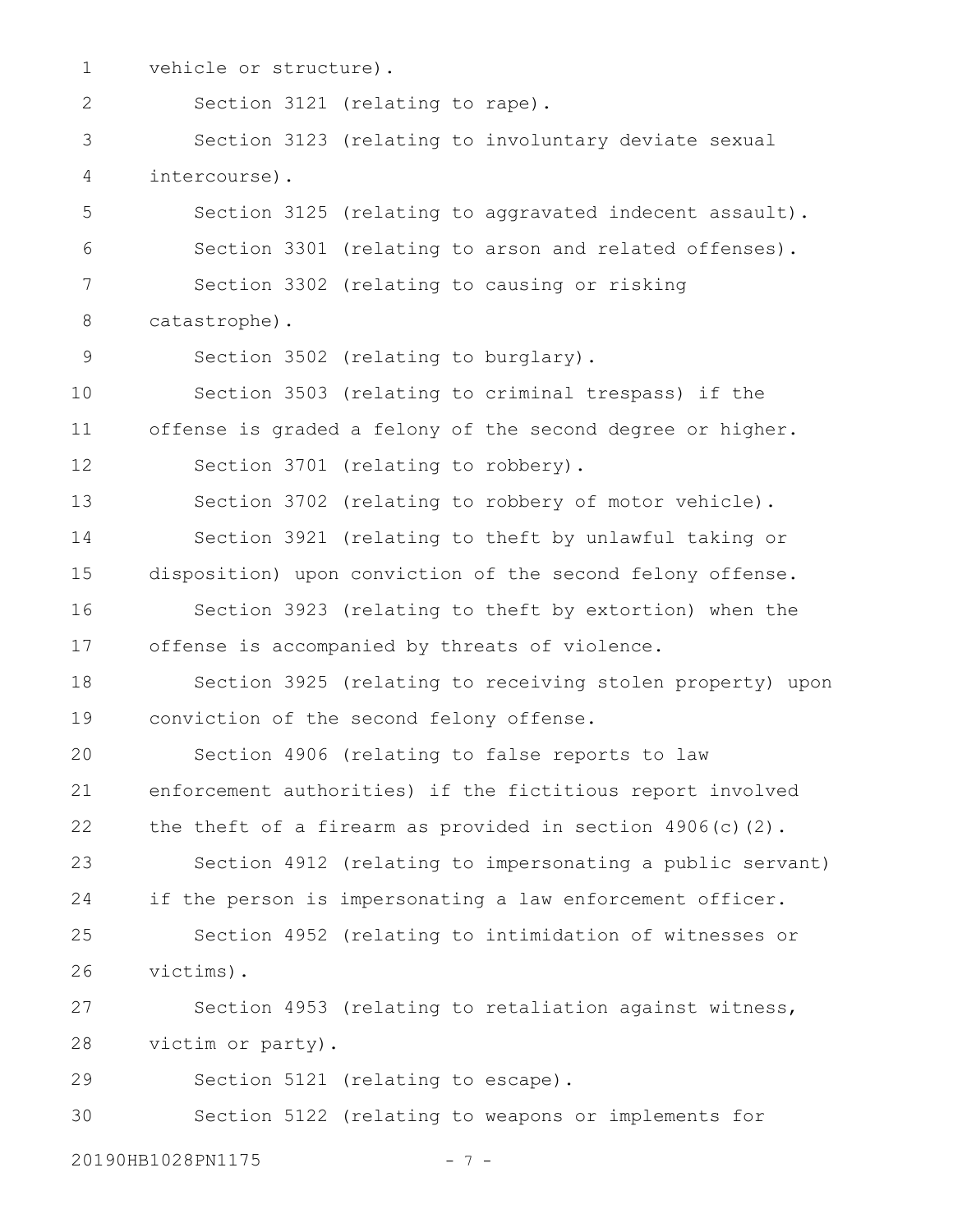escape). 1

2

9

Section 5501(3) (relating to riot).

Section 5515 (relating to prohibiting of paramilitary training). 3 4

Section 5516 (relating to facsimile weapons of mass destruction). 5 6

Section 6110.1 (relating to possession of firearm by minor). 7 8

Section 6301 (relating to corruption of minors).

Section 6302 (relating to sale or lease of weapons and explosives). 10 11

Any offense equivalent to any of the above-enumerated offenses under the prior laws of this Commonwealth or any offense equivalent to any of the above-enumerated offenses under the statutes of any other state or of the United States. 12 13 14 15 16

(c) Other persons.--In addition to any person who has been convicted of any offense listed under subsection (b), the following persons shall be subject to the prohibition of subsection (a): 17 18 19 20

(1) A person who is a fugitive from justice. This paragraph does not apply to an individual whose fugitive status is based upon a nonmoving or moving summary offense under Title 75 (relating to vehicles). 21 22 23 24

(2) A person who has been convicted of an offense under the act of April 14, 1972 (P.L.233, No.64), known as The Controlled Substance, Drug, Device and Cosmetic Act, or any equivalent Federal statute or equivalent statute of any other state, that may be punishable by a term of imprisonment exceeding two years. 25 26 27 28 29 30

20190HB1028PN1175 - 8 -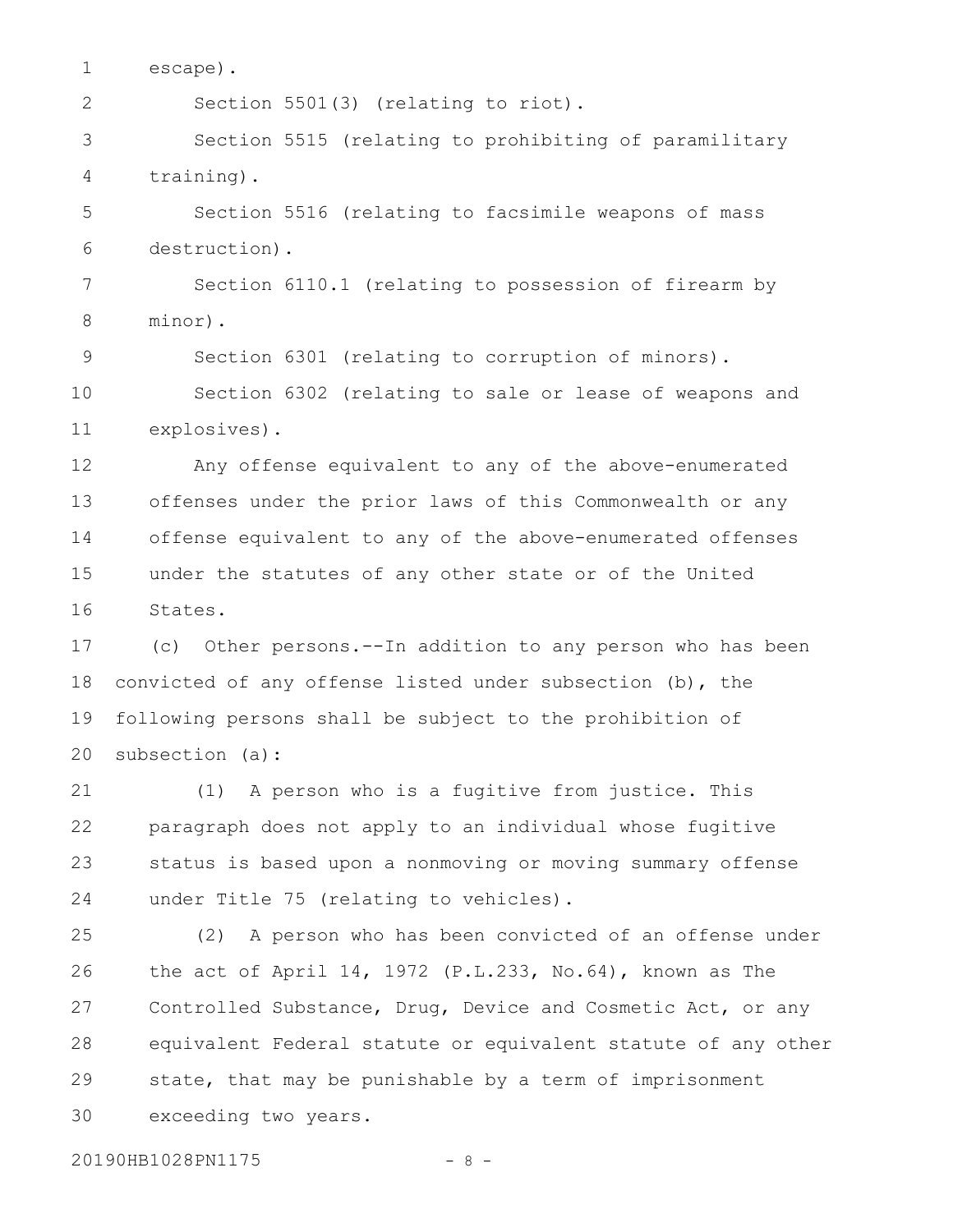(3) A person who has been convicted of driving under the influence of alcohol or controlled substance as provided in 75 Pa.C.S. § 3802 (relating to driving under influence of alcohol or controlled substance) or the former 75 Pa.C.S. § 3731, on three or more separate occasions within a five-year period. For the purposes of this paragraph only, the prohibition of subsection (a) shall only apply to transfers or purchases of firearms after the third conviction. 1 2 3 4 5 6 7 8

(4) A person who has been adjudicated as an incompetent or who has been involuntarily committed to a mental institution for inpatient care and treatment under section 302, 303 or 304 of the provisions of the act of July 9, 1976 (P.L.817, No.143), known as the Mental Health Procedures Act. This paragraph shall not apply to any proceeding under section 302 of the Mental Health Procedures Act unless the examining physician has issued a certification that inpatient care was necessary or that the person was committable. 9 10 11 12 13 14 15 16 17

(5) A person who, being an alien, is illegally or unlawfully in the United States. 18 19

(6) A person who is the subject of an active final protection from abuse order issued pursuant to 23 Pa.C.S. § 6108, is the subject of any other active protection from abuse order issued pursuant to 23 Pa.C.S. § 6107(b), which provided for the relinquishment of firearms during the period of time the order is in effect or is otherwise prohibited from possessing or acquiring a firearm under 18 U.S.C. § 922(g)(8). This prohibition shall terminate upon the expiration or vacation of the order or portion thereof relating to the relinquishment of firearms. 20 21 22 23 24 25 26 27 28 29

(6.1) A person who is the subject of an active firearm 20190HB1028PN1175 - 9 -30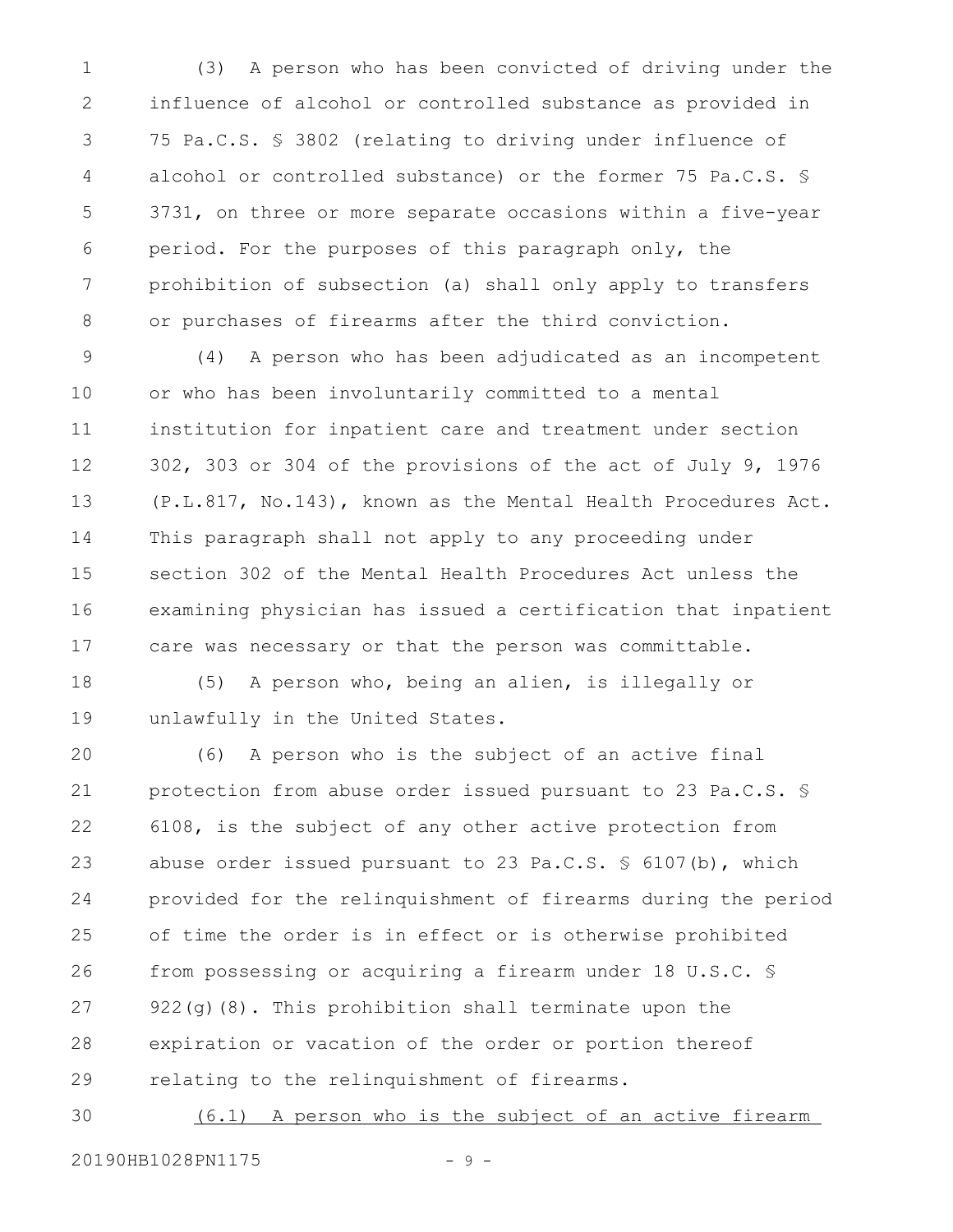restraining order issued under section 6190.5, which order provided for the relinquishment of firearms during the period of time the order is in effect. The prohibition under this paragraph shall terminate upon the expiration or vacation of an active firearm restraining order or upon the expiration or vacation of any provision of a firearm restraining order relating to the relinquishment of firearms. 1 2 3 4 5 6 7

(7) A person who was adjudicated delinquent by a court pursuant to 42 Pa.C.S. § 6341 (relating to adjudication) or under any equivalent Federal statute or statute of any other state as a result of conduct which if committed by an adult would constitute an offense under sections 2502, 2503, 2702, 2703 (relating to assault by prisoner), 2704, 2901, 3121, 3123, 3301, 3502, 3701 and 3923. 8 9 10 11 12 13 14

(8) A person who was adjudicated delinquent by a court pursuant to 42 Pa.C.S. § 6341 or under any equivalent Federal statute or statute of any other state as a result of conduct which if committed by an adult would constitute an offense enumerated in subsection (b) with the exception of those crimes set forth in paragraph (7). This prohibition shall terminate 15 years after the last applicable delinquent adjudication or upon the person reaching the age of 30, whichever is earlier. 15 16 17 18 19 20 21 22 23

(9) A person who is prohibited from possessing or acquiring a firearm under  $18 \text{ U.S.C. }$  \$  $922(q)(9)$ . If the offense which resulted in the prohibition under 18 U.S.C. § 922(g)(9) was committed, as provided in 18 U.S.C. § 921(a) (33)(A)(ii) (relating to definitions), by a person in any of the following relationships: 24 25 26 27 28 29

(i) the current or former spouse, parent or guardian 20190HB1028PN1175 - 10 -30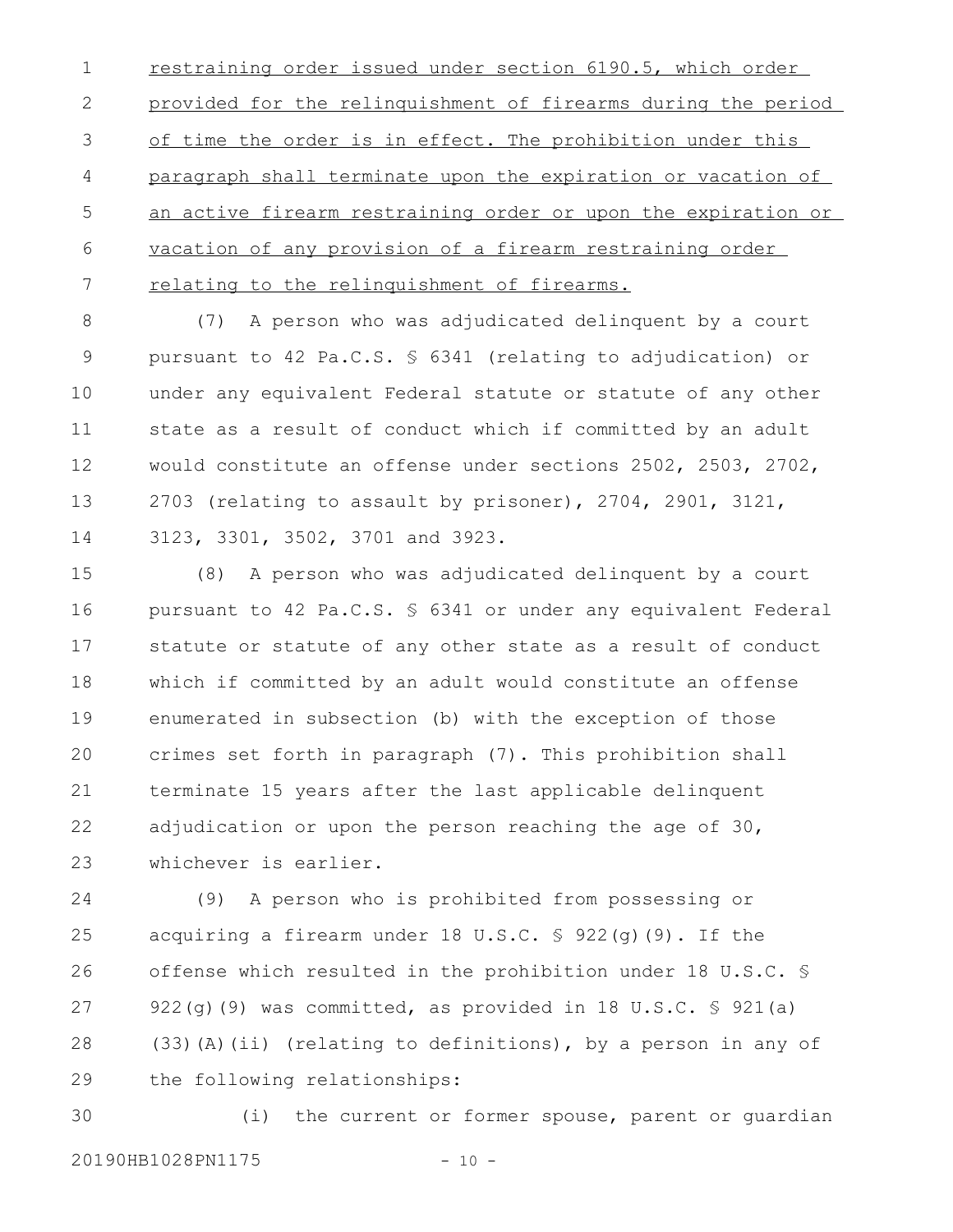1

of the victim;

(ii) a person with whom the victim shares a child in common; 2 3

(iii) a person who cohabits with or has cohabited with the victim as a spouse, parent or guardian; or 4 5

6

(iv) a person similarly situated to a spouse, parent or guardian of the victim; 7

then the relationship need not be an element of the offense to meet the requirements of this paragraph. 8 9

(10) A person who has been convicted of an offense under subsection  $(a.1)(2)$ . The prohibition shall terminate five years after the date of conviction, final release from confinement or final release from supervision, whichever is later. 10 11 12 13 14

(d) Exemption.--A person who has been convicted of a crime specified in subsection (a) or (b) or a person whose conduct meets the criteria in subsection (c)(1), (2), (5), (7) or (9) may make application to the court of common pleas of the county where the principal residence of the applicant is situated for relief from the disability imposed by this section upon the possession, transfer or control of a firearm. The court shall grant such relief if it determines that any of the following apply: 15 16 17 18 19 20 21 22 23

(1) The conviction has been vacated under circumstances where all appeals have been exhausted or where the right to appeal has expired. 24 25 26

(2) The conviction has been the subject of a full pardon by the Governor. 27 28

(3) Each of the following conditions is met: (i) The Secretary of the Treasury of the United 29 30

20190HB1028PN1175 - 11 -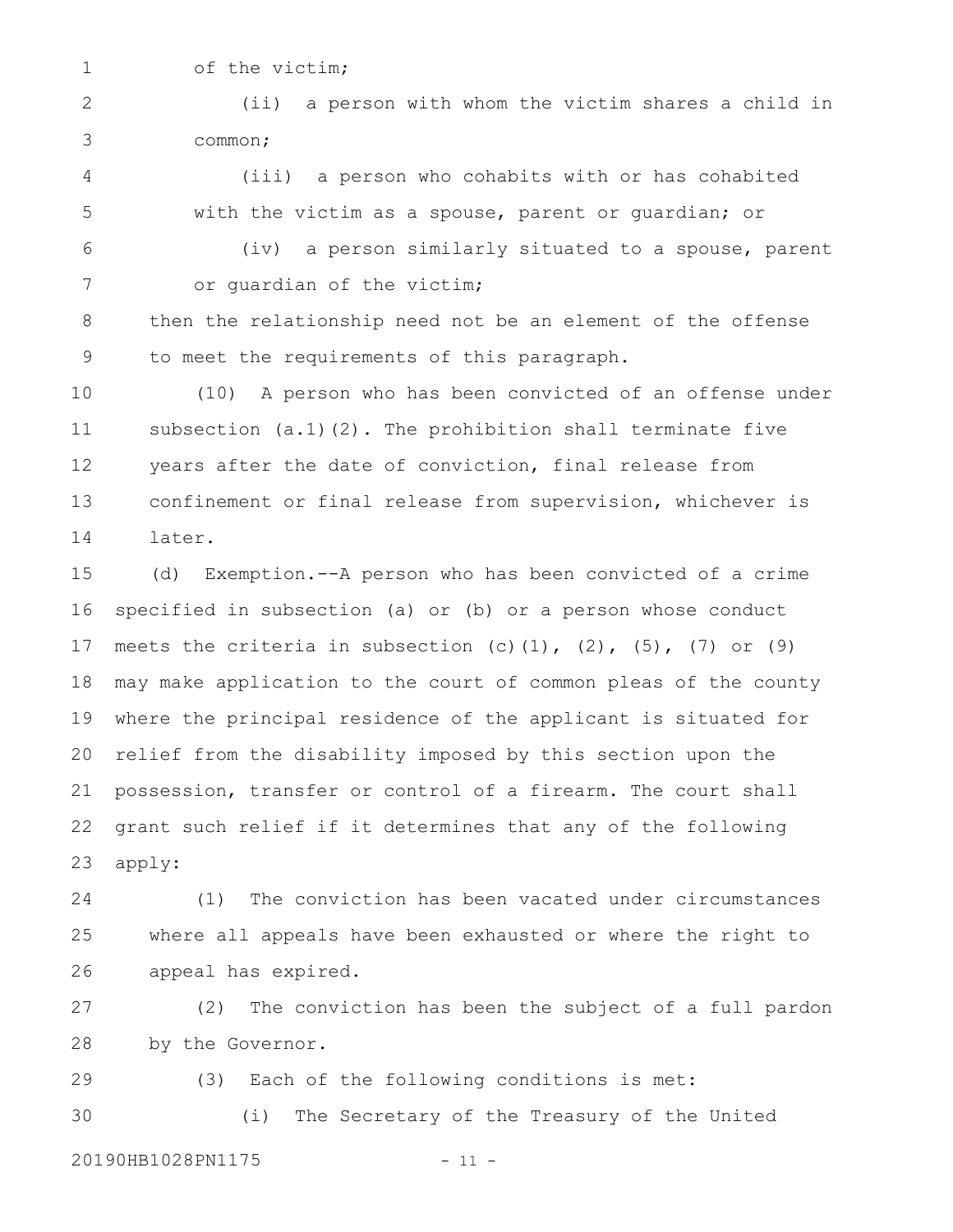States has relieved the applicant of an applicable disability imposed by Federal law upon the possession, ownership or control of a firearm as a result of the applicant's prior conviction, except that the court may waive this condition if the court determines that the Congress of the United States has not appropriated sufficient funds to enable the Secretary of the Treasury to grant relief to applicants eligible for the relief. 1 2 3 4 5 6 7 8

(ii) A period of ten years, not including any time spent in incarceration, has elapsed since the most recent conviction of the applicant of a crime enumerated in subsection (b), a felony violation of The Controlled Substance, Drug, Device and Cosmetic Act or the offense which resulted in the prohibition under 18 U.S.C. § 922(g)(9). 9 10 11 12 13 14 15

(e) Proceedings.-- 16

(1) If a person convicted of an offense under subsection (a), (b) or (c)(1), (2), (5), (7) or (9) makes application to the court, a hearing shall be held in open court to determine whether the requirements of this section have been met. The commissioner and the district attorney of the county where the application is filed and any victim or survivor of a victim of the offense upon which the disability is based may be parties to the proceeding. 17 18 19 20 21 22 23 24

(2) Upon application to the court of common pleas pursuant to paragraph (1) by an applicant who is subject to the prohibition under subsection  $(c)$  (3), the court shall grant such relief if a period of ten years, not including any time spent in incarceration, has passed since the applicant's most recent conviction under subsection (c)(3). 25 26 27 28 29 30

20190HB1028PN1175 - 12 -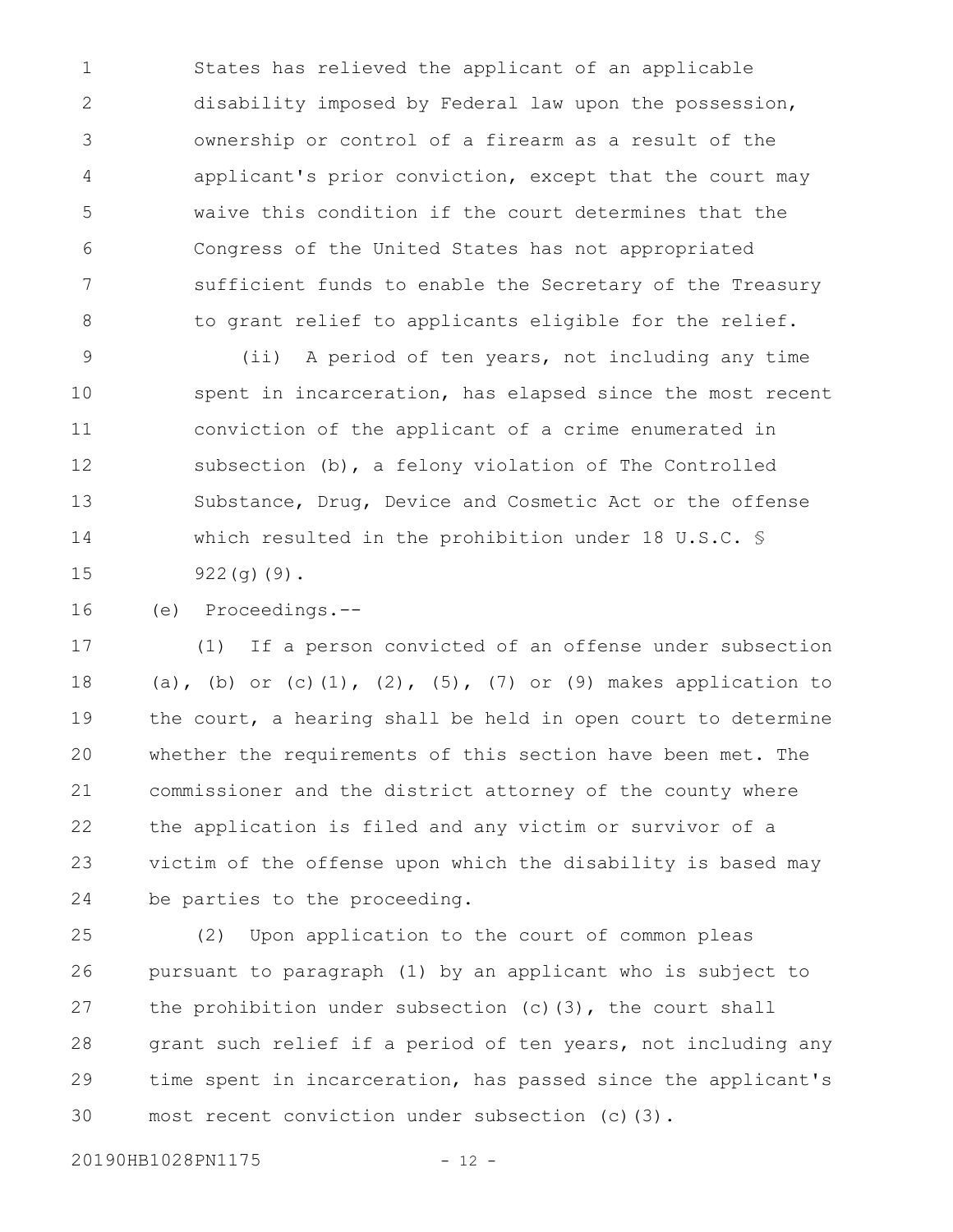(f) Other exemptions and proceedings.-- 1

(1) Upon application to the court of common pleas under this subsection by an applicant subject to the prohibitions under subsection (c)(4), the court may grant such relief as it deems appropriate if the court determines that the applicant may possess a firearm without risk to the applicant or any other person. 2 3 4 5 6 7

(2) If application is made under this subsection for relief from the disability imposed under subsection (c)(6) or (6.1), notice of such application shall be given to the person who had petitioned for the protection from abuse order or a firearm restraining order, and such person shall be a party to the proceedings. Notice of any court order or amendment to a court order restoring firearms possession or control shall be given to the person who had petitioned for the protection from abuse order or a firearm restraining order, to the sheriff and to the Pennsylvania State Police[.] and, in the case of a firearm restraining order, to the appropriate law enforcement agency and district attorney in the county wherein the firearm restraining order was issued. The application and any proceedings on the application shall comply with 23 Pa.C.S. Ch. 61 (relating to protection from abuse) or with the applicable provisions of Subchapter E (relating to firearm restraining order). 8 9 10 11 12 13 14 15 16 17 18 19 20 21 22 23 24

(3) All hearings conducted under this subsection shall be closed unless otherwise requested to be open by the applicant. 25 26 27

(4) (i) The owner of any seized or confiscated firearms or of any firearms ordered relinquished under 23 Pa.C.S. § 6108 or under section 6190.5 shall be provided with a 28 29 30

20190HB1028PN1175 - 13 -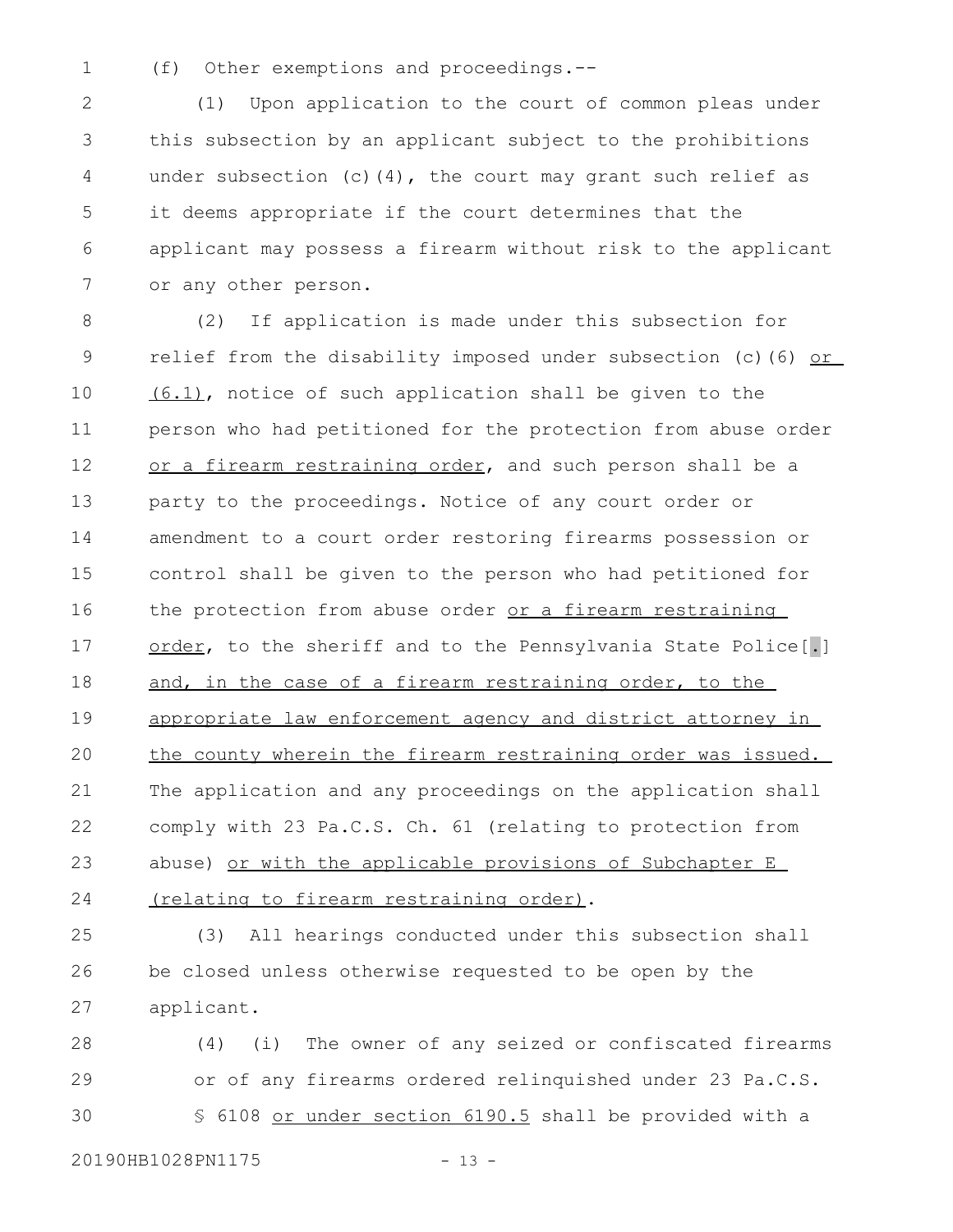signed and dated written receipt by the appropriate law enforcement agency. This receipt shall include, but not limited to, a detailed identifying description indicating the serial number and condition of the firearm. In addition, the appropriate law enforcement agency shall be liable to the lawful owner of said confiscated, seized or relinquished firearm for any loss, damage or substantial decrease in value of said firearm that is a direct result of a lack of reasonable care by the appropriate law enforcement agency. 1 2 3 4 5 6 7 8 9 10

(ii) Firearms shall not be engraved or permanently marked in any manner, including, but not limited to, engraving of evidence or other identification numbers. Unless reasonable suspicion exists to believe that a particular firearm has been used in the commission of a crime, no firearm shall be test fired. Any reduction in the value of a firearm due to test firing, engraving or permanently marking in violation of this paragraph shall be considered damage, and the law enforcement agency shall be liable to the lawful owner of the firearm for the reduction in value caused by the test firing, engraving or permanently marking. 11 12 13 14 15 16 17 18 19 20 21 22

(iii) For purposes of this paragraph, the term "firearm" shall include any scope, sight, bipod, sling, light, magazine, clip, ammunition or other firearm accessory attached to or seized, confiscated or relinquished with a firearm. 23 24 25 26 27

(g) Other restrictions.--Nothing in this section shall exempt a person from a disability in relation to the possession or control of a firearm which is imposed as a condition of 28 29 30

20190HB1028PN1175 - 14 -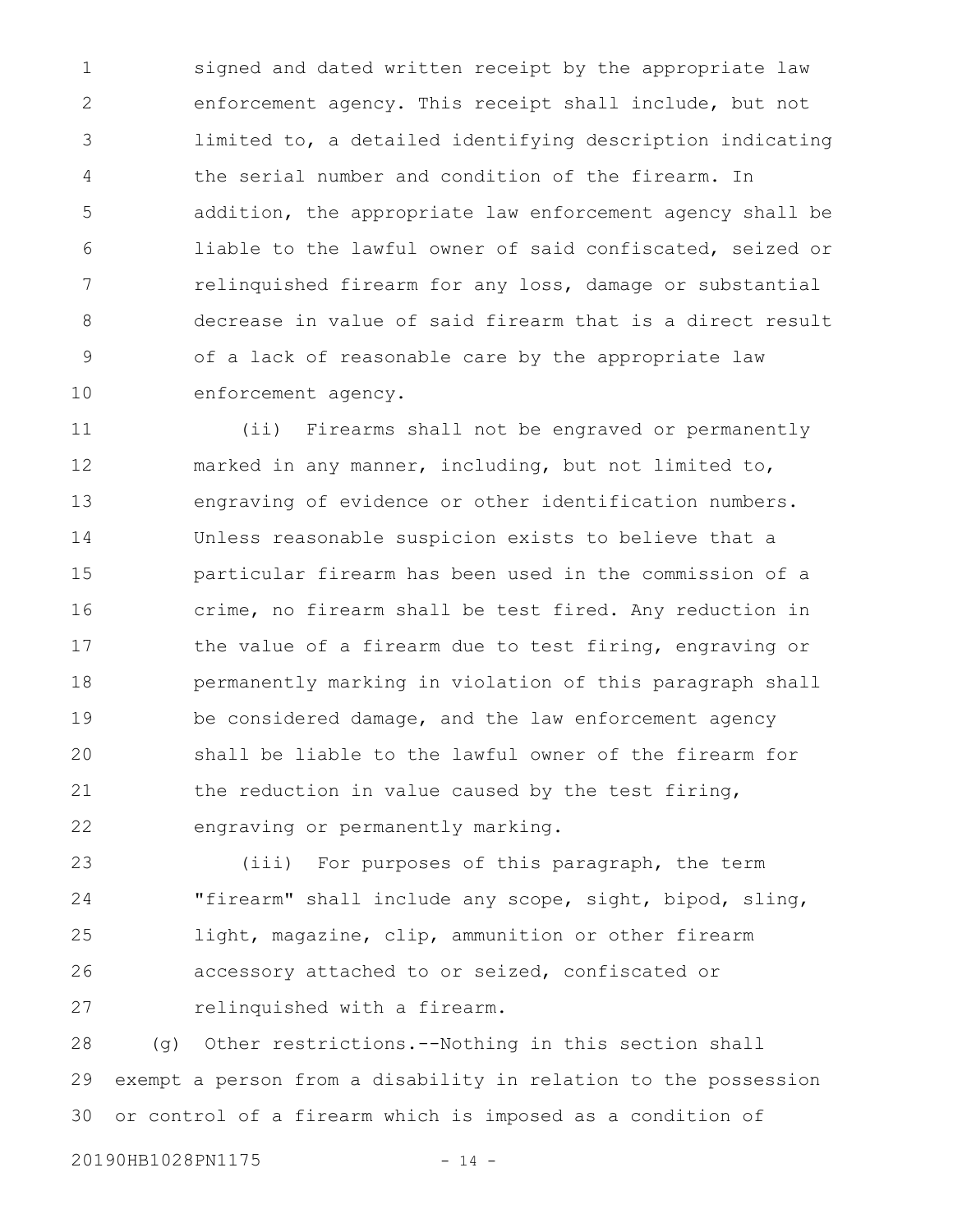probation or parole or which is imposed pursuant to the provision of any law other than this section. 1 2

(h) License prohibition.--Any person who is prohibited from possessing, using, controlling, selling, purchasing, transferring or manufacturing any firearm under this section shall not be eligible for or permitted to obtain a license to carry a firearm under section 6109 (relating to licenses). 3 4 5 6 7

(i) Firearm.--As used in this section only, the term "firearm" shall include any weapons which are designed to or may readily be converted to expel any projectile by the action of an explosive or the frame or receiver of any such weapon. 8 9 10 11

(j) Copy of order to State Police.--If the court grants relief from the disabilities imposed under this section, a copy of the order shall be sent by the prothonotary within ten days of the entry of the order to the Pennsylvania State Police and shall include the name, date of birth and Social Security number of the individual. 12 13 14 15 16 17

Section 2. Section 6109(i.1) and (m.1) of Title 18 are amended to read: 18 19

§ 6109. Licenses. 20

\* \* \* 21

(i.1) Notice to sheriff.--Notwithstanding any statute to the contrary: 22 23

(1) Upon conviction of a person for a crime specified in section 6105(a) or (b) or upon conviction of a person for a crime punishable by imprisonment exceeding one year or upon a determination that the conduct of a person meets the criteria specified in section 6105(c)(1), (2), (3), (5), (6), (6.1) or (9), the court shall determine if the defendant has a license to carry firearms issued pursuant to this section. If the 24 25 26 27 28 29 30

20190HB1028PN1175 - 15 -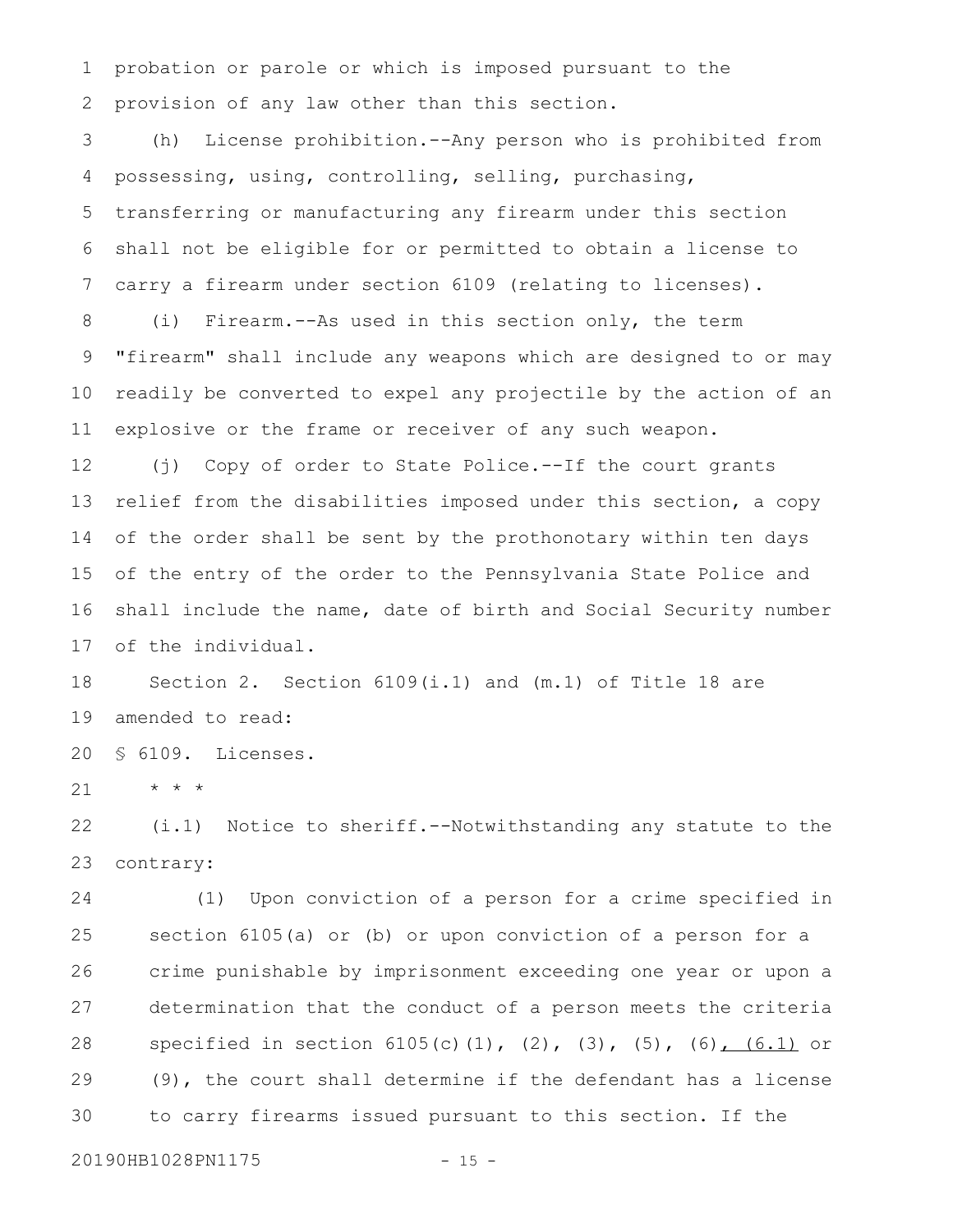defendant has such a license, the court shall notify the sheriff of the county in which that person resides, on a form developed by the Pennsylvania State Police, of the identity of the person and the nature of the crime or conduct which resulted in the notification. The notification shall be transmitted by the judge within seven days of the conviction or determination. 1 2 3 4 5 6 7

(2) Upon adjudication that a person is incompetent or upon the involuntary commitment of a person to a mental institution for inpatient care and treatment under the act of July 9, 1976 (P.L.817, No.143), known as the Mental Health Procedures Act, or upon involuntary treatment of a person as described under section  $6105(c)$ (4) or  $6190.6(c)$ (3)(ii)(F) (relating to hearing), the judge of the court of common pleas, mental health review officer or county mental health and mental retardation administrator shall notify the sheriff of the county in which that person resides, on a form developed by the Pennsylvania State Police, of the identity of the person who has been adjudicated, committed or treated and the nature of the adjudication, commitment or treatment. The notification shall be transmitted by the judge, mental health review officer or county mental health and mental retardation administrator within seven days of the adjudication, commitment or treatment. 8 9 10 11 12 13 14 15 16 17 18 19 20 21 22 23 24

\* \* \* 25

(m.1) Temporary emergency licenses.-- 26

(1) A person seeking a temporary emergency license to carry a concealed firearm shall submit to the sheriff of the county in which the person resides all of the following: (i) Evidence of imminent danger to the person or the 27 28 29 30

20190HB1028PN1175 - 16 -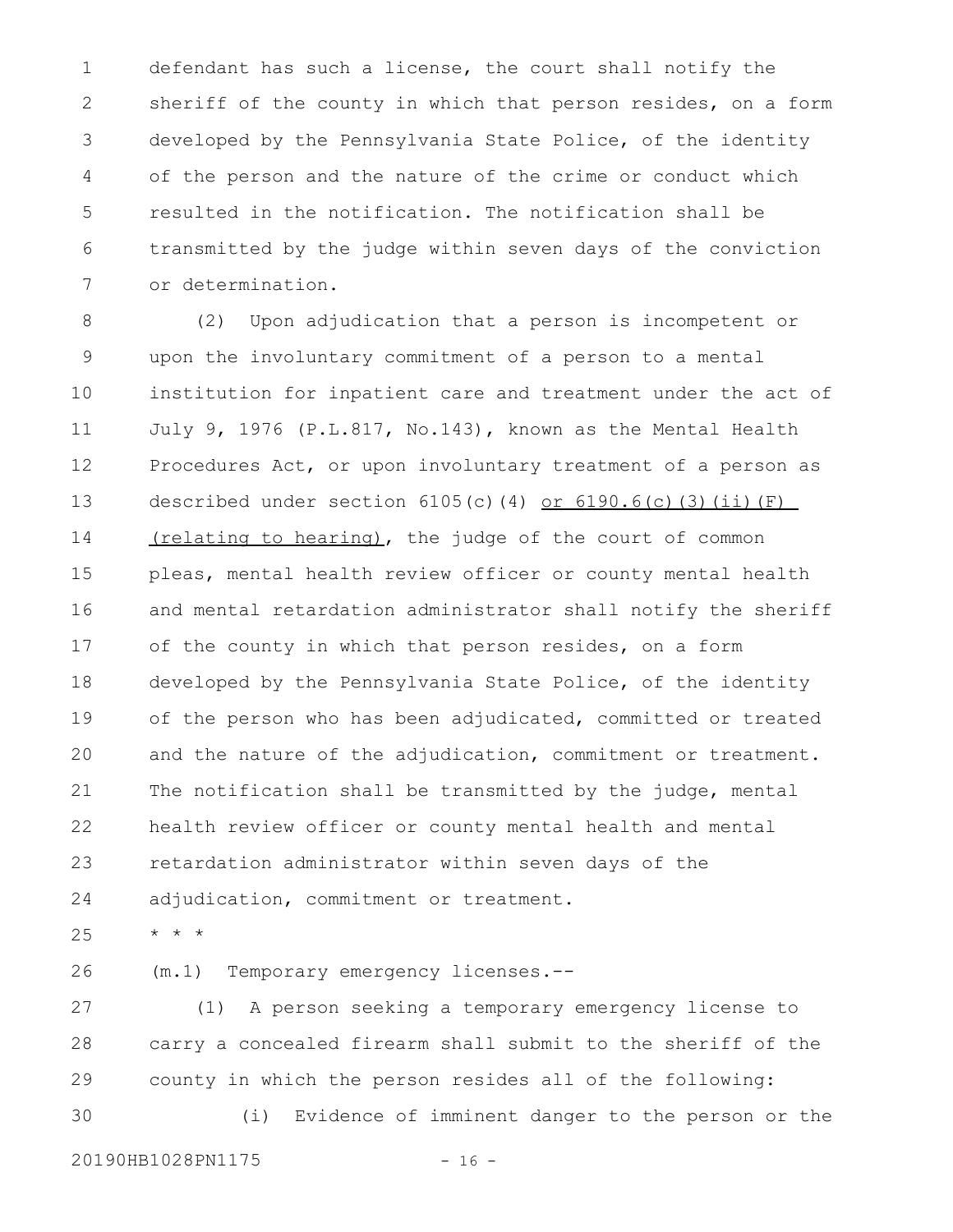person's minor child. For purposes of this subparagraph, the term "minor" shall have the same meaning as provided in 1 Pa.C.S. § 1991 (relating to definitions).

(ii) A sworn affidavit that contains the information required on an application for a license to carry a firearm and attesting that the person is 21 years of age or older, is not prohibited from owning firearms under section 6105 (relating to persons not to possess, use, manufacture, control, sell or transfer firearms) or any other Federal or State law and is not currently subject to a protection from abuse order or a protection order issued by a court of another state or an active firearm restraining order under Subchapter E (relating to firearm restraining order). 4 5 6 7 8 9 10 11 12 13 14

(iii) In addition to the provisions of subsection (h), a temporary emergency license fee established by the Commissioner of the Pennsylvania State Police for an amount that does not exceed the actual cost of conducting the criminal background check or \$10, whichever is less. 15 16 17 18 19

(iv) An application for a license to carry a firearm on the form prescribed pursuant to subsection (c). 20 21

(2) Upon receipt of the items required under paragraph (1), the sheriff immediately shall conduct a criminal history, juvenile delinquency and mental health record check of the applicant pursuant to section 6105. Immediately upon receipt of the results of the records check, the sheriff shall review the information and shall determine whether the applicant meets the criteria set forth in this subsection. If the sheriff determines that the applicant has met all of the criteria, the sheriff shall immediately issue the applicant a 22 23 24 25 26 27 28 29 30

20190HB1028PN1175 - 17 -

1

2

3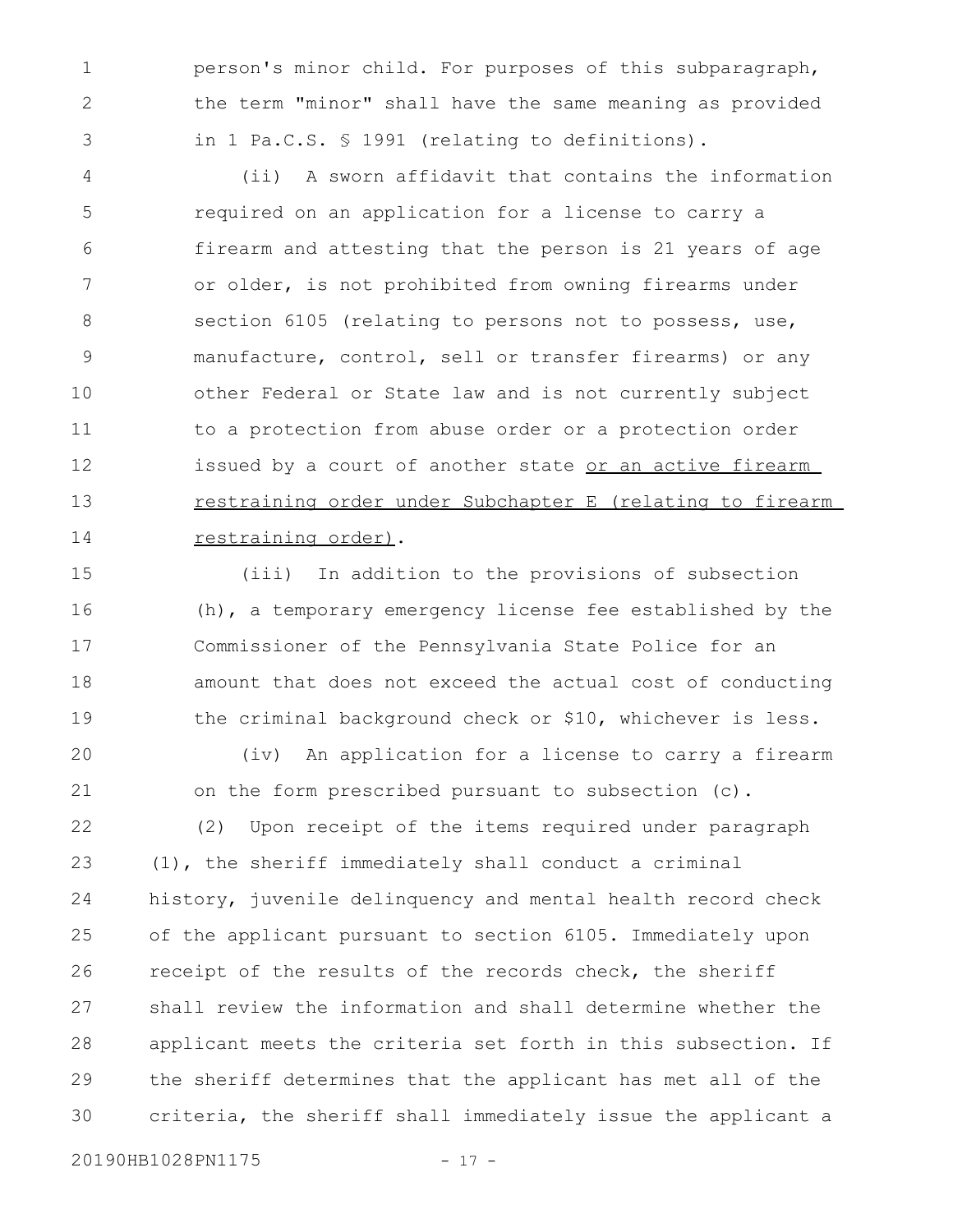temporary emergency license to carry a concealed firearm.

(3) If the sheriff refuses to issue a temporary emergency license, the sheriff shall specify the grounds for the denial in a written notice to the applicant. The applicant may appeal the denial or challenge criminal records check results that were the basis of the denial, if applicable, in the same manner as a denial of a license to carry a firearm under this section. 2 3 4 5 6 7 8

(4) A temporary emergency license issued under this subsection shall be valid for 45 days and may not be renewed. A person who has been issued a temporary emergency license under this subsection shall not be issued another temporary emergency license unless at least five years have expired since the issuance of the prior temporary emergency license. During the 45 days the temporary emergency license is valid, the sheriff shall conduct an additional investigation of the person for the purposes of determining whether the person may be issued a license pursuant to this section. If, during the course of this investigation, the sheriff discovers any information that would have prohibited the issuance of a license pursuant to this section, the sheriff shall be authorized to revoke the temporary emergency license as provided in subsection (i). 9 10 11 12 13 14 15 16 17 18 19 20 21 22 23

(5) The temporary emergency license issued pursuant to this section shall be consistent with the form prescribed in subsection (e) $(3)$ ,  $(4)$  and  $(5)$ . In addition to the information provided in those paragraphs, the temporary emergency license shall be clearly marked "Temporary." 24 25 26 27 28

(6) A person who holds a temporary emergency license to carry a firearm shall have the same rights to carry a firearm 29 30

20190HB1028PN1175 - 18 -

1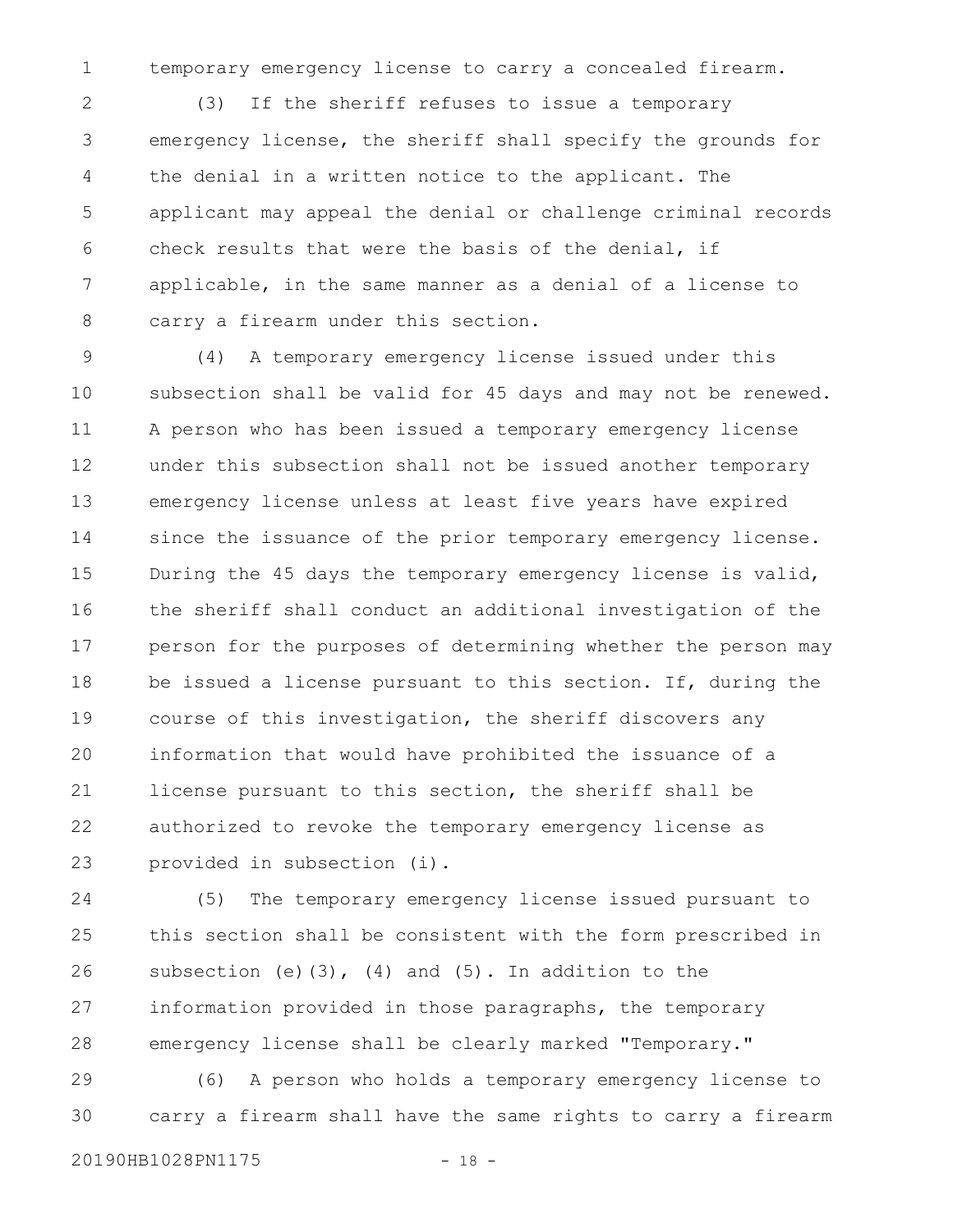as a person issued a license to carry a firearm under this section. A licensee under this subsection shall be subject to all other duties, restrictions and penalties under this section, including revocation pursuant to subsection (i). 1 2 3 4

(7) A sheriff who issues a temporary emergency license to carry a firearm shall retain, for the entire period during which the temporary emergency license is in effect, the evidence of imminent danger that the applicant submitted to the sheriff that was the basis for the license, or a copy of the evidence, as appropriate. 5 6 7 8 9 10

(8) A person applying for a temporary emergency license shall complete the application required pursuant to subsection (c) and shall provide at the time of application the information required in paragraph (1). 11 12 13 14

(9) Prior to the expiration of a temporary emergency license, if the sheriff has determined pursuant to investigation that the person issued a temporary emergency license is not disqualified and if the temporary emergency license has not been revoked pursuant to subsection (i), the sheriff shall issue a license pursuant to this section that is effective for the balance of the five-year period from the date of the issuance of the temporary emergency license. Records and all other information, duties and obligations regarding such licenses shall be applicable as otherwise provided in this section. 15 16 17 18 19 20 21 22 23 24 25

(10) As used in this subsection, the term "evidence of imminent danger" means: 26 27

(i) a written document prepared by the Attorney General, a district attorney, a chief law enforcement officer, judicial officer or their designees describing 28 29 30

20190HB1028PN1175 - 19 -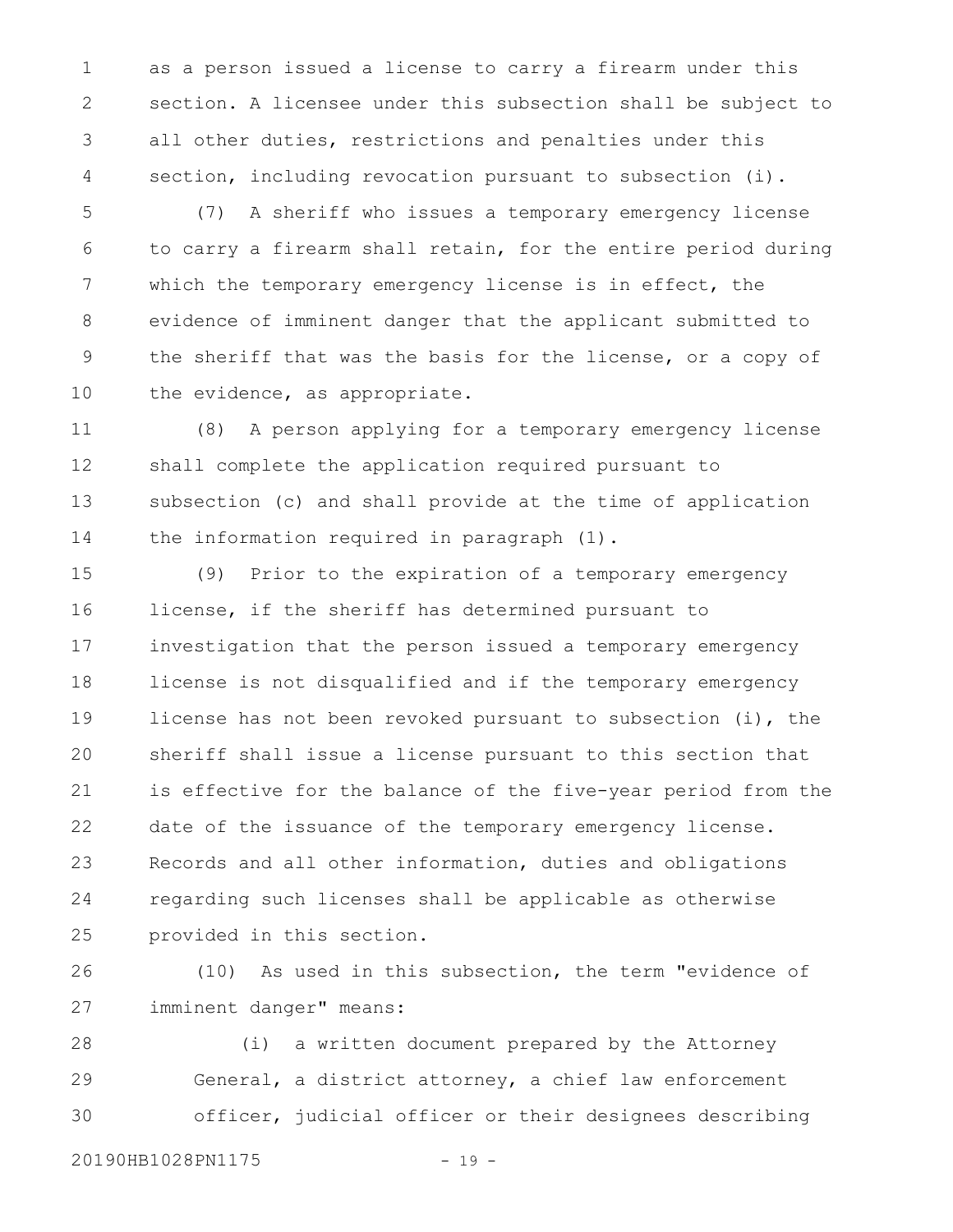the facts that give a person reasonable cause to fear a criminal attack upon the person or the person's minor child. For the purposes of this subparagraph, the term "chief law enforcement officer" shall have the same meaning as provided in 42 Pa.C.S. § 8951 (relating to definitions) and "judicial officer" shall have the same meaning as provided in 42 Pa.C.S. § 102 (relating to definitions). (ii) a police report. \* \* \* Section 3. Chapter 61 of Title 18 is amended by adding a subchapter to read: SUBCHAPTER E FIREARM RESTRAINING ORDER Sec. 6190.1. Definitions. 6190.2. Jurisdiction. 6190.3. Commencement of proceedings. 6190.4. Responsibilities of law enforcement agencies. 6190.5. Relief. 6190.6. Hearing. 6190.7. Return of relinquished firearms, other weapons and ammunition, and additional relief. 6190.8. Relinquishment for consignment sale, lawful transfers and safekeeping. 6190.9. Disclosure and confidentiality. 6190.10. Service of order. 6190.11. Violation of order. 6190.12. Contempt for violations and arrest. 6190.13. Civil contempt for violation of an order. 1 2 3 4 5 6 7 8 9 10 11 12 13 14 15 16 17 18 19 20 21 22 23 24 25 26 27 28 29 30

20190HB1028PN1175 - 20 -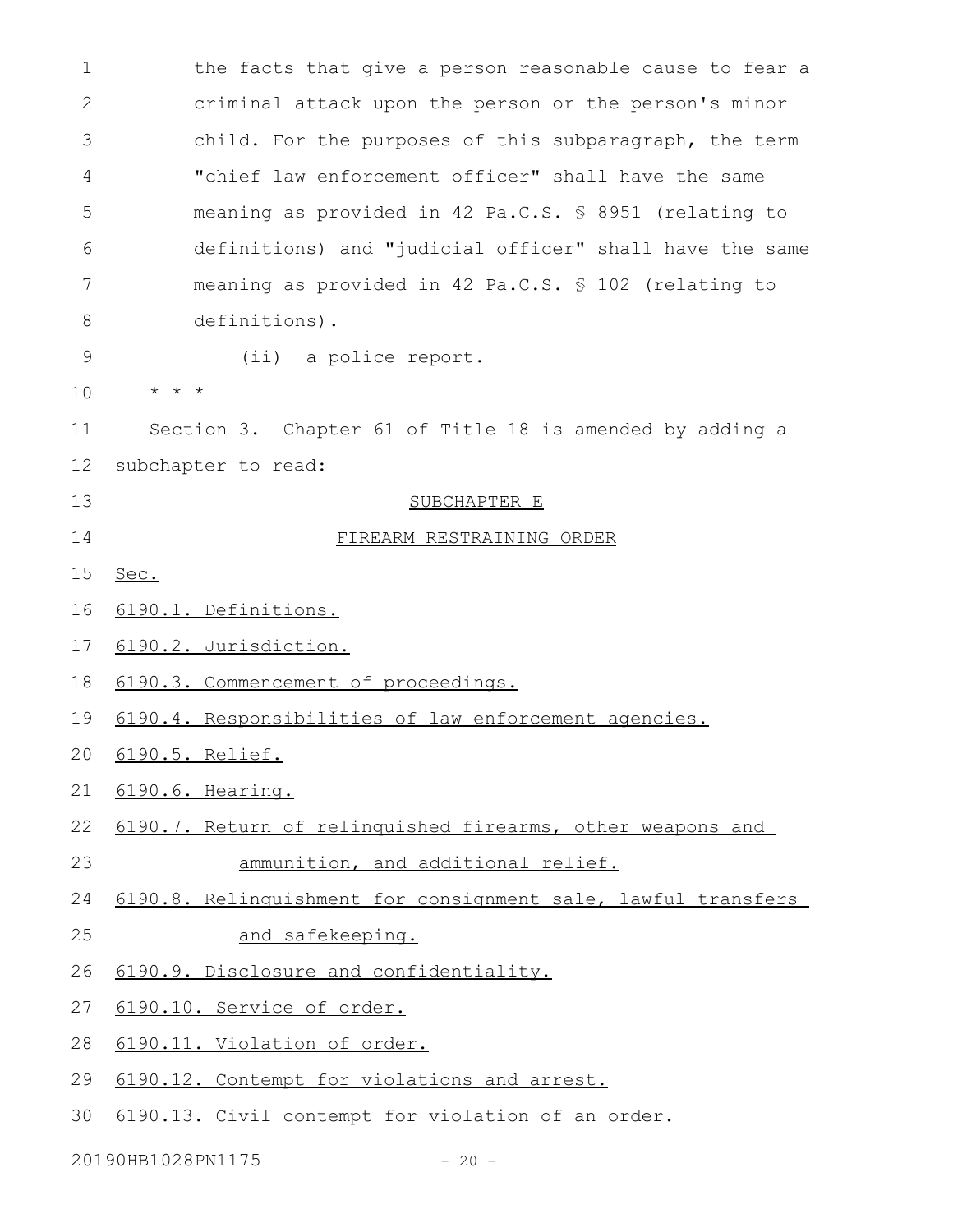|  | 6190.14. Procedures and other remedies. |  |
|--|-----------------------------------------|--|
|  |                                         |  |

6190.15. Immunity. 2

6190.16. Inability to pay. 3

6190.17. Warrantless searches. 4

6190.18. Construction. 5

§ 6190.1. Definitions. 6

The following words and phrases when used in this subchapter 7

shall have the meanings given to them in this section unless the 8

context clearly indicates otherwise: 9

"Family or household member." As defined in 23 Pa.C.S. § 10

6102 (relating to definitions). 11

"Firearm." As defined in section 6113(d) (relating to 12

licensing of dealers). 13

"Firearm restraining order." An order entered by the court 14

under this subchapter prohibiting a named person from having in 15

the person's custody or control, purchasing, possessing or 16

receiving any firearms, other weapons or ammunition. 17

"Hearing officer." As defined in 23 Pa.C.S. § 6102. 18

"Law enforcement officer." Any officer of the Commonwealth 19

or a political subdivision who is empowered to conduct 20

investigations of or to make arrests for offenses enumerated in 21

this title and any attorney authorized by law to prosecute or 22

participate in the prosecution of an offense. 23

"Other weapon." Anything readily capable of lethal use and 24

possessed under circumstances not manifestly appropriate for 25

lawful uses which it may have. The term does not include a 26

firearm. 27

"Physical safety." Personal or physical harm or bodily 28

injury or the threat of personal or physical harm or bodily 29

injury whether by acts of hostility, aggression or harassment. 30

20190HB1028PN1175 - 21 -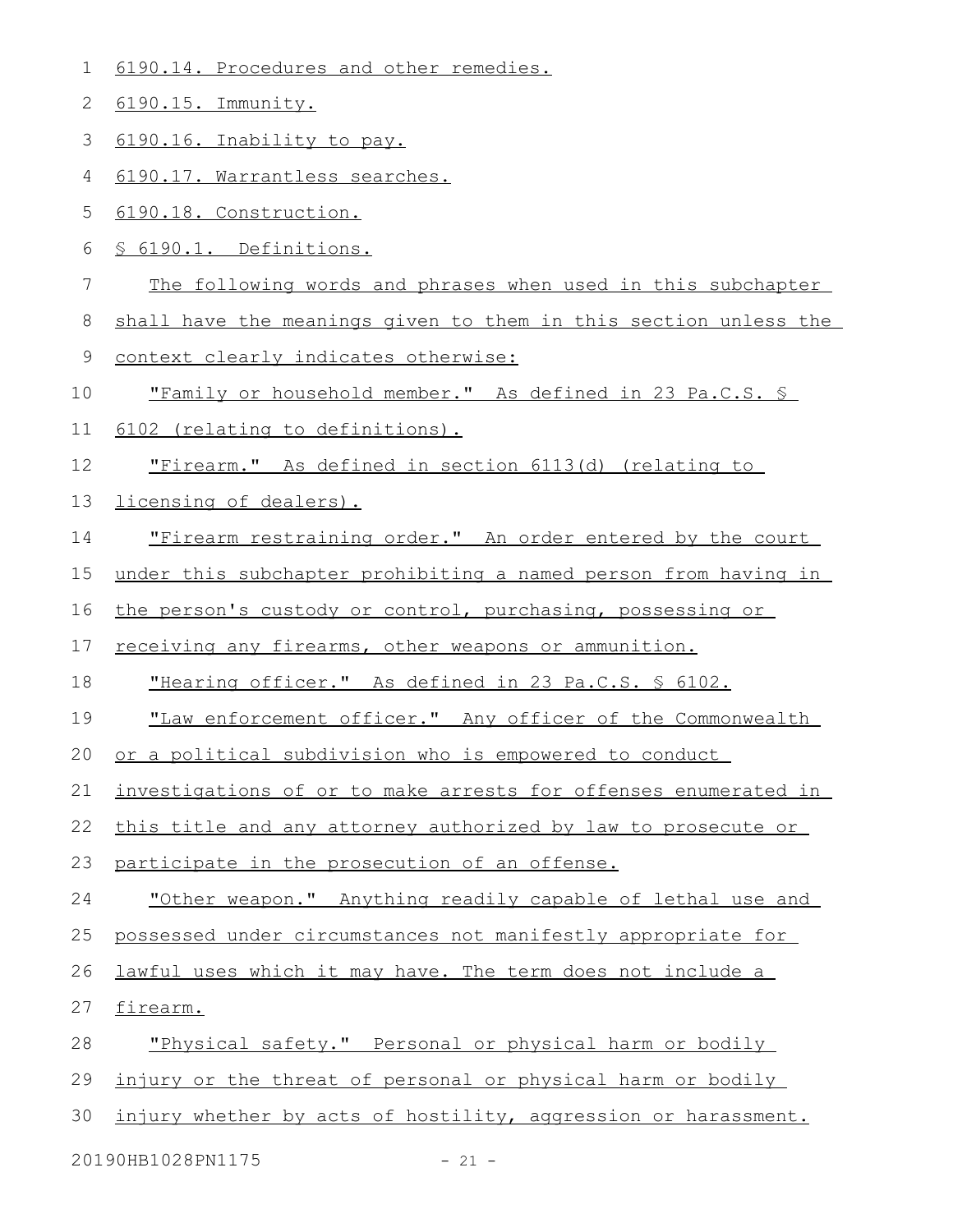| 1  | "Safekeeping permit." A permit issued by a sheriff allowing       |
|----|-------------------------------------------------------------------|
| 2  | a person to take possession of any firearm, other weapon or       |
| 3  | ammunition that a judge ordered a subject in a proceeding under   |
| 4  | this subchapter.                                                  |
| 5  | "Sheriff."                                                        |
| 6  | (1) Except as provided in paragraph (2), the sheriff of           |
| 7  | a county.                                                         |
| 8  | In a city of the first class, the chief or head of<br>(2)         |
| 9  | the police department.                                            |
| 10 | <u>"Subject." A person who is the subject of a petition for a</u> |
| 11 | firearm restraining order or the subject of a firearm             |
| 12 | restraining order.                                                |
| 13 | "Weapon." Anything readily capable of lethal use and              |
| 14 | possessed under circumstances not manifestly appropriate for      |
| 15 | lawful uses which it may have. The term includes a firearm which  |
| 16 | is not loaded or lacks a magazine, clip or other components to    |
| 17 | render it immediately operable and components which can readily   |
| 18 | be assembled into a weapon as defined by section 907 (relating    |
| 19 | to possessing instruments of crime).                              |
|    | 20 § 6190.2. Jurisdiction.                                        |
| 21 | General rule.--The court shall have jurisdiction over<br>(a)      |
| 22 | all proceedings under this subchapter and may, at the court's     |
| 23 | discretion, develop rules or procedures as necessary to govern    |
| 24 | proceedings under this subchapter.                                |
| 25 | Effect of departure and nonresidence.--The right of the<br>(b)    |
| 26 | petitioner to relief under this subchapter shall not be affected  |
| 27 | by the absence of the subject from this Commonwealth or the       |
| 28 | nonresidence of the subject in this Commonwealth, if the court    |
| 29 | has personal jurisdiction over the person in accordance with 42   |
| 30 | Pa.C.S. § 5322 (relating to bases of personal jurisdiction over   |
|    | 20190HB1028PN1175<br>$-22 -$                                      |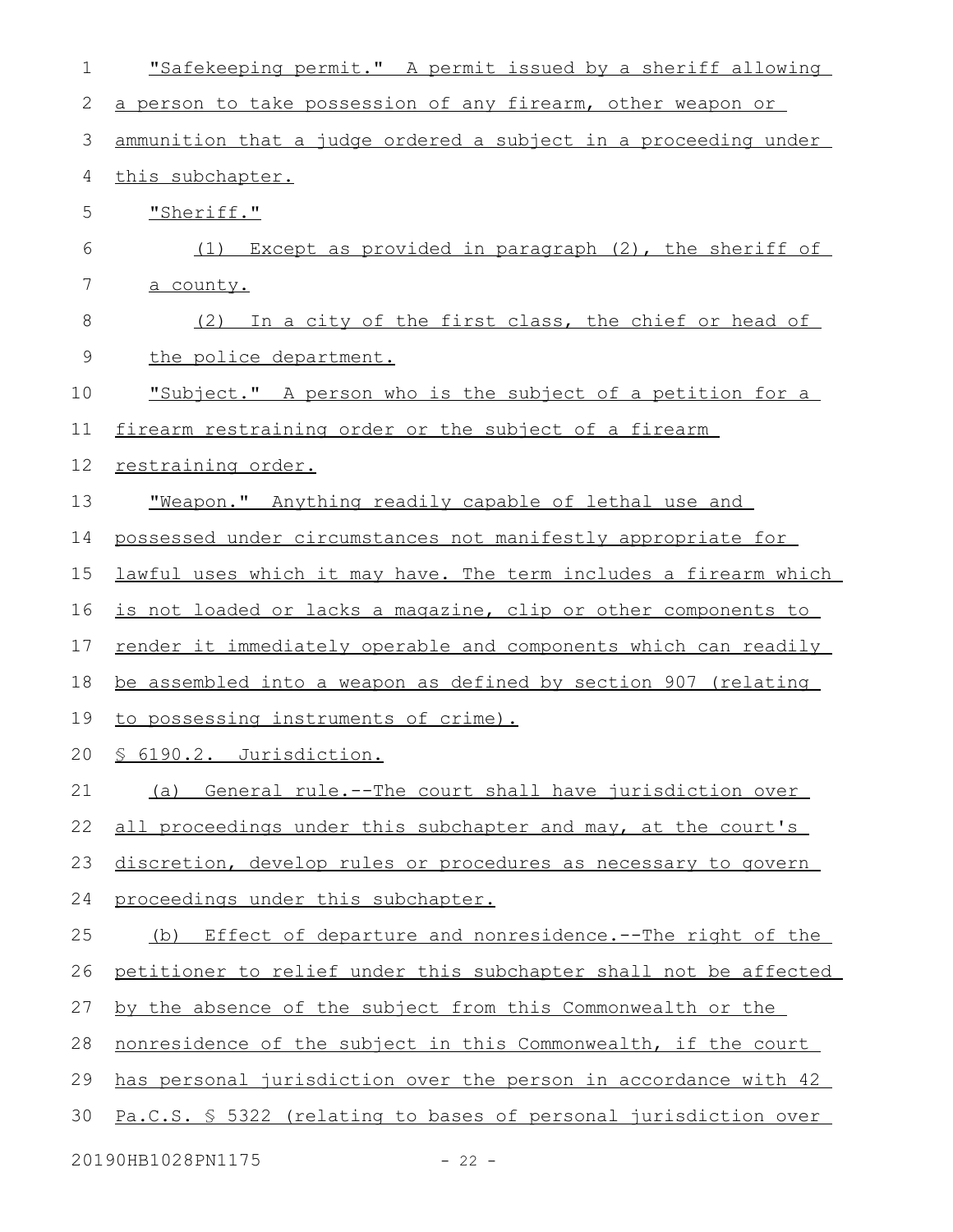1 persons outside this Commonwealth).

2 § 6190.3. Commencement of proceedings.

## 3 (a) Petition.--

| 4           | (1) A law enforcement officer, a family or household              |
|-------------|-------------------------------------------------------------------|
| 5           | member or a person licensed under the act of July 9, 1987         |
| 6           | (P.L.220, No.39), known as the Social Workers, Marriage and       |
| 7           | Family Therapists and Professional Counselors Act, or a           |
| 8           | health care practitioner as defined under section 103 of the      |
| $\mathsf 9$ | act of July 19, 1979 (P.L.130, No.48), known as the Health        |
| 10          | Care Facilities Act, may petition the court for a firearm         |
| 11          | restraining order enjoining the subject from having in the        |
| 12          | subject's custody or control, purchasing, possessing or           |
| 13          | receiving a firearm, other weapon or ammunition.                  |
| 14          | (2) A petition for a firearm restraining order must               |
| 15          | include instructions which, in the court's discretion, must       |
| 16          | require the petitioner to describe the number, type and           |
| 17          | location of any firearm, other weapon and ammunition known by     |
| 18          | the petitioner to be owned, possessed or controlled by the        |
| 19          | subject.                                                          |
| 20          | (b) Notification of defendant's occupation.--A law                |
| 21          | enforcement officer, family or household member or other person   |
| 22          | under subsection (a) (1) shall notify the court if the person has |
|             | 23 knowledge or reason to believe that the subject is any of the  |
| 24          | following:                                                        |
| 25          | (1) a licensed firearms dealer;                                   |
| 26          | employed by a licensed firearms dealer or<br>(2)                  |
| 27          | manufacturer;                                                     |
| 28          | employed as a writer, researcher or technician in<br>(3)          |
| 29          | the firearms or hunting industry; or                              |
| 30          | required to carry a firearm as a condition of<br>(4)              |
|             |                                                                   |

20190HB1028PN1175 - 23 -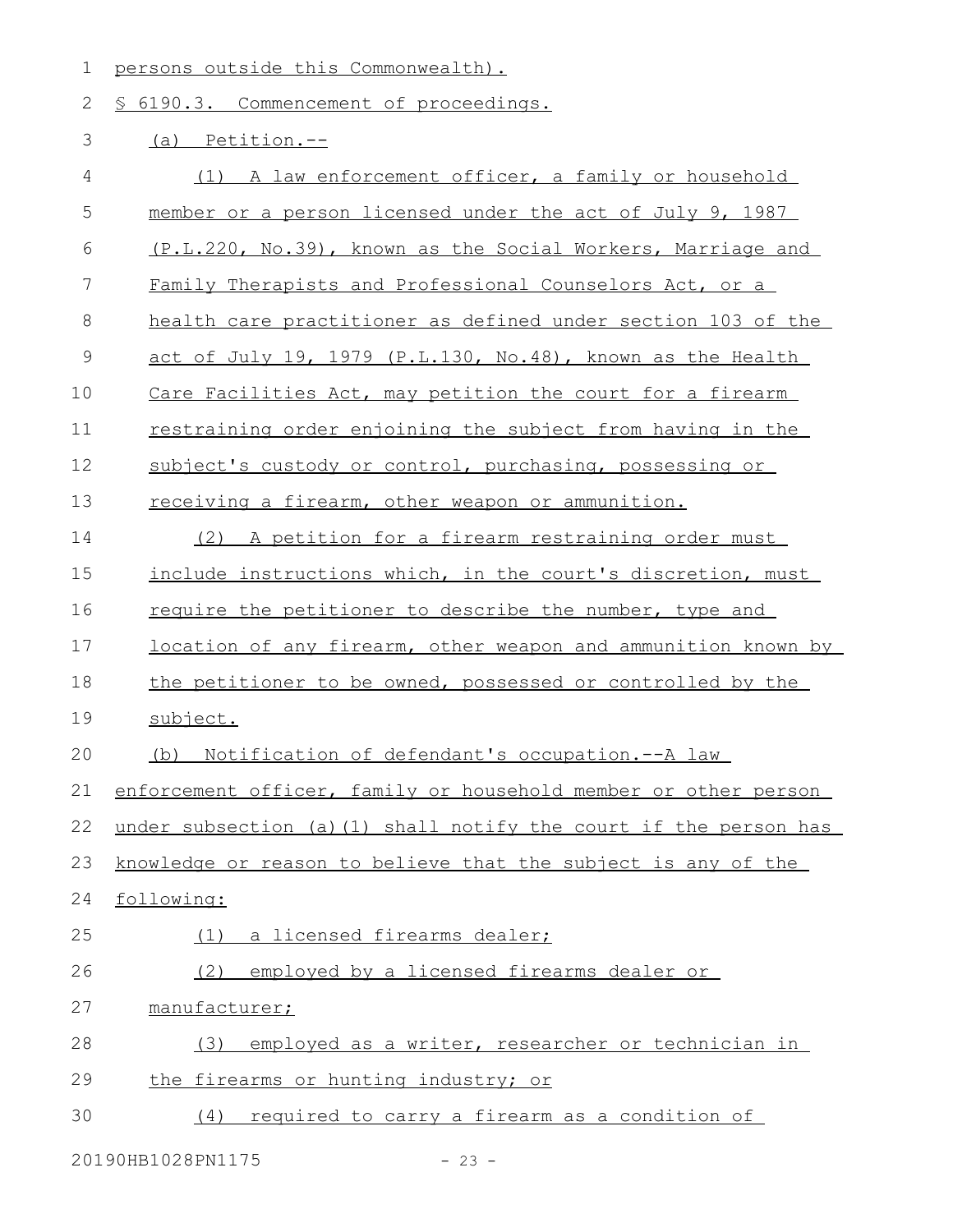1 employment.

| $\mathbf{2}$ | (c) Certain fees not permitted.--                             |
|--------------|---------------------------------------------------------------|
| 3            | (1) A person seeking relief under this subchapter shall       |
| 4            | not be charged any fees or costs associated with the filing,  |
| 5            | issuance, registration or service of a petition, motion,      |
| 6            | complaint, order or any other filing required under this      |
| 7            | subchapter. Prohibited fees or costs shall include, but are   |
| 8            | not limited to, those associated with modifying, withdrawing, |
| $\mathsf 9$  | dismissing or certifying copies of a petition, motion,        |
| 10           | complaint, order or any other filing, as well as any judicial |
| 11           | surcharge or computer system fee.                             |
| 12           | A person seeking relief under this subchapter shall<br>(2)    |
| 13           | not be charged any fees or costs associated with filing a     |
| 14           | motion for reconsideration or an appeal from any order or     |
| 15           | action taken under this subchapter.                           |
| 16           | Nothing in this subsection shall be construed to<br>(3)       |
| 17           | expand or diminish the court's authority to enter an order    |
| 18           | under Pa.R.C.P. No. 1023.1 (relating to Scope. Signing of     |
| 19           | Documents. Representations to the Court. Violation).          |
| 20           | Assessment of fees and costs.--<br>(d)                        |
| 21           | If a firearm restraining order is granted under this<br>(1)   |
| 22           | subchapter, fees and costs may be assessed against the        |
| 23           | subject.                                                      |
| 24           | The court shall waive fees and costs upon a showing<br>(2)    |
| 25           | of good cause or if the court makes a finding that the        |
| 26           | subject is not able to pay the fees and costs.                |
| 27           | Nothing in this subsection shall be construed to<br>(3)       |
| 28           | expand or diminish the court's authority to enter an order    |
| 29           | under Pa.R.C.P. No. 1023.1.                                   |
| 30           | (e) Surcharge on order.--                                     |

20190HB1028PN1175 - 24 -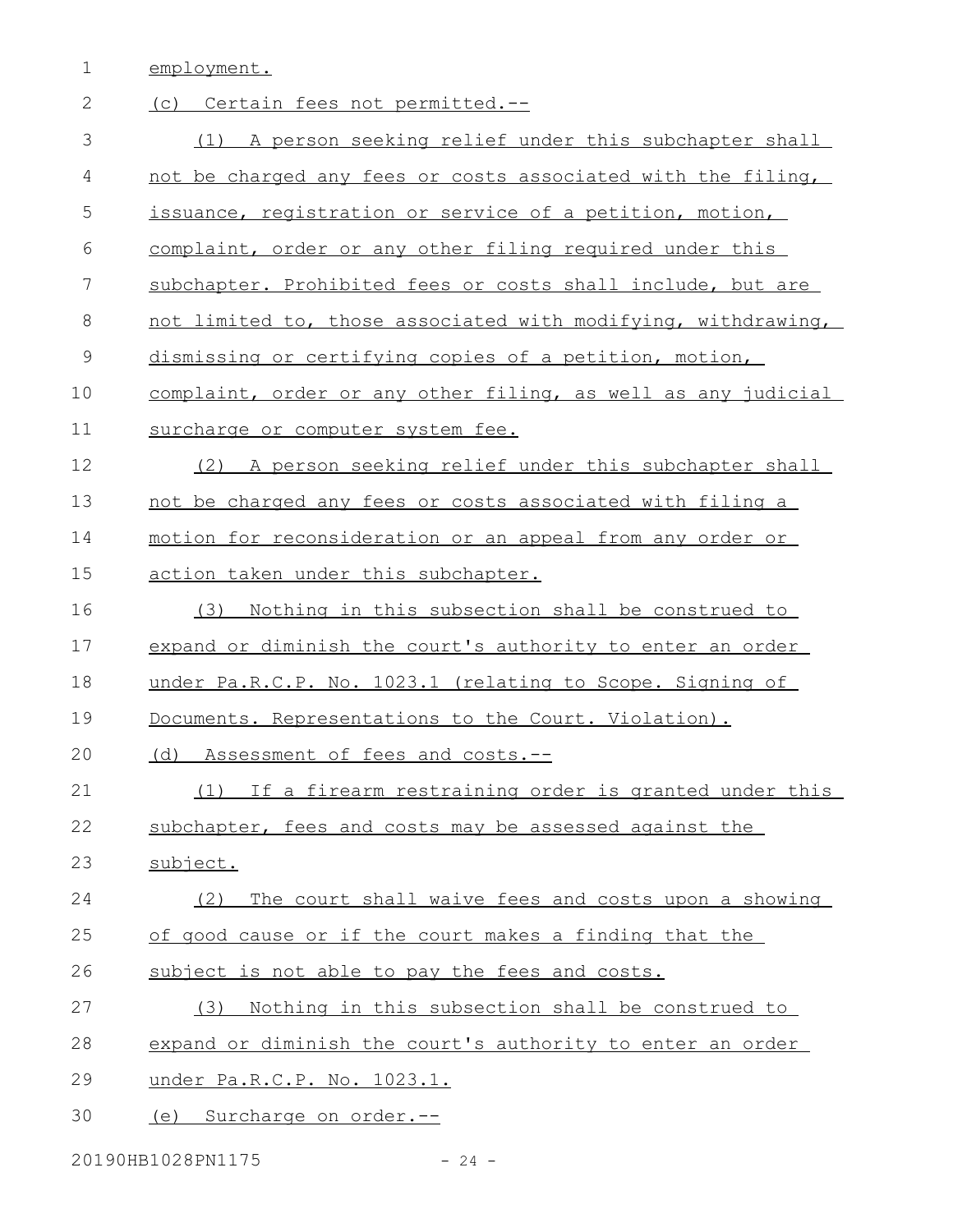| 1  | Notwithstanding subsection (d), if a firearm<br>(1)          |
|----|--------------------------------------------------------------|
| 2  | restraining order is granted under this subchapter, a        |
| 3  | surcharge of \$100 shall be assessed against the subject.    |
| 4  | (2) All money received from surcharges shall be              |
| 5  | distributed in the following order of priority:              |
| 6  | (i) Fifty percent shall be forwarded to the                  |
| 7  | Commonwealth and shall be allocated annually, upon           |
| 8  | appropriation by the General Assembly, as follows:           |
| 9  | (A) Fifty percent to the Pennsylvania State                  |
| 10 | Police to assist with the maintenance of the                 |
| 11 | Statewide registry established in accordance with 23         |
| 12 | Pa.C.S. § 6105(e) (relating to responsibilities of           |
| 13 | law enforcement agencies).                                   |
| 14 | Fifty percent to the Supreme Court for use<br>(B)            |
| 15 | by county courts and magisterial district courts to          |
| 16 | carry out their duties under this subchapter.                |
| 17 | (ii) Fifty percent shall be retained by the county           |
| 18 | and shall be used to carry out the provisions of this        |
| 19 | subchapter as follows:                                       |
| 20 | (A) Fifty percent shall be used by the sheriff.              |
| 21 | (B)<br>Fifty percent shall be forwarded to the               |
| 22 | local law enforcement agency.                                |
| 23 | (3)<br>The allocation under paragraph (2) (i) shall be used  |
| 24 | to supplement and not to supplant any other source of funds  |
| 25 | received for the purpose of carrying out the provisions of   |
| 26 | this subchapter.                                             |
| 27 | (f) Service.--                                               |
| 28 | The court shall adopt a means of prompt and<br>(1)           |
| 29 | effective service. If the court adopts a means of prompt and |
| 30 | effective service, the sheriff or another court-designated   |
|    | 20190HB1028PN1175<br>$-25 -$                                 |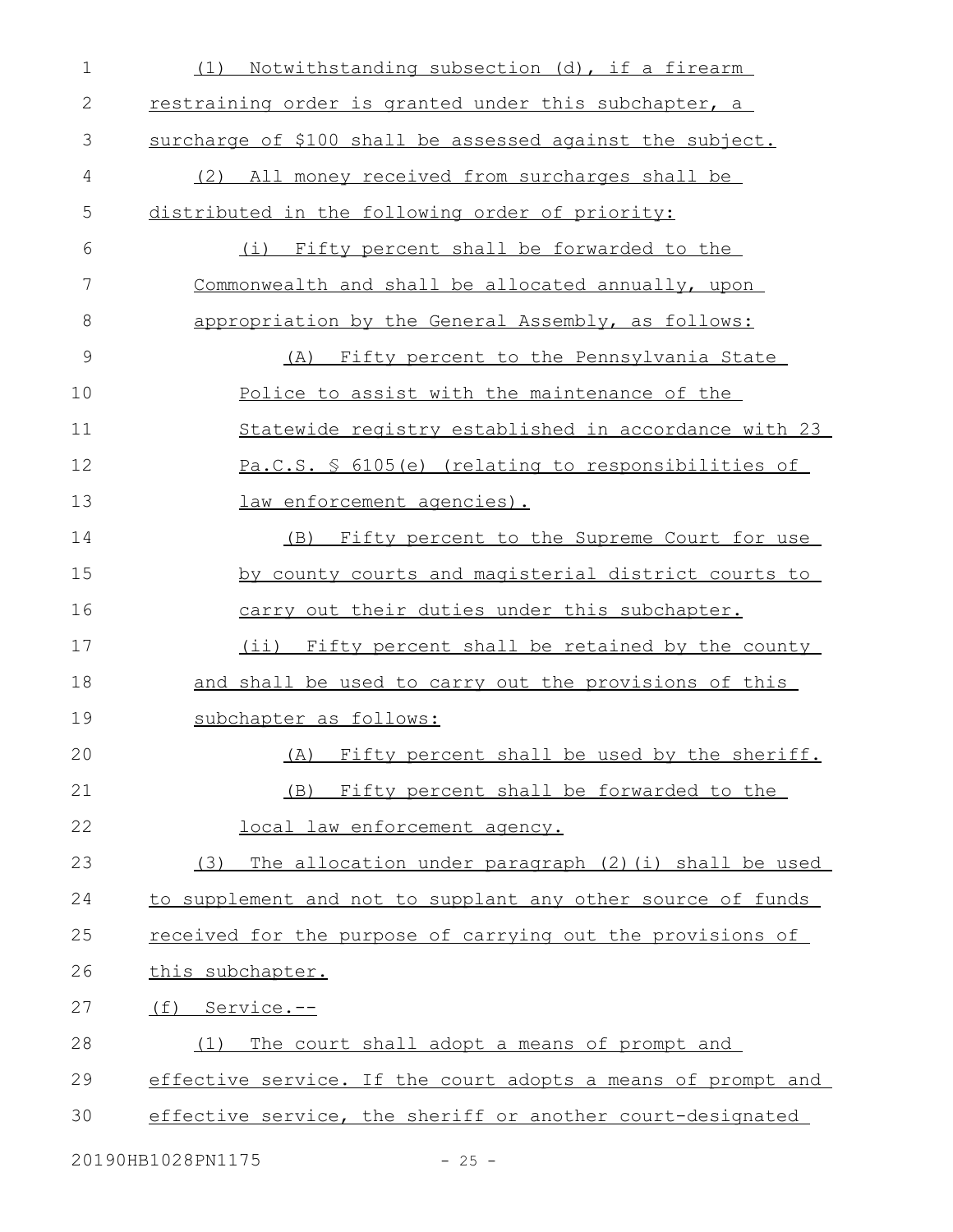| $\mathbf 1$   | agency or individual shall serve the petition and order. The   |
|---------------|----------------------------------------------------------------|
| 2             | petitioner shall not be obligated to serve the petition or     |
| 3             | firearm restraining order.                                     |
| 4             | (2)<br>The petition and order shall be served upon the         |
| 5             | subject.                                                       |
| 6             | (3)<br>Within two business days, the order shall be served     |
| 7             | upon the local law enforcement agency, sheriff and district    |
| 8             | attorney in the jurisdiction where the order was entered.      |
| $\mathcal{G}$ | (4) A certified copy of the order shall be issued to the       |
| 10            | petitioner.                                                    |
| 11            | A copy of the order shall be issued as otherwise<br>(5)        |
| 12            | ordered by the court or hearing officer.                       |
| 13            | (6)<br>Failure to serve the local law enforcement agency,      |
| 14            | sheriff or district attorney's office shall not stay the       |
| 15            | effect of a valid order.                                       |
| 16            | (g) Assistance and advice to petitioner.--The court or         |
| 17            | hearing officer shall provide simplified forms and clerical    |
| 18            | assistance in English and Spanish to help with the writing and |
| 19            | filing of petitions for firearm restraining orders for any     |
|               | 20 individual requesting the assistance or not represented by  |
| 21            | counsel.                                                       |
| 22            | \$ 6190.4. Responsibilities of law enforcement agencies.       |
| 23            | (a) Education and training.--                                  |
| 24            | The Pennsylvania State Police, local law enforcement<br>(1)    |
| 25            | agencies and the sheriff of each county shall ensure that the  |
| 26            | entities' troopers, officers, deputies and other designated    |
| 27            | employees are familiar with the provisions of this             |
| 28            | subchapter.                                                    |
| 29            | Instruction concerning firearm restraining orders<br>(2)       |
| 30            | shall be made a part of the training curriculum for all        |
|               |                                                                |

20190HB1028PN1175 - 26 -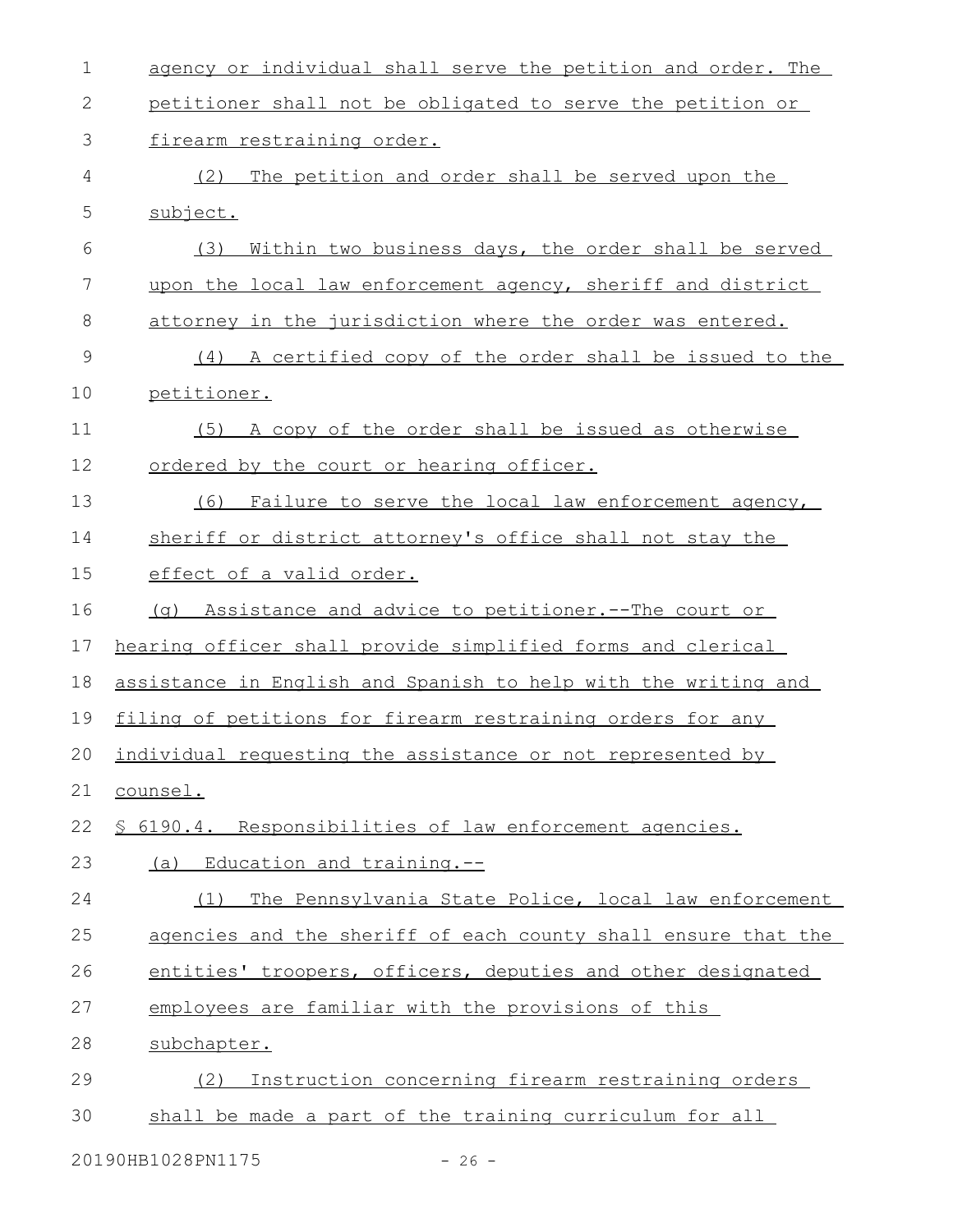| $\mathbf 1$ | trainee troopers, officers and deputies or other designated     |
|-------------|-----------------------------------------------------------------|
| 2           | employees of the Pennsylvania State Police, local law           |
| 3           | enforcement agencies and the sheriff.                           |
| 4           | The Pennsylvania State Police and all other law<br>(3)          |
| 5           | enforcement agencies within this Commonwealth shall adopt a     |
| 6           | written policy to govern firearm restraining orders.            |
| 7           | Notice of arrest.--The applicable law enforcement agency<br>(b) |
| 8           | shall make reasonable effort to notify a family or household    |
| 9           | member or other person under section 6190.3(a)(1) (relating to  |
| 10          | commencement of proceedings) of the arrest of the subject for   |
| 11          | violation of an order as soon as possible, except that, if a    |
| 12          | family or household member or other person cannot be located at |
| 13          | the time of arrest, notice of the arrest shall be provided not  |
| 14          | more than 24 hours after preliminary arraignment.               |
| 15          | (c) Statewide registry.--                                       |
| 16          | (1) Notwithstanding any other provision of law or               |
| 17          | regulation, the Pennsylvania State Police shall enter each      |
| 18          | valid temporary and final firearm restraining order granted     |
| 19          | under this subchapter into the Statewide registry established   |
| 20          | under 23 Pa.C.S. § 6105(e) (relating to responsibilities of     |
| 21          | law enforcement agencies). The registry of firearm              |
| 22          | restraining orders maintained in the Statewide registry shall   |
| 23          | include, but may not be limited to, the following:              |
| 24          | The names of the petitioner and family and<br>(i)               |
| 25          | household members of the subject, if known.                     |
| 26          | (ii) The name and address of the subject.                       |
| 27          | (iii)<br>The familial and professional relationship             |
| 28          | between the petitioners and the subject, if known.              |
| 29          | The date the order was entered.<br>(iv)                         |
| 30          | The date the order expires.<br>(v)                              |

20190HB1028PN1175 - 27 -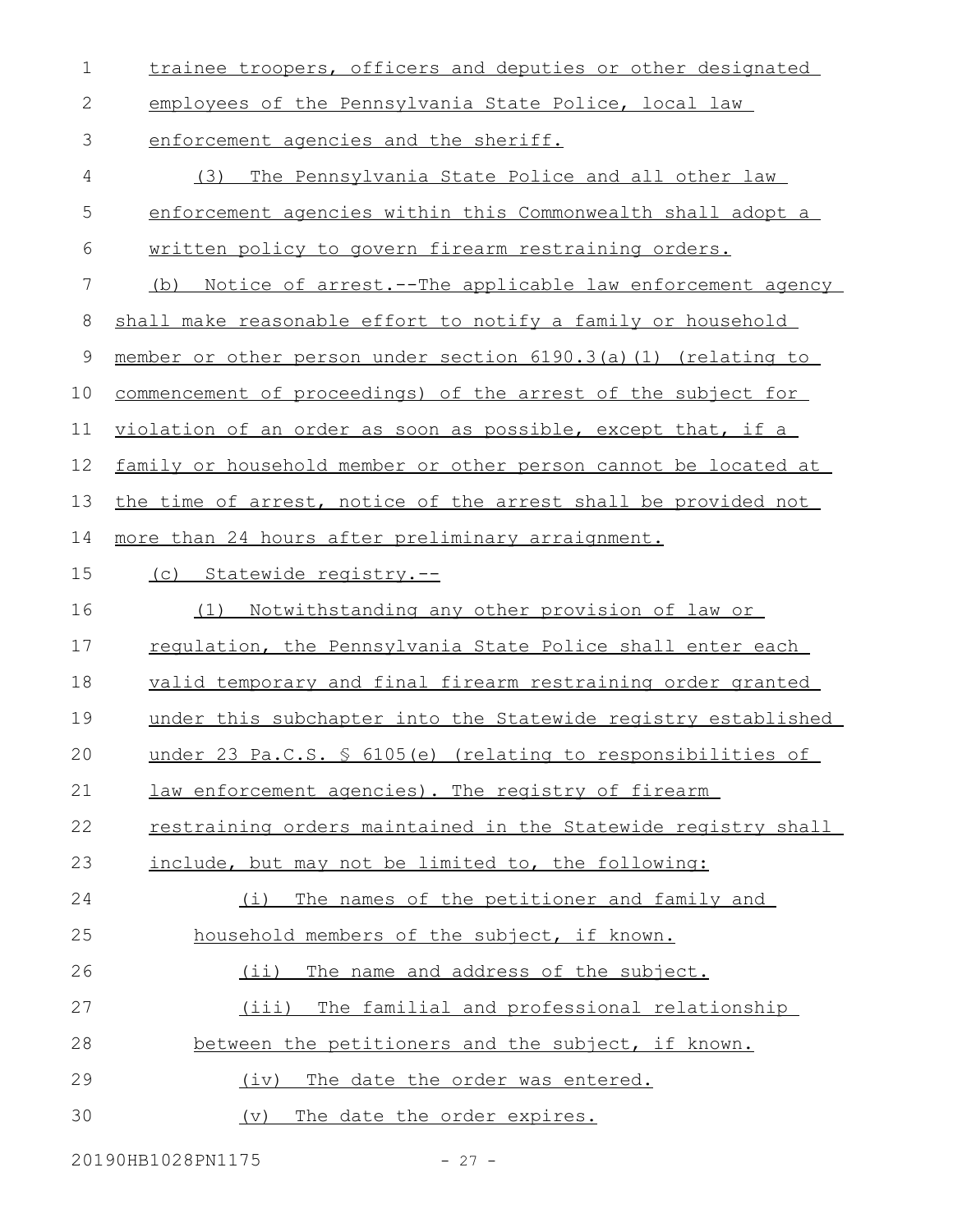| 1             | The relief granted under this subchapter.<br>(vi)           |
|---------------|-------------------------------------------------------------|
| $\mathbf{2}$  | The judicial district in which the order was<br>(vii)       |
| 3             | entered.                                                    |
| 4             | (viii) The Social Security number and date of birth         |
| 5             | of the subject.                                             |
| 6             | (ix) A listing of all firearms, other weapons or            |
| 7             | ammunition ordered to be relinquished.                      |
| 8             | (2) (i) The prothonotary shall send, on a form              |
| $\mathcal{G}$ | prescribed by the Pennsylvania State Police, a copy of      |
| 10            | the firearm restraining order to the Statewide registry     |
| 11            | so that the copy is received within 24 hours of the entry   |
| 12            | of the order.                                               |
| 13            | (ii) Amendments to or the revocation, vacation or           |
| 14            | expiration of an order shall be transmitted by the          |
| 15            | prothonotary within 24 hours of the entry of the order      |
| 16            | for modification or revocation, vacation or expiration.     |
| 17            | (iii) The Pennsylvania State Police shall enter             |
| 18            | orders, amendments, revocations, vacations and              |
| 19            | expirations in the Statewide registry of firearm            |
| 20            | restraining orders within eight hours of receipt.           |
| 21            | (iv) Each revoked, vacated or expired order shall be        |
| 22            | purged from the registry within eight hours of receipt.     |
| 23            | The Statewide registry shall be available at all<br>(3)     |
| 24            | times to inform courts, police dispatchers and law          |
| 25            | enforcement officers of any valid firearm restraining order |
| 26            | involving any individual subject to an order.               |
| 27            | (4) If an order granting relief under section 6190.5(b)     |
| 28            | (3) (relating to relief) has been entered by the court, the |
| 29            | information shall be available to the Pennsylvania State    |
| 30            | Police for the purpose of conducting a criminal history     |
|               | 20190HB1028PN1175<br>$-28 -$                                |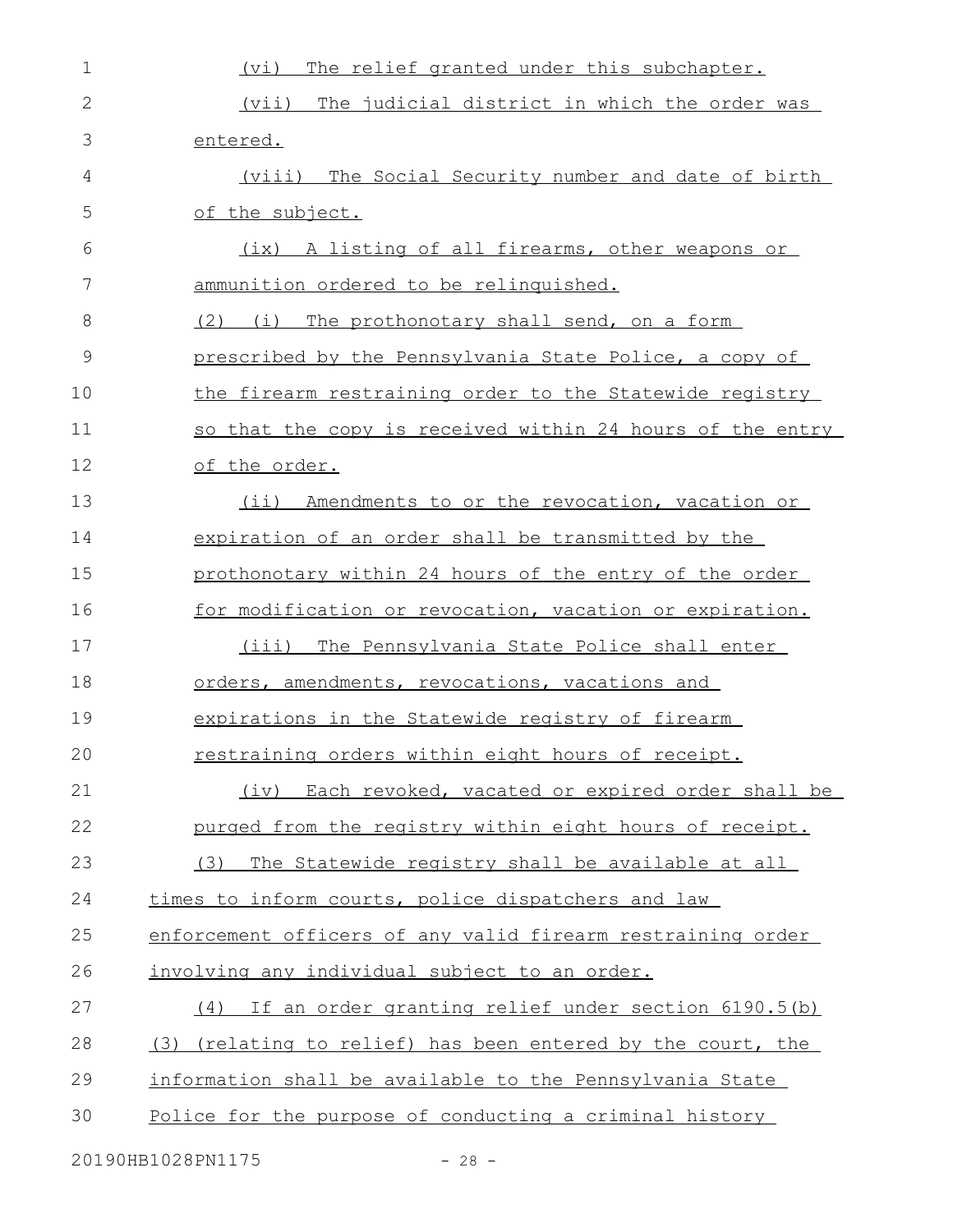| 1           | records check, juvenile records check and mental health         |
|-------------|-----------------------------------------------------------------|
| 2           | records check following the procedures under section 6111       |
| 3           | <u>(relating to sale or transfer of firearms).</u>              |
| 4           | (5)<br>Information contained in the Statewide registry          |
| 5           | shall not be subject to access under the act of February 14,    |
| 6           | 2008 (P.L.6, No.3), known as the Right-to-Know Law.             |
| 7           | Information concerning firearm restraining orders.--Each<br>(d) |
| 8           | local law enforcement agency shall transmit to the Pennsylvania |
| $\mathsf 9$ | State Police, in a manner prescribed by the Pennsylvania State  |
| 10          | Police, the information specified under subsection (c) (1).     |
| 11          | (e)<br><u>Annual report.--</u>                                  |
| 12          | The Pennsylvania State Police shall annually compile<br>(1)     |
| 13          | and publish in the Pennsylvania Bulletin a Statewide report     |
| 14          | which includes aggregate, county-based statistical profiles     |
| 15          | of firearm restraining orders granted under this subchapter.    |
| 16          | The Pennsylvania State Police shall incorporate the<br>(2)      |
| 17          | report under paragraph (1) into the annual report compiled in   |
| 18          | accordance with 23 Pa.C.S. § 6105(q).                           |
| 19          | <u>§ 6190.5. Relief.</u>                                        |
| 20          | (a) Issuance of order.--Notwithstanding any other provision     |
| 21          | of law, the court:                                              |
| 22          | (1) May issue a firearm restraining order enjoining the         |
| 23          | subject of a petition from having in the subject's custody or   |
| 24          | control, purchasing, possessing or receiving a firearm, other   |
| 25          | weapon or ammunition if the court determines that there is      |
| 26          | good cause to believe that the subject poses an immediate and   |
| 27          | present danger to the physical safety of a family or            |
| 28          | household member or other person by having in the subject's     |
| 29          | custody or control, purchasing, possessing or receiving a       |
| 30          | firearm, other weapon or ammunition.                            |

20190HB1028PN1175 - 29 -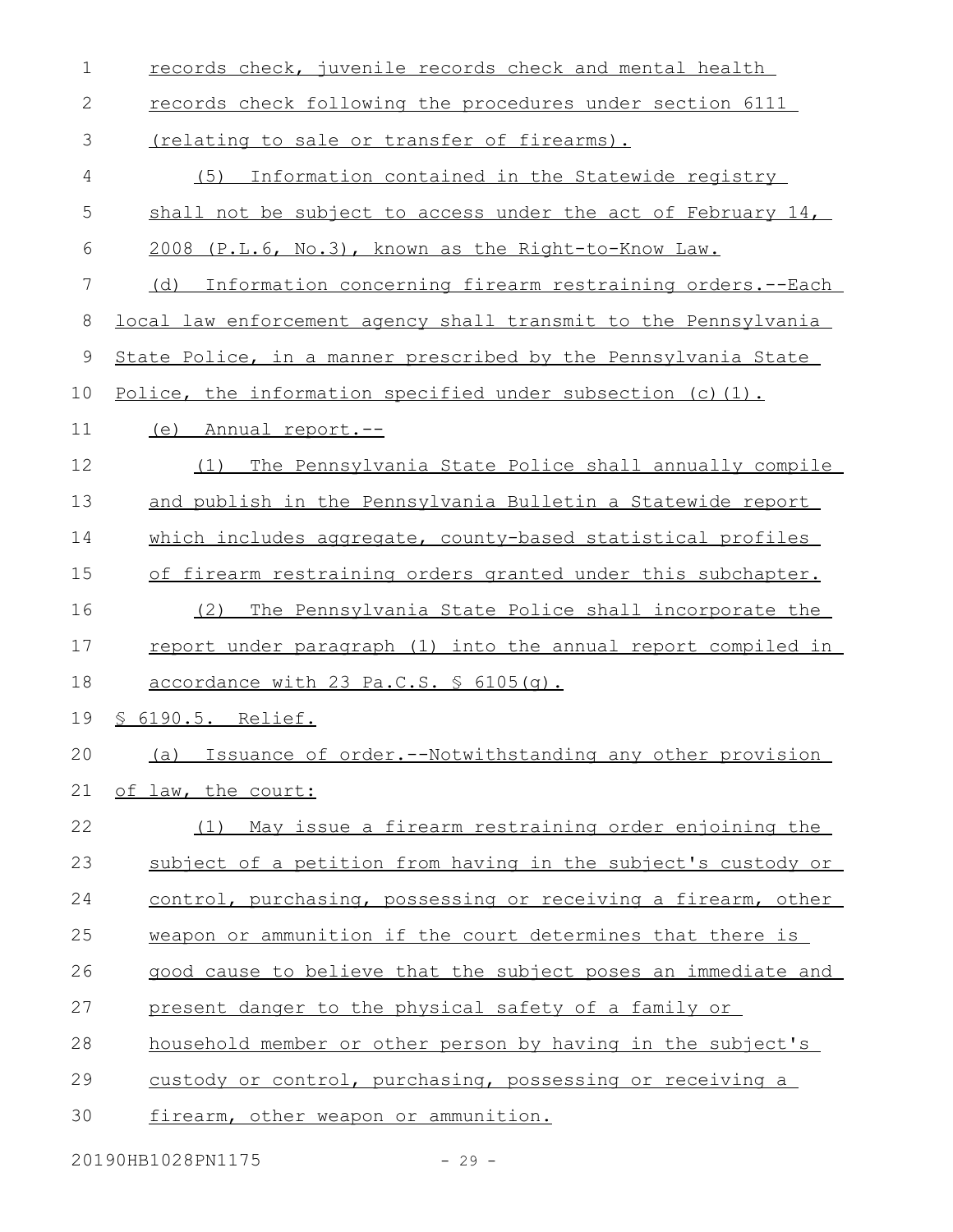| $\mathbf 1$  | (2) Shall issue a firearm restraining order enjoining         |
|--------------|---------------------------------------------------------------|
| $\mathbf{2}$ | the subject of a protection order under 23 Pa.C.S. (relating  |
| 3            | to domestic relations) from having in the subject's custody   |
| 4            | or control, purchasing, possessing or receiving a firearm,    |
| 5            | other weapon or ammunition.                                   |
| 6            | (b) Requlations and prohibitions.--A firearm restraining      |
| 7            | order issued by the court under subsection (a) may:           |
| $\,8\,$      | (1) Prohibit the subject from having in the subject's         |
| $\mathsf 9$  | custody or control, purchasing, possessing or receiving or    |
| 10           | attempting to purchase, possess or receive a firearm, other   |
| 11           | weapon or ammunition for the duration of the order.           |
| 12           | Require the subject to relinguish to the sheriff any<br>(2)   |
| 13           | firearm license in accordance with section 6106 (relating to  |
| 14           | firearms not to be carried without a license) or 6109         |
| 15           | (relating to licenses) the defendant may possess.             |
| 16           | Order the subject to temporarily relinguish to the<br>(3)     |
| 17           | sheriff any firearm or other weapons and ammunition which the |
| 18           | subject may own, possess or have in the subject's custody or  |
| 19           | control. If relinguishment is ordered, the following shall    |
| 20           | apply:                                                        |
| 21           | (i) (A) The court's order shall require the subject           |
| 22           | to relinguish the firearms, other weapons, ammunition         |
| 23           | and any firearm license under the provisions of this          |
| 24           | section within 24 hours of service of a temporary             |
| 25           | order or the entry of a final order or the close of           |
| 26           | the next business day as necessary by closure of the          |
| 27           | sheriffs' offices, except for cause shown at the              |
| 28           | hearing, in which case the court shall specify the            |
| 29           | time for relinquishment of the subject's firearms,            |
| 30           | other weapons and ammunition or firearm license.              |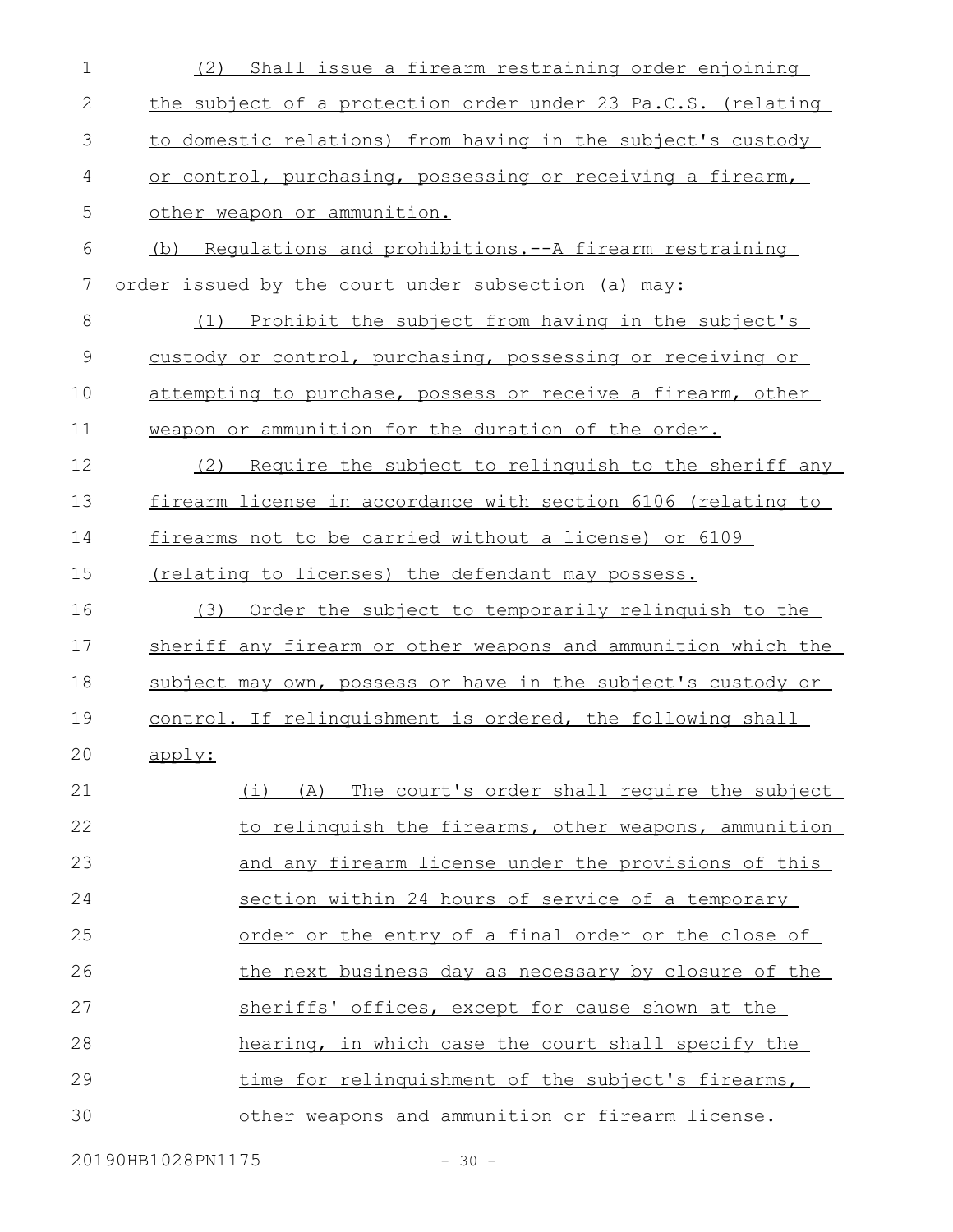| $\mathbf 1$    | (B) A subject who is required to relinquish               |
|----------------|-----------------------------------------------------------|
| $\overline{2}$ | firearms, other weapons and ammunition shall, in lieu     |
| 3              | of relinquishing specific firearms, other weapons or      |
| 4              | ammunition which cannot reasonably be retrieved           |
| 5              | within the time for relinquishment in clause (A) due      |
| 6              | to their current location, provide the sheriff with       |
| 7              | an affidavit listing the firearms, other weapons or       |
| 8              | ammunition and their current location. If the             |
| 9              | subject, within the time for relinguishment in clause     |
| 10             | (A), fails to provide the affidavit or fails to           |
| 11             | relinquish, under this section, any firearms, other       |
| 12             | weapon or ammunition ordered to be relinquished which     |
| 13             | is not specified in the affidavit, the sheriff shall,     |
| 14             | at a minimum, provide immediate notice to the court,      |
| 15             | the petitioner and appropriate law enforcement            |
| 16             | agencies. The subject shall not have in the subject's     |
| 17             | custody or control or possession any firearm, other       |
| 18             | weapon or ammunition specifically listed in the           |
| 19             | affidavit provided to the sheriff under this clause       |
| 20             | for the duration of the temporary order.                  |
| 21             | (C) As used in this subparagraph, the term                |
| 22             | "cause" shall be limited to facts relating to the         |
| 23             | inability of the subject to retrieve a specific           |
| 24             | firearm within 24 hours due to the current location       |
| 25             | of the firearm.                                           |
| 26             | (ii) The court's order shall contain a list of the        |
| 27             | firearm, other weapon or ammunition ordered to be         |
| 28             | relinguished. Upon the entry of a final order, the        |
| 29             | subject shall inform the court in what manner the subject |
| 30             | will relinquish any firearm, other weapon or ammunition   |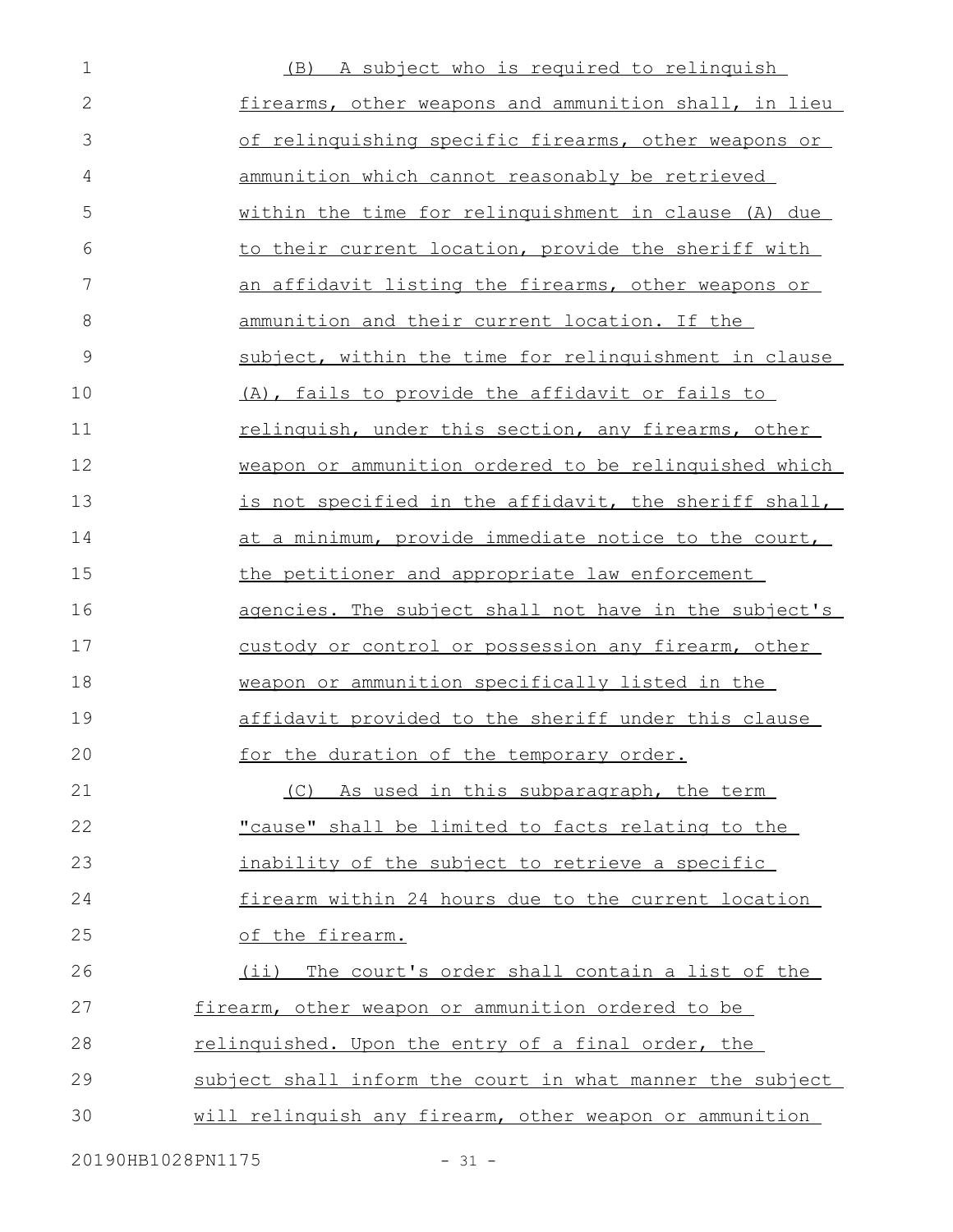| $\mathbf 1$   | ordered to be relinquished. Relinquishment may occur           |
|---------------|----------------------------------------------------------------|
| $\mathbf{2}$  | under section 6190.8 (relating to relinquishment for           |
| 3             | consignment sale, lawful transfers and safekeeping) or to      |
| 4             | the sheriff under this paragraph. If the sheriff is            |
| 5             | designated, the sheriff shall secure custody of the            |
| 6             | firearms, other weapons or ammunition and any firearm          |
| 7             | <u>license listed in the court's order for the duration of</u> |
| 8             | the order or until otherwise directed by court order. In       |
| $\mathcal{G}$ | securing custody of the subject's relinguished firearms,       |
| 10            | the sheriff shall comply with section 6105(f)(4)               |
| 11            | <u>(relating to persons not to possess, use, manufacture,</u>  |
| 12            | control, sell or transfer firearms). In securing custody       |
| 13            | of the subject's other weapons and ammunition, the             |
| 14            | sheriff shall provide the subject with a signed and dated      |
| 15            | written receipt which shall include a detailed                 |
| 16            | description of the other weapons and ammunition and their      |
| 17            | condition.                                                     |
|               |                                                                |
| 18            | (iii) The sheriff shall provide the petitioner with            |
| 19            | the name of the person to which any firearm, other weapon      |
| 20            | or ammunition was relinquished.                                |
| 21            | (iv) If the subject has not complied with                      |
| 22            | subparagraph (i) (B) or section 6190.8 and fails to            |
| 23            | relinquish any firearm, other weapon, ammunition or            |
| 24            | firearm license within 24 hours or upon the close of the       |
| 25            | next business day due to closure of sheriffs' offices or       |
| 26            | within the time ordered by the court upon cause shown at       |
| 27            | the hearing, the sheriff shall, at a minimum, provide          |
| 28            | immediate notice to the court, the petitioner and              |
| 29            | appropriate law enforcement agencies.                          |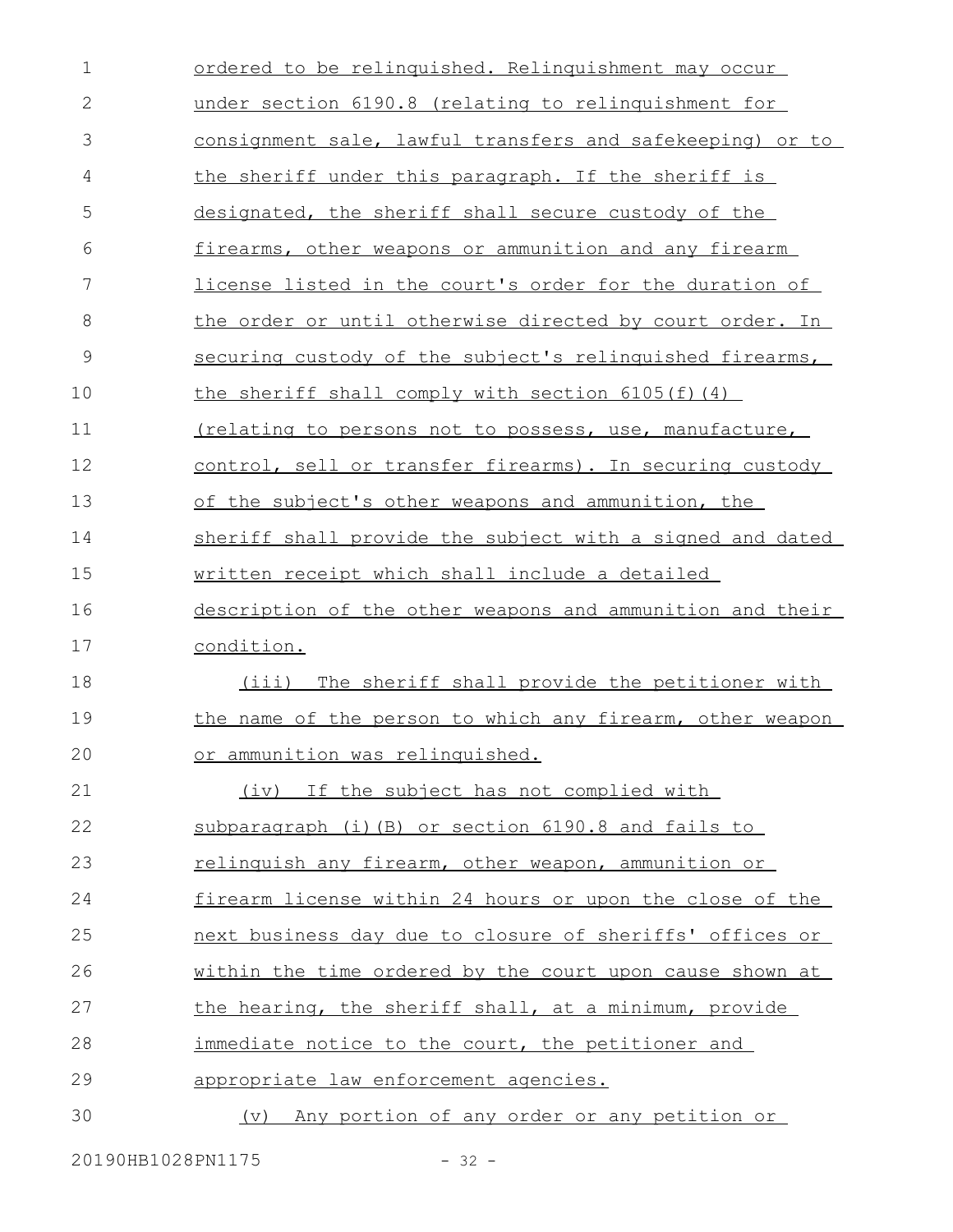| $\mathbf 1$   | other paper that includes a list of any firearm, other       |
|---------------|--------------------------------------------------------------|
| $\mathbf{2}$  | weapon or ammunition ordered to be relinquished shall be     |
| 3             | kept in the files of the court as a permanent record and     |
| 4             | withheld from public inspection except:                      |
| 5             | (A) upon an order of the court granted upon                  |
| 6             | cause shown;                                                 |
| 7             | (B) as necessary, by law enforcement and court               |
| 8             | <u>personnel; or</u>                                         |
| $\mathcal{G}$ | (C) after redaction of information listing any               |
| 10            | firearm, other weapon or ammunition.                         |
| 11            | (vi) As used in this paragraph, the term "subject's          |
| 12            | firearms" shall, if the subject is a licensed firearms       |
| 13            | dealer, only include firearms in the subject's personal      |
| 14            | firearms collection under 27 CFR § 478.125a (relating to     |
| 15            | personal firearms collection).                               |
| 16            | (4) If the subject is a licensed firearms dealer, order      |
| 17            | the subject to follow restrictions as the court may require  |
| 18            | concerning the conduct of the subject's business, which may  |
| 19            | include ordering the subject to relinguish any Federal or    |
| 20            | State license for the sale, manufacture or importation of    |
| 21            | firearms as well as firearms in the subject's business       |
| 22            | inventory. In restricting the subject under this paragraph,  |
| 23            | the court shall make a reasonable effort to preserve the     |
| 24            | financial assets of the subject's business while fulfilling  |
| 25            | the goals of this subchapter.                                |
| 26            | Identifying information.--Any order issued under this<br>(C) |
| 27            | section shall specify the Social Security number and date of |
| 28            | birth of the subject.                                        |
| 29            | Duration and amendment of order.--<br>(d)                    |
| 30            | (1) A firearm restraining order shall be for a fixed         |

20190HB1028PN1175 - 33 -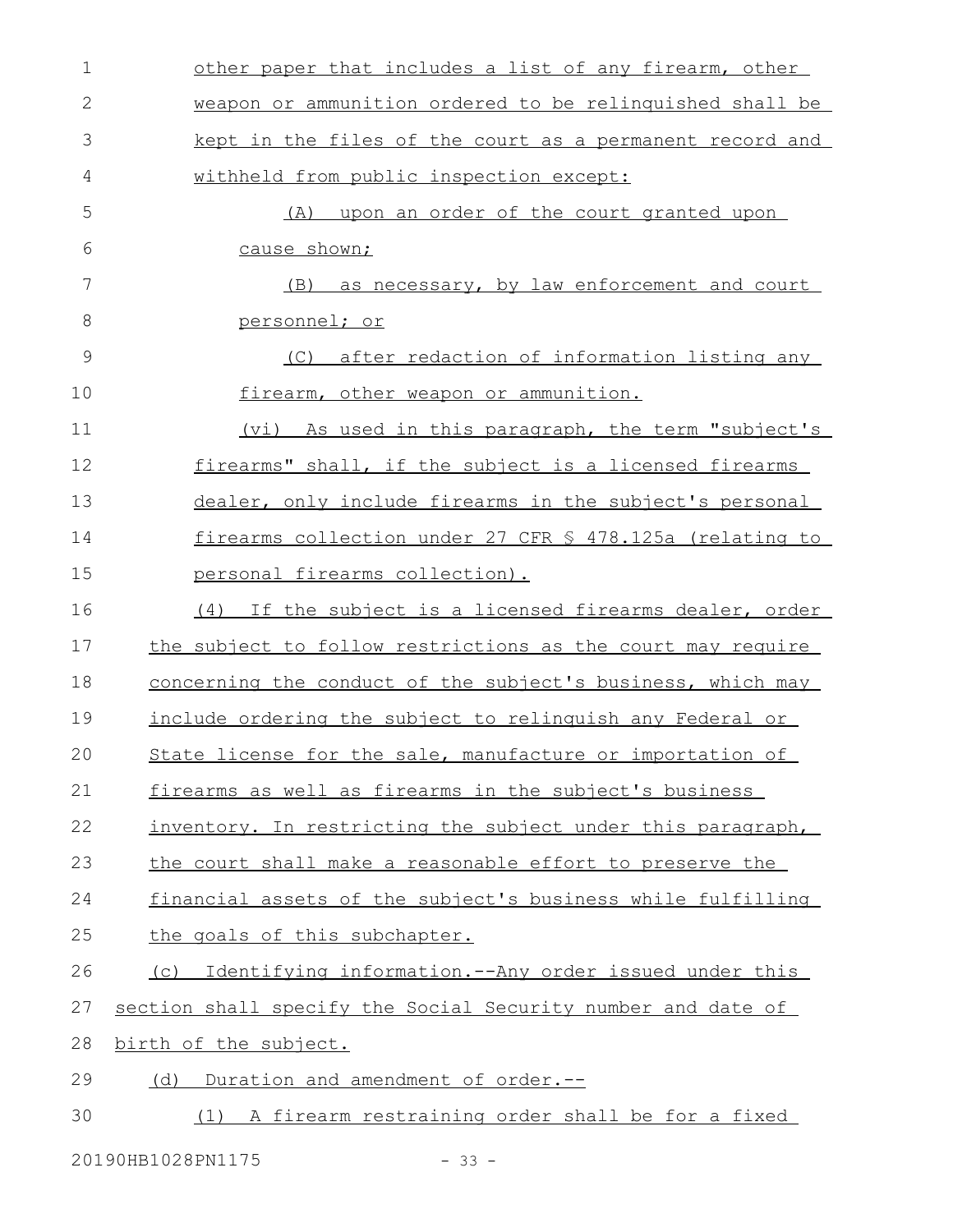| $\mathbf 1$   | period of time not to exceed one year.                    |
|---------------|-----------------------------------------------------------|
| 2             | The court may amend its order at any time upon<br>(2)     |
| 3             | subsequent petition filed by a petitioner, family or      |
| 4             | household member or other person under section 6190.3     |
| 5             | (relating to commencement of proceedings).                |
| 6             | (e) Extension of firearm restraining order.--             |
| 7             | An extension of a firearm restraining order may be<br>(1) |
| 8             | granted:                                                  |
| $\mathcal{G}$ | (i)<br>Where the court finds, after a filed petition,     |
| 10            | notice to the subject and a hearing in accordance with    |
| 11            | the procedures specified in sections 6190.5 (relating to  |
| 12            | relief) and 6190.6 (relating to hearing) that the subject |
| 13            | is alleged to have committed one or more of the offenses  |
| 14            | enumerated in section 6105(b) or has engaged in a pattern |
| 15            | of conduct which indicates a continued risk of danger to  |
| 16            | the physical safety of the petitioner, family or          |
| 17            | household member or other person or the subject           |
| 18            | subsequent to the entry of the final order.               |
| 19            | (ii) If a contempt petition or charge has been filed      |
| 20            | with the court or with a hearing officer in Philadelphia  |
| 21            | County and the hearing has not occurred before the        |
| 22            | expiration of the order, the order shall be extended, at  |
| 23            | a minimum, until the disposition of the contempt petition |
| 24            | and may be extended for another term beyond the           |
| 25            | disposition of the contempt petition.                     |
| 26            | (2) Service of an extended order shall be made in         |
| 27            | accordance with section 6190.10 (relating to service of   |
| 28            | order).                                                   |
| 29            | There shall be no limitation on the number of<br>(3)      |
| 30            | extensions that may be granted.                           |

20190HB1028PN1175 - 34 -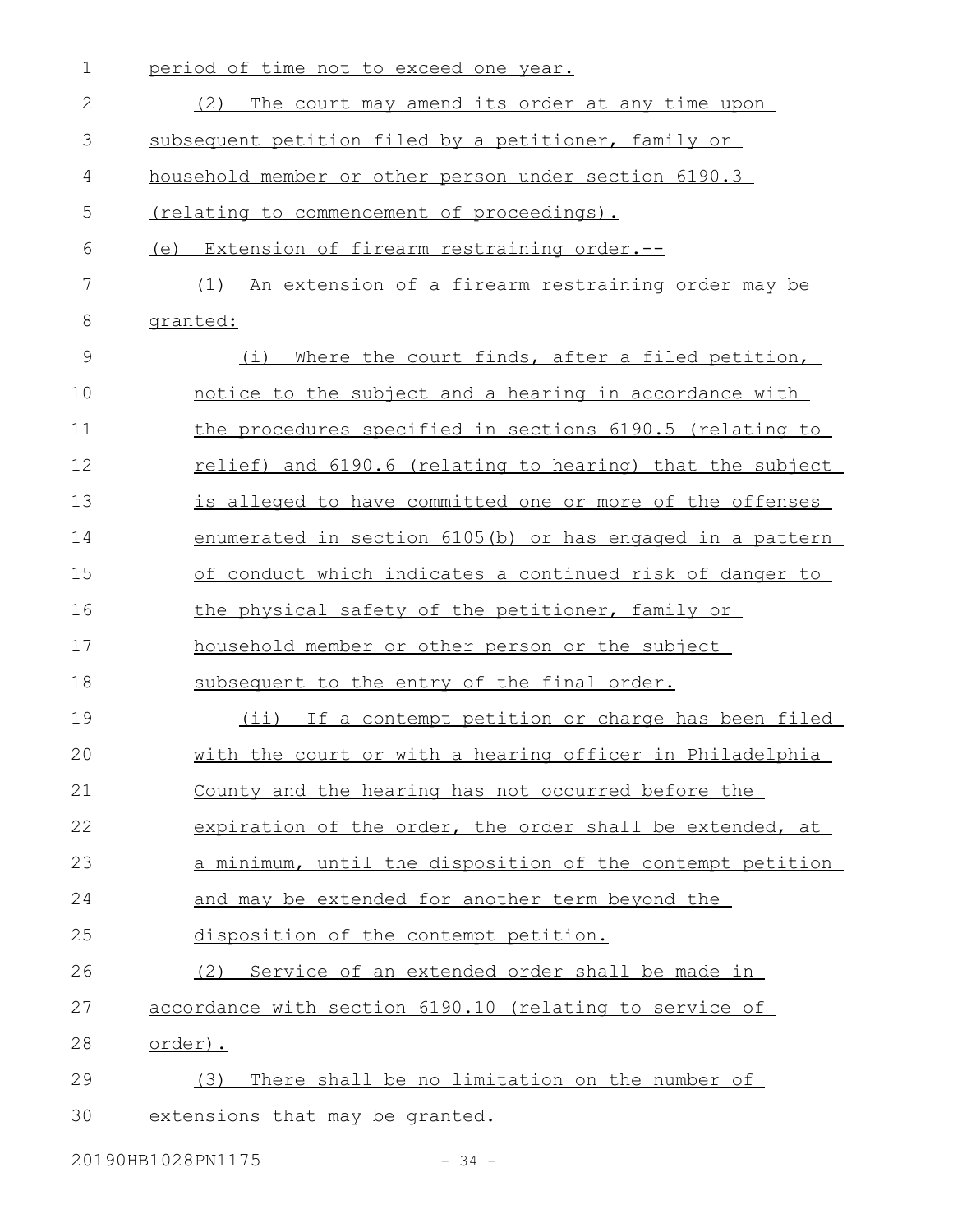| 1           | Notice.--Notice shall be given to the subject, in orders<br>(f)  |
|-------------|------------------------------------------------------------------|
| 2           | issued under this section and temporary orders issued under      |
| 3           | section 6190.6, stating that violations of a firearm restraining |
| 4           | order will subject the subject of the firearm restraining order  |
| 5           | to arrest under section 6105 or 6190.11 (relating to violation   |
| 6           | of order) or contempt of court under section 6190.12 (relating   |
| 7           | to contempt for violation and arrest).                           |
| 8           | Transmission of order.--A copy of the court's order<br>( ) ( )   |
| $\mathsf 9$ | shall be transmitted to the Pennsylvania State Police, the chief |
| 10          | or head of the local law enforcement agency of the municipality  |
| 11          | in which the subject is a resident and in which the order was    |
| 12          | issued, the district attorney and the sheriff of the county in   |
| 13          | which the subject is a resident and in which the order was       |
| 14          | issued.                                                          |
| 15          | False reports.--A person who knowingly gives false<br>(h)        |
| 16          | information to any law enforcement officer with the intent to    |
| 17          | implicate another under this chapter commits an offense under    |
| 18          | section 4906 (relating to false reports to law enforcement       |
| 19          | <u>authorities).</u>                                             |
| 20          | 6190.6. Hearing.<br>$S_{-}$                                      |
| 21          | (a) Schedule of hearing.--Within 10 business days of the         |
| 22          | filing of a petition under this subchapter, a hearing shall be   |
| 23          | held before the court at which the petitioner must prove the     |
| 24          | allegation, by a preponderance of the evidence, that the subject |
| 25          | of the petition poses an immediate and present danger to the     |
| 26          | physical safety of the petitioner, family or household member,   |
| 27          | other person or the subject. The court shall, at the time the    |
| 28          | subject of the petition is given notice of the hearing, advise   |
| 29          | the subject of the following:                                    |
| 30          | (1) The right to be represented by counsel.                      |

20190HB1028PN1175 - 35 -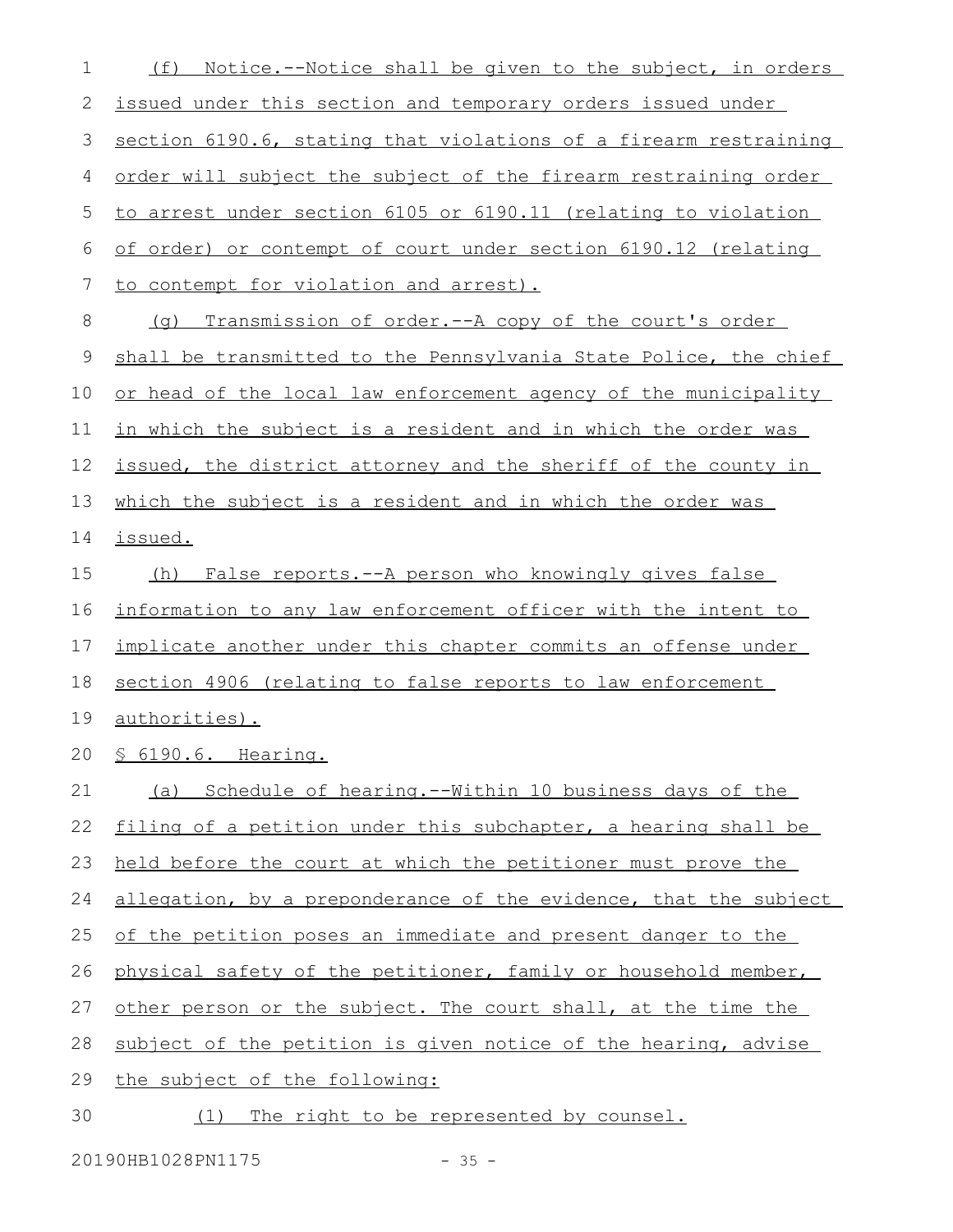| $\mathbf 1$  | The possibility that any firearm, other weapon or<br>(2)          |
|--------------|-------------------------------------------------------------------|
| $\mathbf{2}$ | ammunition owned and any firearm license possessed by the         |
| 3            | subject may be ordered to be temporarily relinquished.            |
| 4            | The options for relinquishment of a firearm under<br>(3)          |
| 5            | this subchapter.                                                  |
| 6            | (4)<br>The possibility that Federal law may prohibit the          |
| 7            | possession of firearms.                                           |
| 8            | The penalty for violation of the firearm restraining<br>(5)       |
| 9            | order.                                                            |
| 10           | (6)<br>Any firearm restraining order granted by a court may       |
| 11           | be considered in any subsequent proceedings under this title.     |
| 12           | The notice shall be printed and delivered in a manner which       |
| 13           | easily attracts attention to its content.                         |
| 14           | <u>Review prior to hearing.--Prior to a hearing on the</u><br>(b) |
| 15           | issuance, extension or vacation of a firearm restraining order,   |
| 16           | the court shall conduct a review to determine whether the         |
| 17           | subject of the petition has been convicted of or has pled quilty  |
| 18           | or nolo contendere to any of the enumerated offenses under        |
| 19           | section 6105(b) (relating to persons not to possess, use,         |
| 20           | manufacture, control, sell or transfer firearms).                 |
| 21           | (c) Temporary orders.--The following shall apply:                 |
| 22           | If a law enforcement officer, family or household<br>(1)          |
| 23           | member or other person under section 6190.3 (relating to          |
| 24           | commencement of proceedings) petitions the court for a            |
| 25           | temporary firearm restraining order alleging an immediate and     |
| 26           | present danger to the physical safety of a family or              |
| 27           | household member, another person or the subject of the            |
| 28           | petition, the court shall conduct an ex parte proceeding.         |
| 29           | The court may enter a temporary order as the court<br>(2)         |
| 30           | deems necessary to protect the petitioner, a family or            |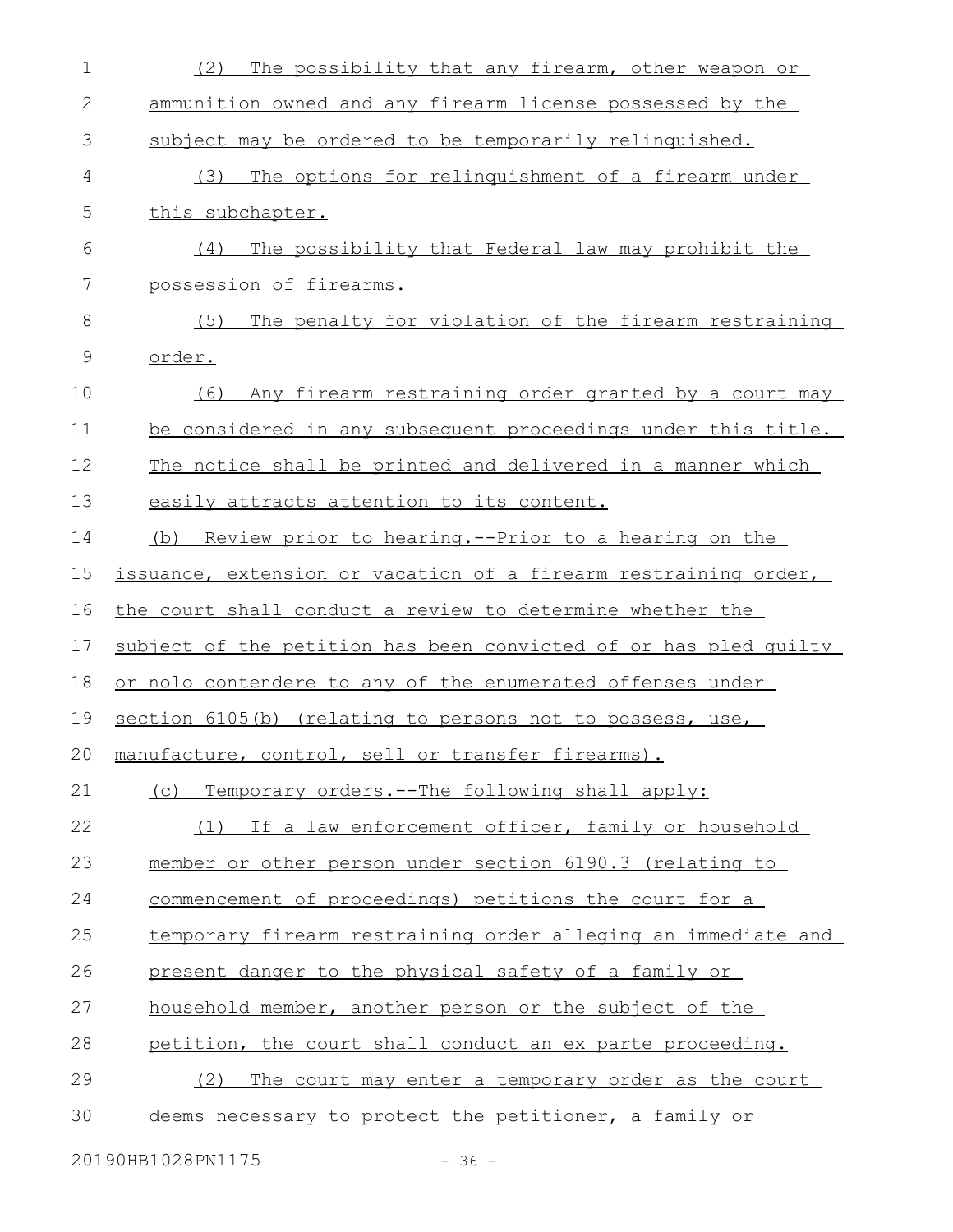| $\mathbf 1$ | household member, other person or the subject, if the         |
|-------------|---------------------------------------------------------------|
| 2           | petition demonstrates that the subject poses an immediate and |
| 3           | present danger to the physical safety of the petitioner,      |
| 4           | family or household member, other person or the subject. The  |
| 5           | order shall remain in effect until modified or terminated by  |
| 6           | the court after notice and hearing.                           |
| 7           | In addition to any other relief, the court may,<br>(3)        |
| 8           | under section 6190.5 (relating to relief), direct the subject |
| $\mathsf 9$ | to temporarily relinquish to the sheriff any firearms, other  |
| 10          | weapons or ammunition for the duration of the temporary order |
| 11          | if the petition demonstrates any of the following:            |
| 12          | Conduct which involves a firearm or other<br>(i)              |
| 13          | weapon.                                                       |
| 14          | An immediate and present danger to physical<br>$(i$ i)        |
| 15          | safety. In determining whether an immediate and present       |
| 16          | danger to physical safety exists, the court shall             |
| 17          | consider the following factors, including, but not            |
| 18          | limited to:                                                   |
| 19          | Whether the temporary firearm restraining<br>(A)              |
| 20          | order is not likely to achieve the order's purpose in         |
| 21          | the absence of such a condition.                              |
| 22          | Whether the subject has previously violated<br>(B)            |
| 23          | a protection from abuse order under 23 Pa.C.S. Ch. 61         |
| 24          | (relating to protection from abuse).                          |
| 25          | Whether past or present conduct or abuse of<br>(C)            |
| 26          | a family or household member, another person or the           |
| 27          | subject resulted in bodily injury.                            |
| 28          | Whether the conduct or abuse occurred in<br>(D)               |
| 29          | public.                                                       |
| 30          | Whether the conduct or abuse includes:<br>(E)                 |
|             |                                                               |

20190HB1028PN1175 - 37 -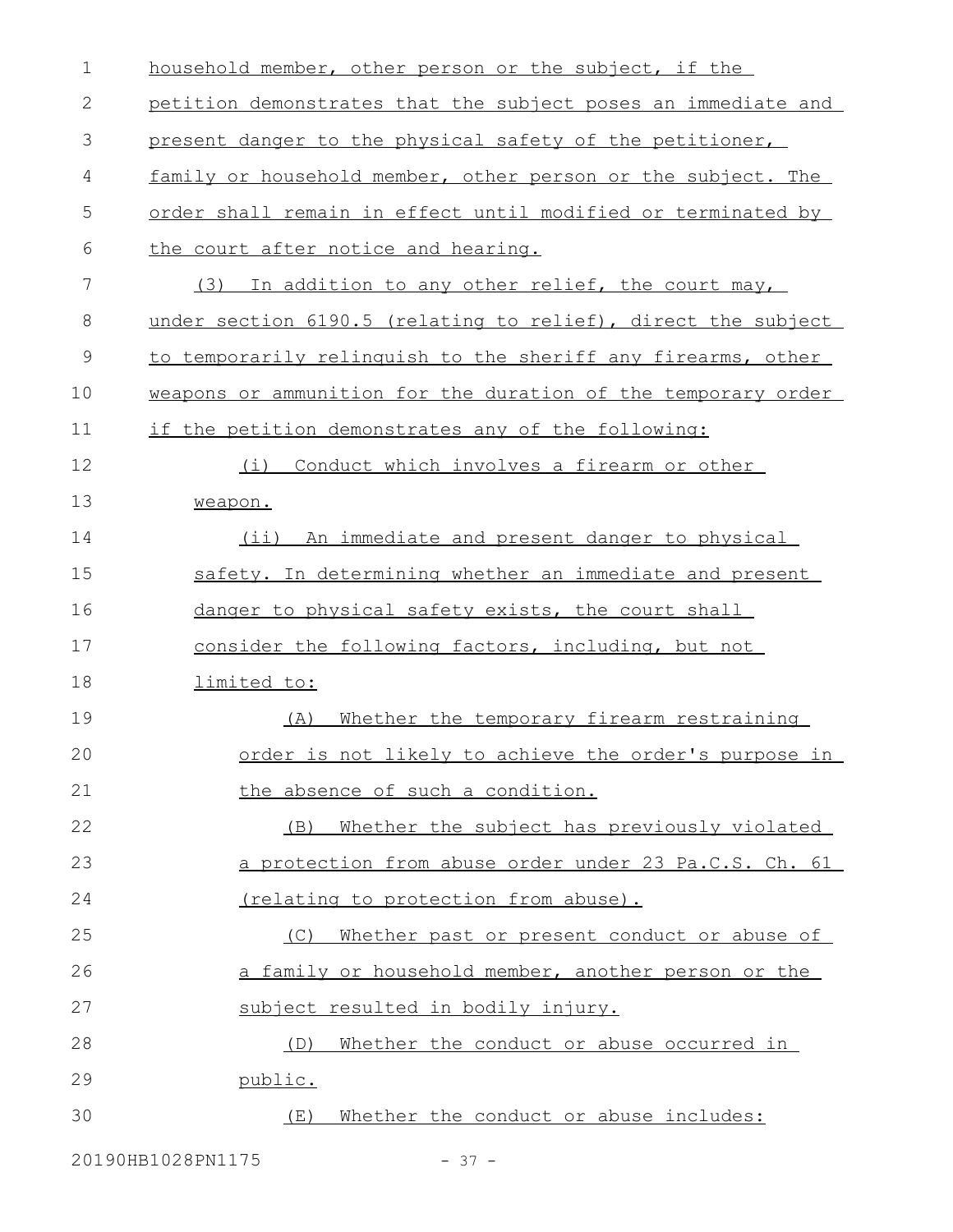| $\mathbf 1$ | (I) threats to physical safety or of abuse            |
|-------------|-------------------------------------------------------|
| 2           | <u>or suicide;</u>                                    |
| 3           | (II) killing or threatening to kill pets or           |
| 4           | other animals;                                        |
| 5           | (III) an escalation of violence;                      |
| 6           | (IV) stalking, harassment or obsessive                |
| 7           | behavior;                                             |
| $8\,$       | (V) sexual violence; or                               |
| 9           | (VI) a controlled substance, as defined               |
| 10          | under the act of April 14, 1972 (P.L.233, No.64),     |
| 11          | known as The Controlled Substance, Drug, Device       |
| 12          | and Cosmetic Act, or excessive alcohol use.           |
| 13          | Whether the subject has been adjudicated as<br>(F)    |
| 14          | incompetent or has been involuntarily committed to a  |
| 15          | mental institution for inpatient care and treatment   |
| 16          | under section 302, 303 or 304 of the act of July 9,   |
| 17          | 1976 (P.L.817, No.143), known as the Mental Health    |
| 18          | Procedures Act. This paragraph shall not apply to any |
| 19          | proceeding under section 302 of the Mental Health     |
| 20          | Procedures Act unless the examining physician has     |
| 21          | issued a certification that inpatient care was        |
| 22          | necessary or that the subject was committable.        |
| 23          | (G) Whether the subject has been convicted of an      |
| 24          | offense enumerated in section 6105(b).                |
| 25          | Whether the subject has been convicted of an<br>(H)   |
| 26          | offense under The Controlled Substance, Drug, Device  |
| 27          | and Cosmetic Act or any equivalent Federal statute or |
| 28          | equivalent statute of any other state that may be     |
| 29          | punishable by a term of imprisonment of not more than |
| 30          | two years.                                            |

20190HB1028PN1175 - 38 -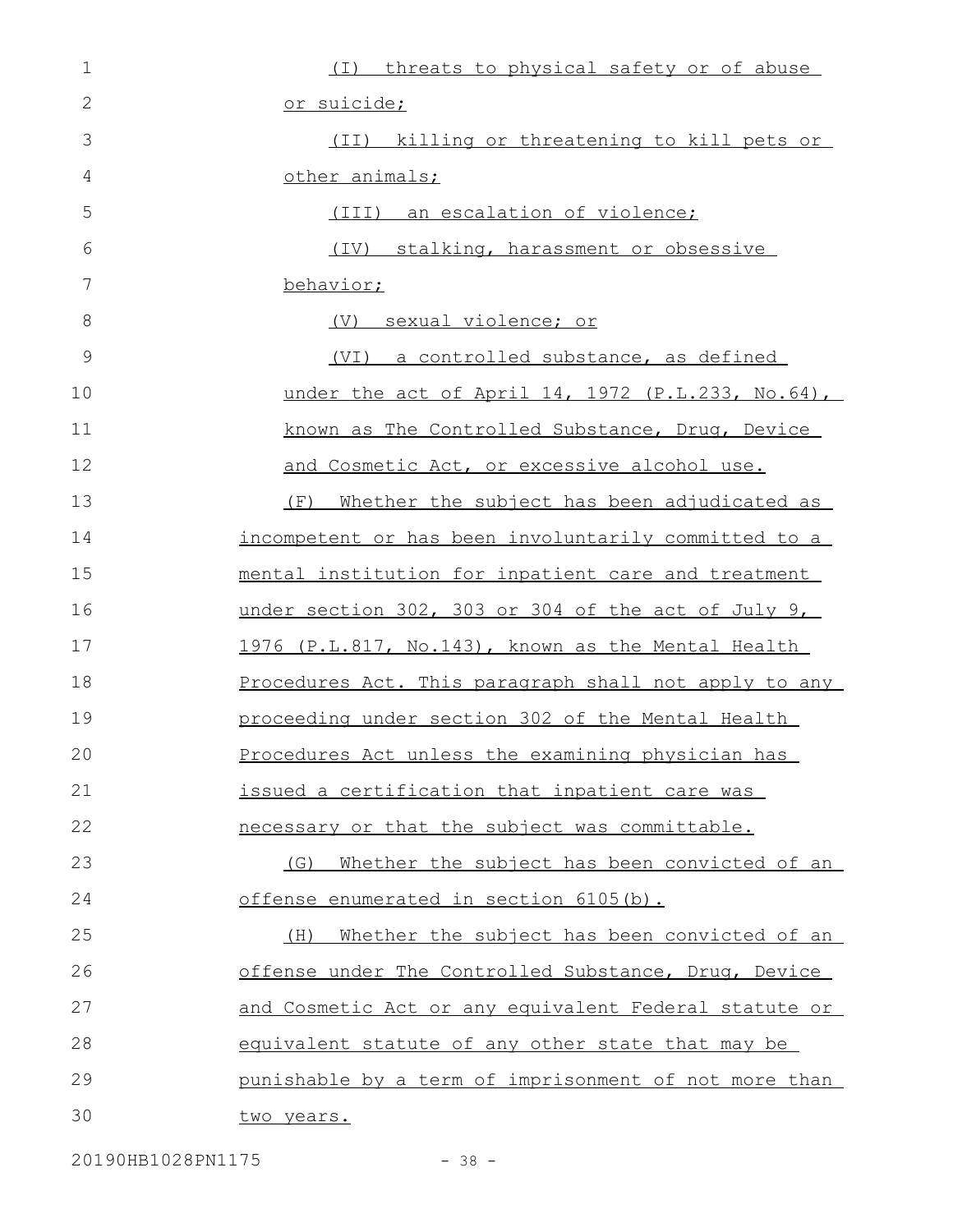| $\mathbf 1$  | Whether the subject of the petition has been<br>( I )           |
|--------------|-----------------------------------------------------------------|
| $\mathbf{2}$ | convicted of driving under the influence of alcohol             |
| 3            | or controlled substance as provided in 75 Pa.C.S. §             |
| 4            | 3802 (relating to driving under influence of alcohol            |
| 5            | or controlled substance) on three or more separate              |
| 6            | occasions within a five-year period.                            |
| 7            | (4) If the court orders the subject to temporarily              |
| 8            | relinquish any firearm, other weapon or ammunition under        |
| 9            | paragraph (3), the subject shall decide in what manner the      |
| 10           | subject will relinguish the firearm, other weapon or            |
| 11           | ammunition listed in the order. Relinguishment may be to the    |
| 12           | sheriff under section 6190.5(b)(3).                             |
| 13           | Continued hearings.--If a hearing under subsection (a)<br>(d)   |
| 14           | is continued and no temporary order is issued, the court may    |
| 15           | make ex parte temporary orders under subsection (c) as it deems |
| 16           | necessary.                                                      |
| 17           | \$ 6190.7. Return of relinguished firearms, other weapons and   |
| 18           | ammunition, and additional relief.                              |
| 19           | When permitted.--<br>(a)                                        |
| 20           | (1) A court order requiring the relinquishment of               |
| 21           | firearms, other weapons or ammunition shall provide for the     |
| 22           | return of the relinguished firearms, other weapons or           |
| 23           | ammunition to the subject upon revocation, vacation or          |
| 24           | expiration of the order or dismissal of a petition for a        |
| 25           | firearm restraining order.                                      |
| 26           | (2)<br>The subject may take custody of the relinguished         |
| 27           | firearms, other weapons or ammunition provided that the         |
| 28           | subject is otherwise eligible to lawfully possess the           |
| 29           | relinquished firearms, other weapons or ammunition.             |
| 30           | The subject shall not be required to pay any fees,<br>(3)       |
|              | 20190HB1028PN1175<br>$-39-$                                     |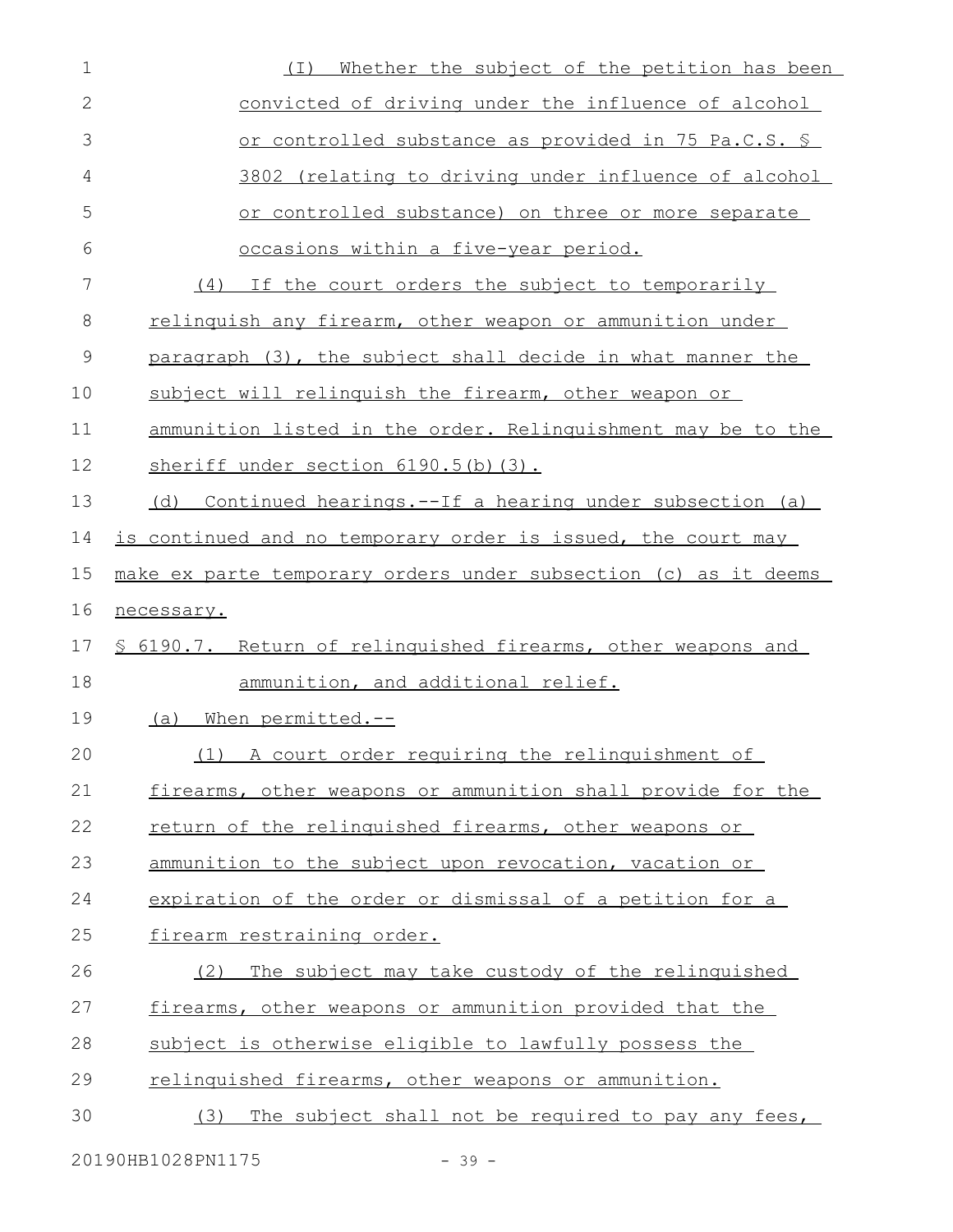| 1               | costs or charges associated with the returns, whether the        |
|-----------------|------------------------------------------------------------------|
| $\mathbf{2}$    | fees, costs or charges are imposed by the Pennsylvania State     |
| 3               | Police, any local law enforcement agency or any other entity,    |
| 4               | including a licensed importer, licensed manufacturer or          |
| 5               | licensed dealer, in order to secure return of the                |
| 6               | relinguished firearms, other weapons or ammunition.              |
| $7\phantom{.0}$ | Hearing.--Within 10 business days of the filing of a<br>(b)      |
| 8               | petition under this section, a hearing shall be held before the  |
| $\mathsf 9$     | court.                                                           |
| 10              | \$ 6190.8. Relinquishment for consignment sale, lawful transfers |
| 11              | and safekeeping.                                                 |
| 12              | General rule.--Notwithstanding any other provision of<br>(a)     |
| 13              | law, if a firearm restraining order provides for the             |
| 14              | relinguishment of firearms, other weapons or ammunition during   |
| 15              | the period of time the order is in effect, the subject may,      |
| 16              | within the time frame specified in the order and in lieu of      |
| 17              | relinguishment to the sheriff, relinguish to a dealer licensed   |
| 18              | under section 6113 (relating to licensing of dealers) any        |
| 19              | firearms, other weapons or ammunition for consignment sale,      |
| 20              | lawful transfers and safekeeping.                                |
| 21              | Affidavit.--The subject relinguishing firearms, other<br>(b)     |
| 22              | weapons or ammunition to a licensed dealer under subsection (a)  |
| 23              | shall obtain an affidavit from the dealer on a form prescribed   |
| 24              | by the Pennsylvania State Police which shall include, at a       |
| 25              | minimum, the following:                                          |
| 26              | The caption of the case in which the firearm<br>(1)              |
| 27              | restraining order was issued.                                    |
| 28              | The name, address, date of birth and Social Security<br>(2)      |
| 29              | number of the subject.                                           |
| 30              | (3) A list of the firearms, other weapons or ammunition,         |

20190HB1028PN1175 - 40 -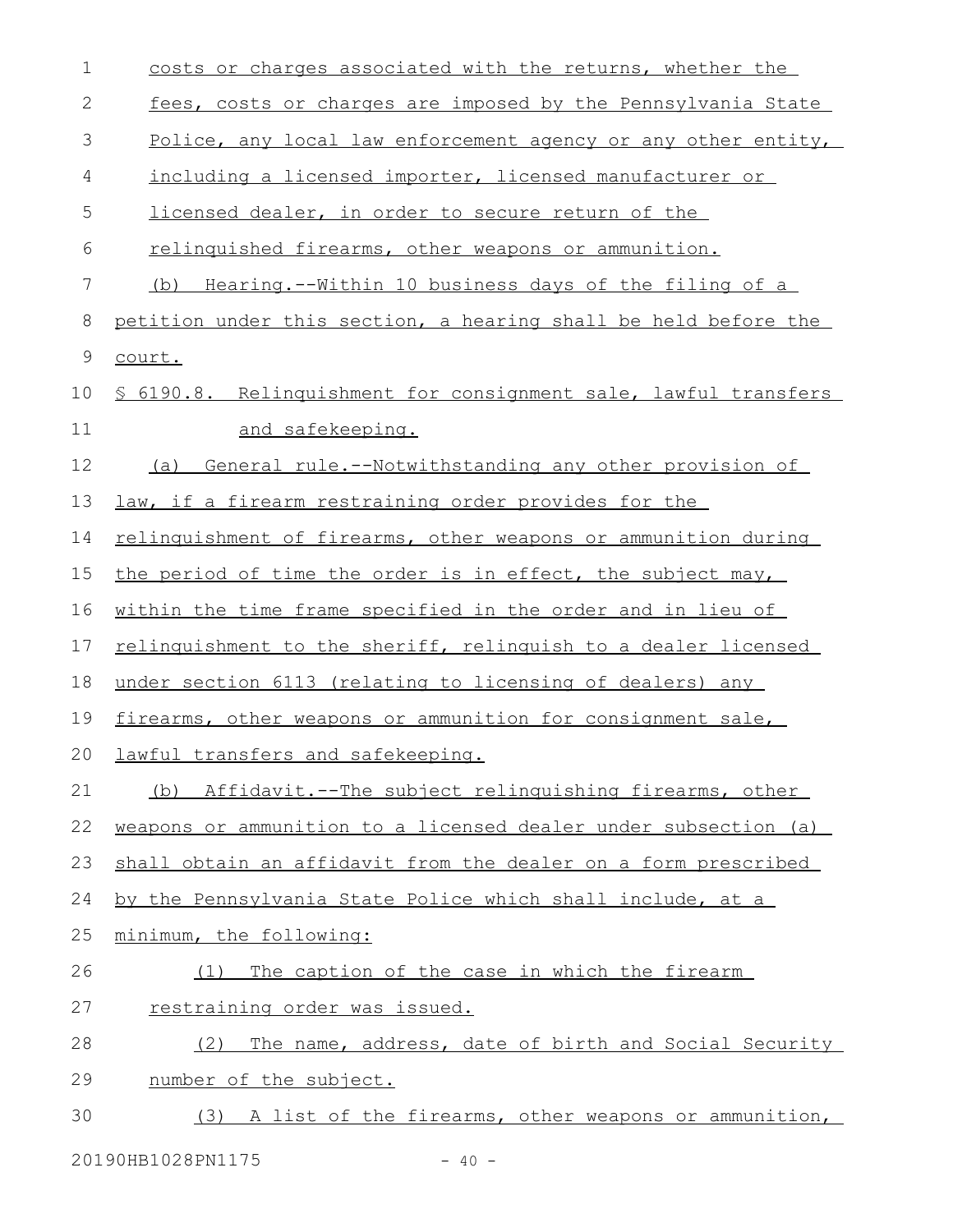1 **including, if applicable, the manufacturer, model and serial** 

2 number.

| 3              | The name, license number and address of the licensed<br>(4)          |
|----------------|----------------------------------------------------------------------|
|                |                                                                      |
| 4              | premises of the dealer licensed under section 6113 receiving         |
| 5              | the relinquished firearm, other weapon or ammunition.                |
| 6              | (5) An acknowledgment that the firearms, other weapons               |
| 7              | or ammunition will not be returned to the subject or sold or         |
| 8              | transferred to an individual the dealer knows is a family or         |
| $\overline{9}$ | household member of the subject while the firearm restraining        |
| 10             | order is active under this subchapter or a protection from           |
| 11             | abuse order is active under 23 Pa.C.S. Ch. 61 (relating to           |
| 12             | protection from abuse) which order or orders provide for the         |
| 13             | relinguishment of the firearm, other weapon or ammunition            |
| 14             | being returned, sold or transferred.                                 |
| 15             | (6)<br>An acknowledgment that the firearms, other weapons            |
| 16             | or ammunition, if sold or transferred, will be sold or               |
| 17             | lawfully transferred in compliance with this chapter.                |
| 18             | (c) Failure to provide affidavit.--                                  |
| 19             | The subject relinguishing firearms, other weapons or<br>(1)          |
| 20             | ammunition to a dealer under subsection (a) shall, within the        |
| 21             | time frame specified in the order for relinguishing firearms,        |
| 22             | other weapons or ammunition, provide to the sheriff the              |
| 23             | affidavit obtained under subsection (b) and relinquish to the        |
| 24             | sheriff any firearms, other weapons or ammunition ordered to         |
| 25             | be relinquished which are not specified in the affidavit, in         |
| 26             | <u>an affidavit provided in accordance with section 6190.5(b)(3)</u> |
| 27             | (i)(B) (relating to relief).                                         |
| 28             | (2)<br>If the subject fails to comply with paragraph (1),            |
| 29             | the sheriff shall, at a minimum, provide immediate notice to         |
| 30             | the court, the petitioner and appropriate law enforcement            |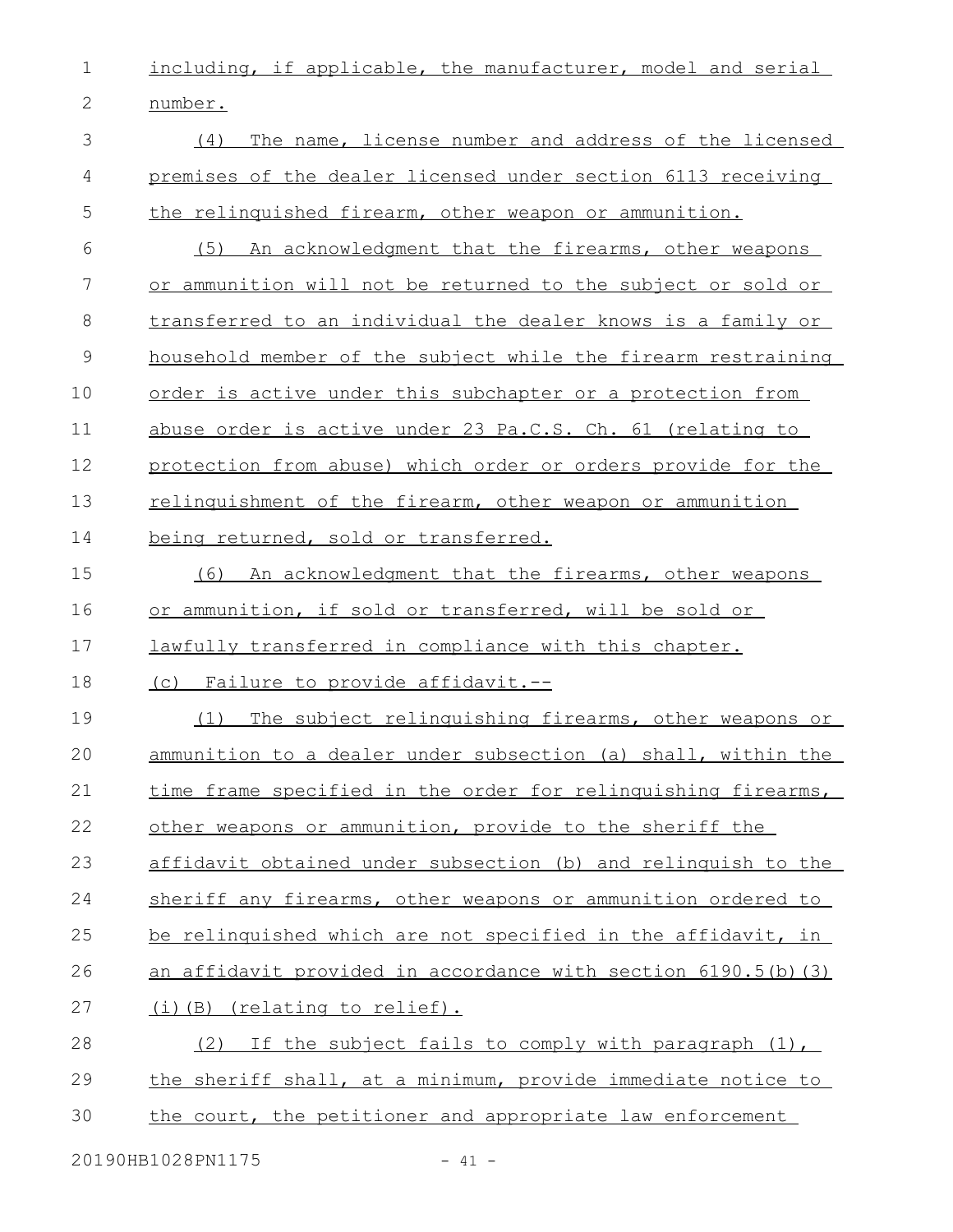1 agencies.

| $\mathbf{2}$  | (d) Form.--The Pennsylvania State Police shall develop and            |
|---------------|-----------------------------------------------------------------------|
| 3             | make available to licensed dealers a form to be used by dealers       |
| 4             | to accept possession of firearms, other weapons or ammunition         |
| 5             | for consignment sale, lawful transfer or safekeeping under this       |
| $6\,$         | section.                                                              |
| 7             | (e) Transfer upon entry of final order.--                             |
| 8             | Upon entry of a final firearm restraining order<br>(1)                |
| $\mathcal{G}$ | issued under section 6190.5, which provides for the                   |
| 10            | relinguishment of firearms, other weapons or ammunition               |
| 11            | during the period of time the order is in effect, the subject         |
| 12            | who relinquished firearms, other weapons or ammunition to the         |
| 13            | sheriff under a temporary order may request that the                  |
| 14            | firearms, other weapons or ammunition be relinguished to a            |
| 15            | dealer for consignment sale, lawful transfer or safekeeping           |
| 16            | under this section.                                                   |
| 17            | If the subject identifies a licensed dealer willing<br>(2)            |
| 18            | to accept the firearms, other weapons or ammunition in                |
| 19            | compliance with this section, the court shall order the               |
| 20            | sheriff to transport the firearms, other weapons or                   |
| 21            | ammunition to the licensed dealer at no cost to the subject           |
| 22            | or the licensed dealer.                                               |
| 23            | <u>Nondisclosure.--The affidavit obtained under subsection</u><br>(f) |
| 24            | (b) shall not be subject to access under the act of February 14,      |
| 25            | 2008 (P.L.6, No.3), known as the Right-to-Know Law.                   |
| 26            | (g) Definitions.--As used in this section, the following              |
| 27            | words and phrases shall have the meanings given to them in this       |
| 28            | subsection:                                                           |
| 29            | "Safekeeping." The secure custody of firearms, other weapons          |
| 30            | or ammunition ordered to be relinguished by an active firearm         |
|               | 20190HB1028PN1175<br>$-42 -$                                          |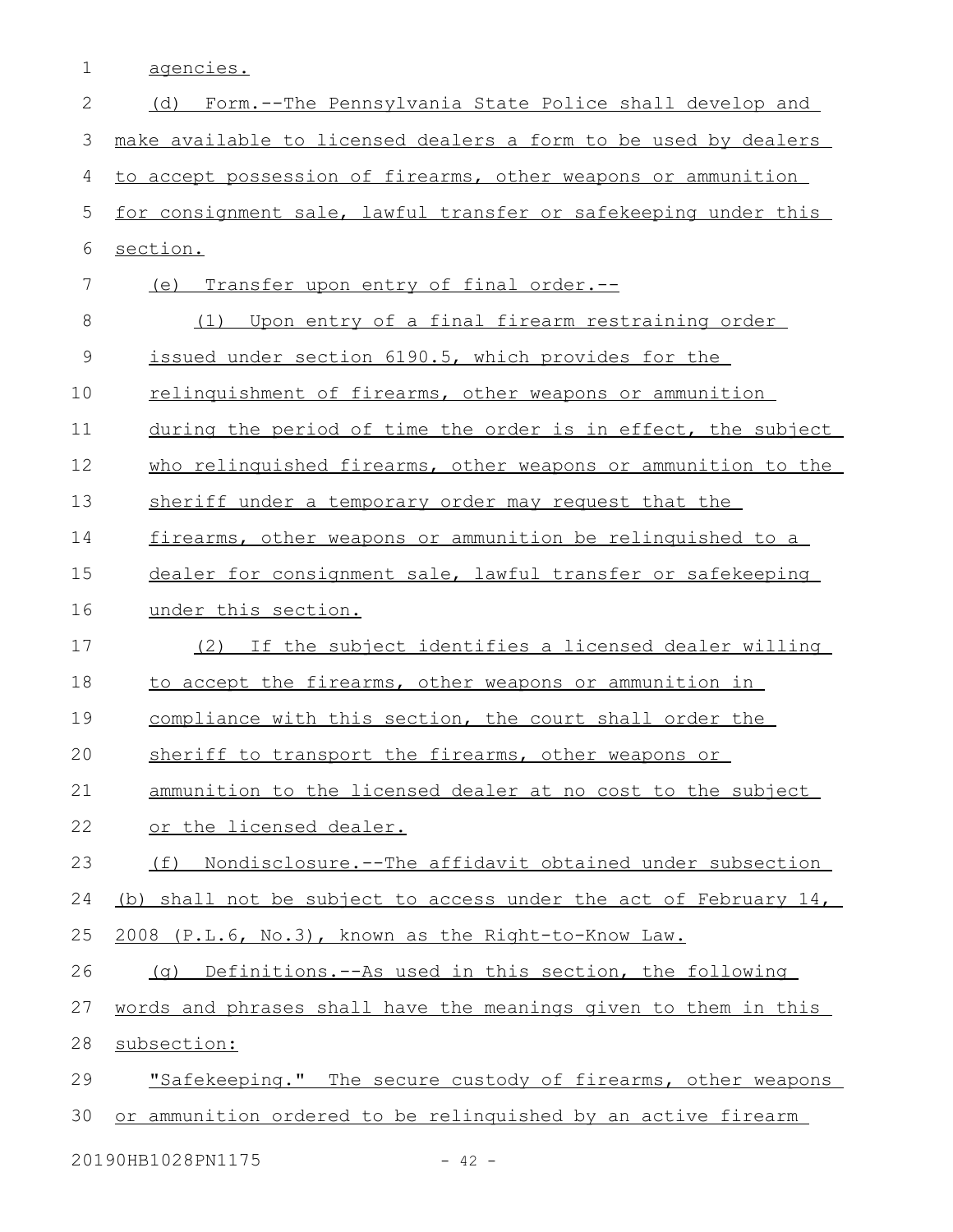1 restraining order.

| $\mathbf{2}$ | "Sale or lawful transfer." A sale or transfer to a person     |
|--------------|---------------------------------------------------------------|
| 3            | other than the subject or a family or household member of the |
| 4            | subject which is conducted in accordance with this chapter.   |
| 5            | § 6190.9. Disclosure and confidentiality.                     |
| 6            | (a) Certain disclosures prohibited.--                         |
| 7            | (1) During the course of a proceeding under this              |
| 8            | subchapter, the court or hearing officer may consider whether |
| 9            | the petitioner or petitioner's family or household members or |
| 10           | other person would be endangered by disclosure of the         |
| 11           | permanent or temporary address of the petitioner or           |
| 12           | petitioner's family or household member or other person. If   |
| 13           | the court determines that disclosure of the petitioner's      |
| 14           | address may pose a threat to the physical safety of the       |
| 15           | petitioner, a family or household member of the petitioner or |
| 16           | other person, the court or hearing officer shall not require  |
| 17           | disclosure of the petitioner's, family or household member's  |
| 18           | or other person's address in either the pleadings or during   |
| 19           | proceedings or hearings under this subchapter.                |
| 20           | If the court concludes that the subject continues to<br>(2)   |
| 21           | pose a threat to the physical safety of the petitioner, a     |
| 22           | family or household member of the petitioner or another       |
| 23           | person and where the petitioner, family or household member   |
| 24           | or other person requests that his or her address, telephone   |
| 25           | number and information about his or her demographic           |
| 26           | information not be disclosed, the court shall enter an order  |
| 27           | directing that law enforcement agencies and any other person  |
| 28           | or entity, as the court so determines, shall not disclose the |
| 29           | presence of the petitioner, family or household member or     |
| 30           | other person in any jurisdiction or furnish any address,      |
|              |                                                               |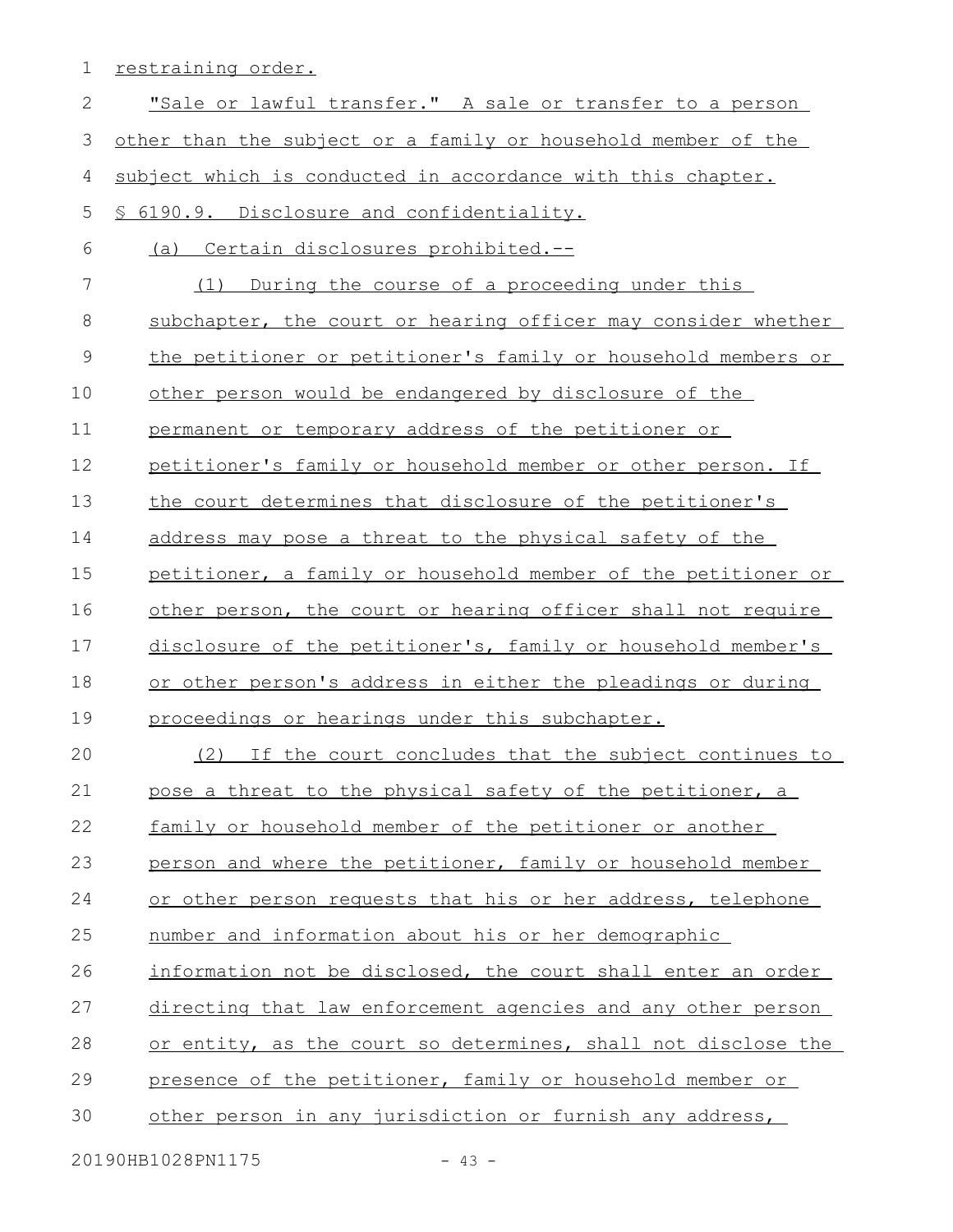| $\mathbf 1$  | telephone number or any other demographic information about      |  |  |  |  |  |  |
|--------------|------------------------------------------------------------------|--|--|--|--|--|--|
| $\mathbf{2}$ | the petitioner, family or household member or other person,      |  |  |  |  |  |  |
| 3            | except by further order of the court.                            |  |  |  |  |  |  |
| 4            | Confidentiality.--Information retained to ensure<br>(b)          |  |  |  |  |  |  |
| 5            | compliance with this subchapter shall not be subject to access   |  |  |  |  |  |  |
| 6            | under the act of February 14, 2008 (P.L.6, No.3), known as the   |  |  |  |  |  |  |
| 7            | Right-to-Know Law.                                               |  |  |  |  |  |  |
| 8            | § 6190.10. Service of order.                                     |  |  |  |  |  |  |
| $\mathsf 9$  | Issuance.--A copy of an order under this subchapter<br>(a)       |  |  |  |  |  |  |
| 10           | shall be issued to the petitioner, the subject and the local law |  |  |  |  |  |  |
| 11           | enforcement agencies with appropriate jurisdiction to enforce    |  |  |  |  |  |  |
| 12           | the order in accordance with the provisions of this subchapter   |  |  |  |  |  |  |
| 13           | or as ordered by the court or hearing officer.                   |  |  |  |  |  |  |
| 14           | (b) Placement in registry.--                                     |  |  |  |  |  |  |
| 15           | Upon receipt of an order, the local law enforcement<br>(1)       |  |  |  |  |  |  |
| 16           | agency shall immediately advise the Pennsylvania State Police    |  |  |  |  |  |  |
| 17           | of entry of the order and collaborate with the Pennsylvania      |  |  |  |  |  |  |
| 18           | State Police to ensure that the order is timely entered into     |  |  |  |  |  |  |
| 19           | the registry established in accordance with 23 Pa.C.S. \$ 6105   |  |  |  |  |  |  |
| 20           | (relating to responsibilities of law enforcement agencies).      |  |  |  |  |  |  |
| 21           | The local law enforcement agency with jurisdiction<br>(2)        |  |  |  |  |  |  |
| 22           | shall continue to collaborate with the Pennsylvania State        |  |  |  |  |  |  |
| 23           | Police to ensure that the registry is current at all times       |  |  |  |  |  |  |
| 24           | and that orders are removed upon vacation or expiration.         |  |  |  |  |  |  |
| 25           | 6190.11. Violation of order.<br>S.                               |  |  |  |  |  |  |
| 26           | (a) Arrest and verification.--                                   |  |  |  |  |  |  |
| 27           | An arrest for violation of an order issued under<br>(1)          |  |  |  |  |  |  |
| 28           | this subchapter may be without warrant upon probable cause       |  |  |  |  |  |  |
| 29           | whether or not the violation is committed in the presence of     |  |  |  |  |  |  |
| 30           | the law enforcement officer or sheriff in circumstances where    |  |  |  |  |  |  |
|              | 20190HB1028PN1175<br>$-44 -$                                     |  |  |  |  |  |  |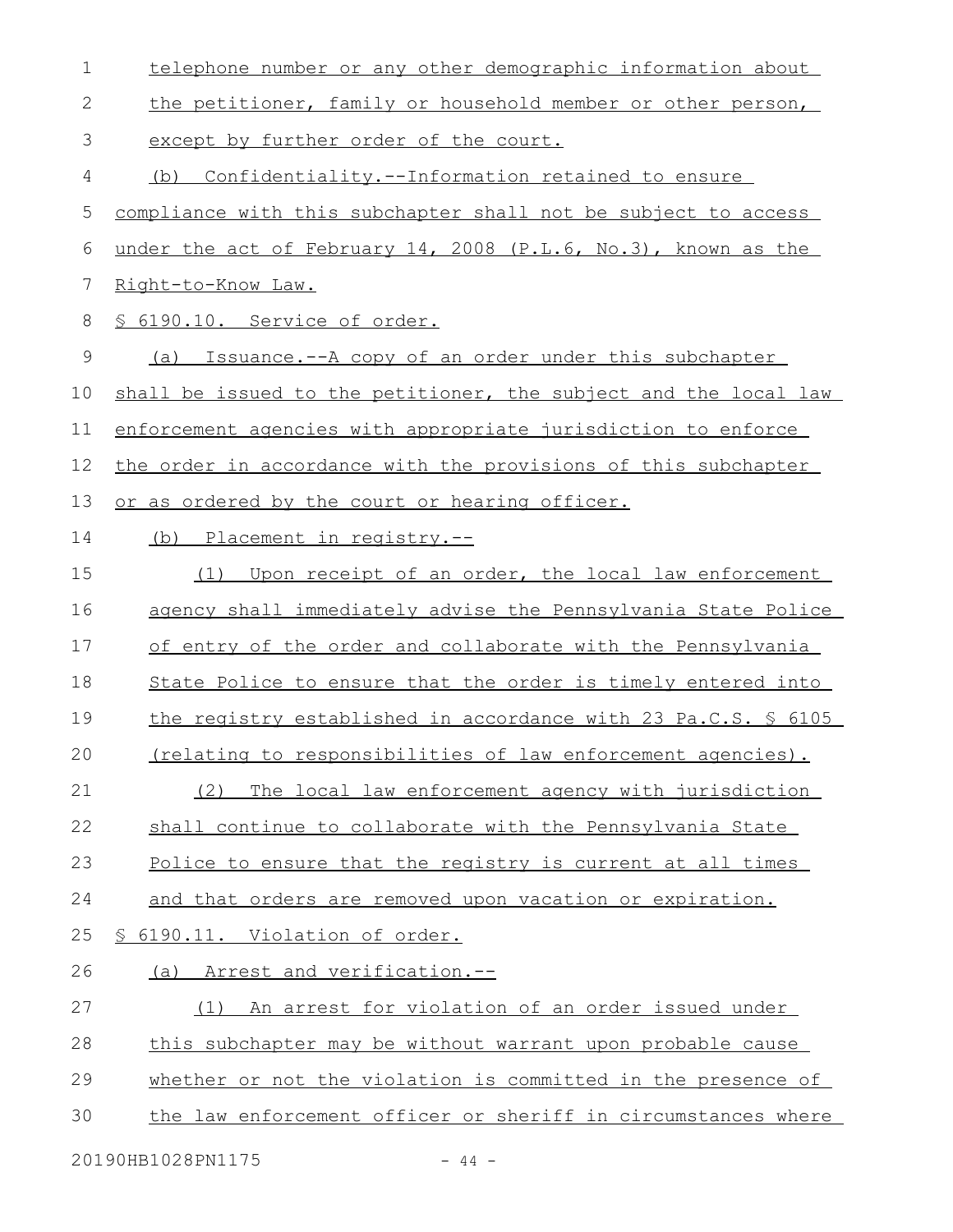the subject has violated a provision of an order consistent with section 6190.5 (relating to relief). 1 2

(2) The law enforcement officer or sheriff may verify the existence of a firearm restraining order by telephone, radio or other electronic communication with the appropriate law enforcement agency, the Pennsylvania State Police registry or the issuing authority. (3) A law enforcement officer or sheriff shall arrest a subject for violating an order issued under this subchapter. (b) Seizure of firearms, other weapons and ammunition.--(1) Subsequent to an arrest, the law enforcement officer or sheriff shall seize all firearms, other weapons and ammunition used or threatened to be used during a violation of a firearm restraining order or during prior incidents that posed an immediate and present danger to the physical safety of the petitioner, a family or household member or other person and any other firearms, other weapons or ammunition in the subject's possession. (2) As soon as it is reasonably possible, the arresting law enforcement officer shall deliver the confiscated firearms, other weapons and ammunition to the office of the sheriff. (3) The sheriff shall maintain possession of the firearms, other weapons and ammunition until the court issues an order specifying the firearms, other weapons and ammunition to be relinquished and the persons to whom the firearms, other weapons and ammunition shall be relinquished. (c) Procedure following arrest.-- (1) Subsequent to an arrest under subsection (a), the subject shall be taken by the law enforcement officer or 3 4 5 6 7 8 9 10 11 12 13 14 15 16 17 18 19 20 21 22 23 24 25 26 27 28 29 30

20190HB1028PN1175 - 45 -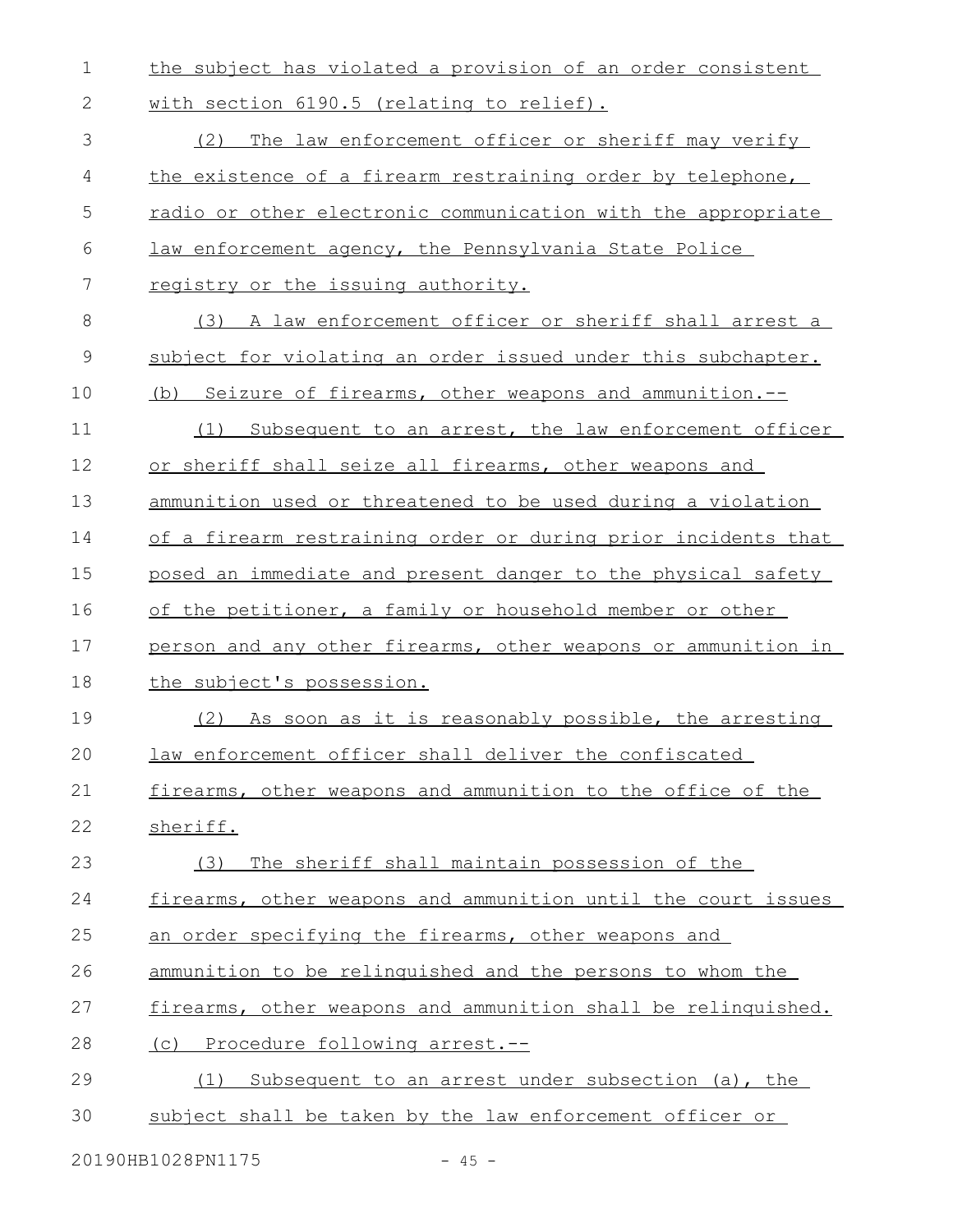| $\mathbf 1$  | sheriff without unnecessary delay before the court in the       |  |  |  |  |  |
|--------------|-----------------------------------------------------------------|--|--|--|--|--|
| $\mathbf{2}$ | judicial district where the contempt is alleged to have         |  |  |  |  |  |
| 3            | occurred. If that court is unavailable, the law enforcement     |  |  |  |  |  |
| 4            | officer or sheriff shall convey the subject to a magisterial    |  |  |  |  |  |
| 5            | district judge designated as appropriate by local rules of      |  |  |  |  |  |
| 6            | court or, in the City of Pittsburgh, to a magistrate of the     |  |  |  |  |  |
| 7            | Pittsburgh Magistrates Court or, in counties of the first       |  |  |  |  |  |
| 8            | class, to the appropriate hearing officer.                      |  |  |  |  |  |
| $\mathsf 9$  | (2) For purposes of procedure relating to arraignments          |  |  |  |  |  |
| 10           | for arrest for violation of an order issued under this          |  |  |  |  |  |
| 11           | subchapter, the judges of Pittsburgh Magistrates Court shall    |  |  |  |  |  |
| 12           | be deemed to be magisterial district judges.                    |  |  |  |  |  |
| 13           | (d) Preliminary arraignment.--The subject shall be afforded     |  |  |  |  |  |
| 14           | a preliminary arraignment without unnecessary delay.            |  |  |  |  |  |
| 15           | Other emergency powers unaffected.--This section shall<br>(e)   |  |  |  |  |  |
| 16           | not be construed to limit any of the other powers for emergency |  |  |  |  |  |
| 17           | relief provided in this subchapter.                             |  |  |  |  |  |
| 18           | (f)<br>Hearing.--A hearing shall be scheduled within 10 days of |  |  |  |  |  |
| 19           |                                                                 |  |  |  |  |  |
|              | the filing of the charge or complaint of indirect criminal      |  |  |  |  |  |
| 20           | contempt. The hearing and any adjudication shall not preclude a |  |  |  |  |  |
| 21           | hearing on other criminal charges underlying the contempt, nor  |  |  |  |  |  |
| 22           | shall a hearing or adjudication on other criminal charges       |  |  |  |  |  |
| 23           | preclude a hearing on a charge of indirect criminal contempt.   |  |  |  |  |  |
| 24           | § 6190.12. Contempt for violations and arrest.                  |  |  |  |  |  |
| 25           | General rule.--If the law enforcement officer, sheriff<br>(a)   |  |  |  |  |  |
| 26           | or the petitioner has filed charges of indirect criminal        |  |  |  |  |  |
| 27           | contempt against a subject for violation of the firearm         |  |  |  |  |  |
| 28           | restraining order issued under this subchapter, the court may   |  |  |  |  |  |
| 29           | hold the subject in indirect criminal contempt and punish the   |  |  |  |  |  |
| 30           | subject in accordance with law.                                 |  |  |  |  |  |

20190HB1028PN1175 - 46 -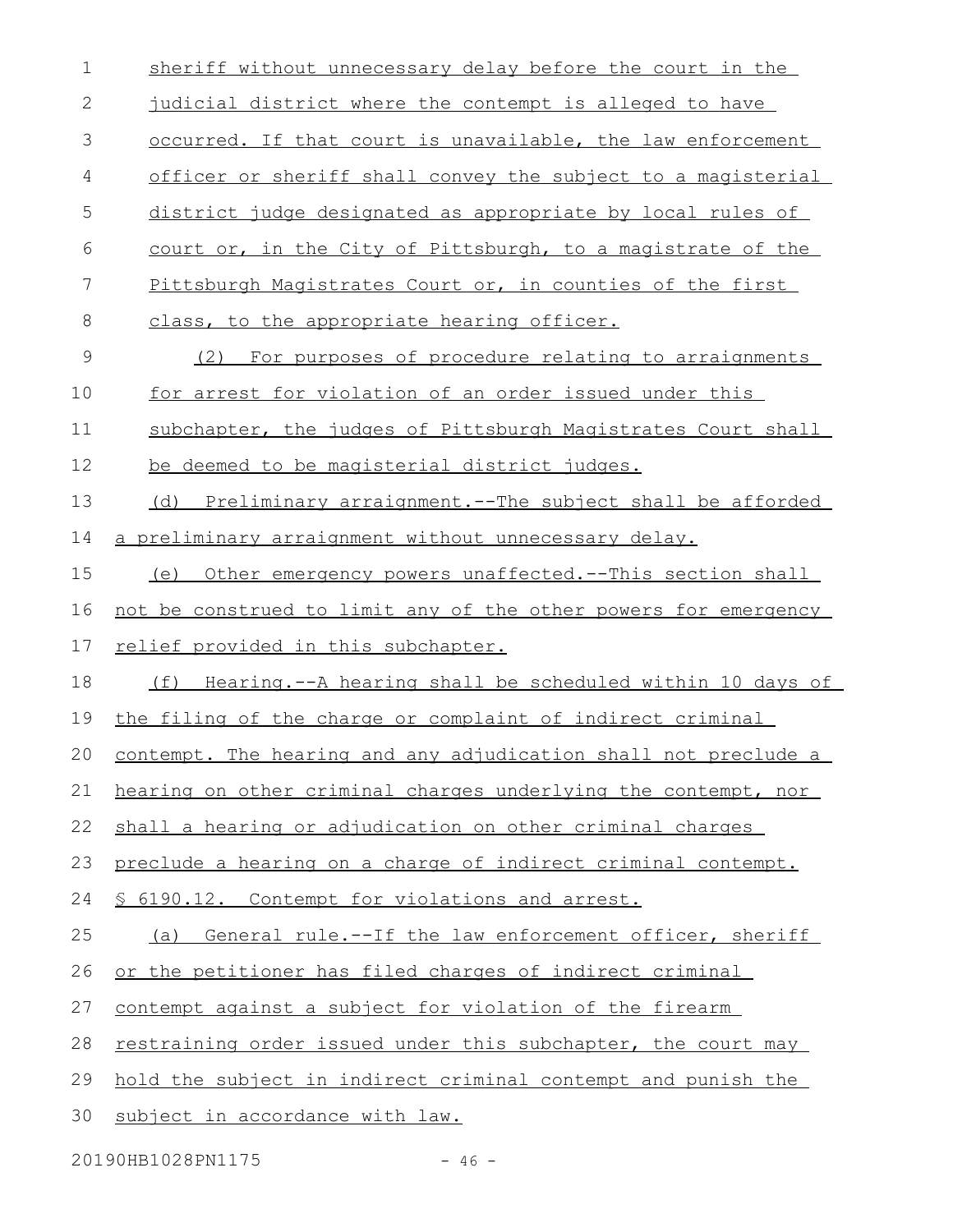| $\mathbf 1$ | Jurisdiction.--The court shall have jurisdiction over<br>(b)       |  |  |  |  |  |
|-------------|--------------------------------------------------------------------|--|--|--|--|--|
| 2           | indirect criminal contempt charges for violation of a firearm      |  |  |  |  |  |
| 3           | restraining order issued under this subchapter in the county       |  |  |  |  |  |
| 4           | where the violation occurred and in the county where the order     |  |  |  |  |  |
| 5           | was granted.                                                       |  |  |  |  |  |
| 6           | <u>Minors.--A subject who is a minor and who is charged</u><br>(C) |  |  |  |  |  |
| 7           | with indirect criminal contempt for allegedly violating a          |  |  |  |  |  |
| 8           | firearm restraining order shall be considered to have allegedly    |  |  |  |  |  |
| 9           | committed a delinquent act as that term is defined in 42 Pa.C.S.   |  |  |  |  |  |
| 10          | \$ 6302 (relating to definitions) and shall be treated as          |  |  |  |  |  |
| 11          | provided in 42 Pa.C.S. Ch. 63 (relating to juvenile matters).      |  |  |  |  |  |
| 12          | (d) Trial and punishment.--                                        |  |  |  |  |  |
| 13          | (1) A sentence for contempt under this subchapter may              |  |  |  |  |  |
| 14          | include:                                                           |  |  |  |  |  |
| 15          | (i) (A) a fine of not less than \$300 nor more than                |  |  |  |  |  |
| 16          | \$1,000 and imprisonment for not more than six months;             |  |  |  |  |  |
| 17          | $or$                                                               |  |  |  |  |  |
| 18          | a fine of not less than \$300 nor more than<br>(B)                 |  |  |  |  |  |
| 19          | \$1,000 and supervised probation not to exceed six                 |  |  |  |  |  |
| 20          | months; and                                                        |  |  |  |  |  |
| 21          | (ii) an order for other relief set forth in this                   |  |  |  |  |  |
| 22          | subchapter.                                                        |  |  |  |  |  |
| 23          | (2) Each fine imposed and collected under this section             |  |  |  |  |  |
| 24          | shall be distributed in the following order of priority:           |  |  |  |  |  |
| 25          | One hundred dollars shall be forwarded to the<br>(i)               |  |  |  |  |  |
| 26          | Commonwealth and shall be allocated, upon appropriation            |  |  |  |  |  |
| 27          | by the General Assembly, to the Pennsylvania State Police          |  |  |  |  |  |
| 28          | to assist with the maintenance of the Statewide registry           |  |  |  |  |  |
| 29          | established in accordance with 23 Pa.C.S. § 6105(e)                |  |  |  |  |  |
| 30          | <u>(relating to responsibilities of law enforcement</u>            |  |  |  |  |  |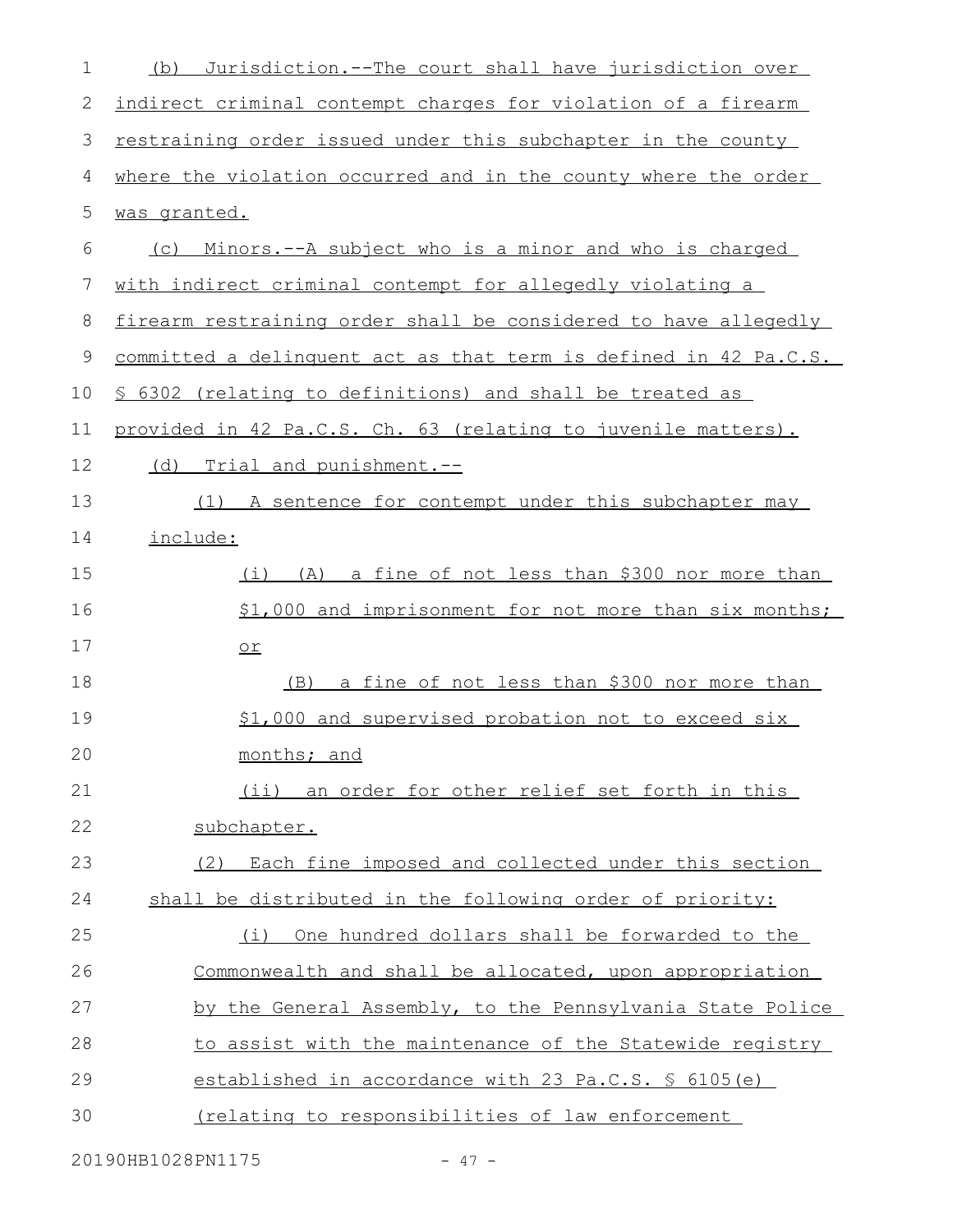1 agencies).

| 2  | (ii) One hundred dollars shall be retained by the            |  |  |  |  |  |
|----|--------------------------------------------------------------|--|--|--|--|--|
| 3  | county and shall be used to carry out the provisions of      |  |  |  |  |  |
| 4  | this subchapter as follows:                                  |  |  |  |  |  |
| 5  | Fifty dollars shall be used by the sheriff.<br>(A)           |  |  |  |  |  |
| 6  | (B) Fifty dollars shall be forwarded to the                  |  |  |  |  |  |
| 7  | local law enforcement agency.                                |  |  |  |  |  |
| 8  | (iii) Fifty dollars shall be forwarded to the                |  |  |  |  |  |
| 9  | Commonwealth and shall be allocated, upon appropriation      |  |  |  |  |  |
| 10 | by the General Assembly, to the Supreme Court for use by     |  |  |  |  |  |
| 11 | county courts and magisterial district courts to carry       |  |  |  |  |  |
| 12 | out their duties under this subchapter.                      |  |  |  |  |  |
| 13 | The balance of the fine, if any, shall be<br>(iv)            |  |  |  |  |  |
| 14 | forwarded to the Commonwealth and shall be allocated,        |  |  |  |  |  |
| 15 | upon appropriation by the General Assembly, to the           |  |  |  |  |  |
| 16 | Pennsylvania State Police for the purpose of maintaining     |  |  |  |  |  |
| 17 | <u>the Statewide registry established under 23 Pa.C.S. §</u> |  |  |  |  |  |
| 18 | $6105(e)$ .                                                  |  |  |  |  |  |
| 19 | The subject shall not have a right to a jury trial<br>(3)    |  |  |  |  |  |
| 20 | on a charge of indirect criminal contempt, except that the   |  |  |  |  |  |
| 21 | subject shall be entitled to counsel.                        |  |  |  |  |  |
| 22 | Upon conviction for indirect criminal contempt and<br>(4)    |  |  |  |  |  |
| 23 | at the request of the petitioner, the court shall also grant |  |  |  |  |  |
| 24 | an extension of the firearm restraining order for an         |  |  |  |  |  |
| 25 | additional term.                                             |  |  |  |  |  |
| 26 | Upon conviction for indirect criminal contempt, the<br>(5)   |  |  |  |  |  |
| 27 | court shall notify the sheriff of the jurisdiction which     |  |  |  |  |  |
| 28 | issued the firearm restraining order of the conviction.      |  |  |  |  |  |
| 29 | The minimum fine required under paragraph (1)<br>(6)         |  |  |  |  |  |
|    |                                                              |  |  |  |  |  |
| 30 | allocated under paragraph (2) (i) and (iii) shall be used to |  |  |  |  |  |

20190HB1028PN1175 - 48 -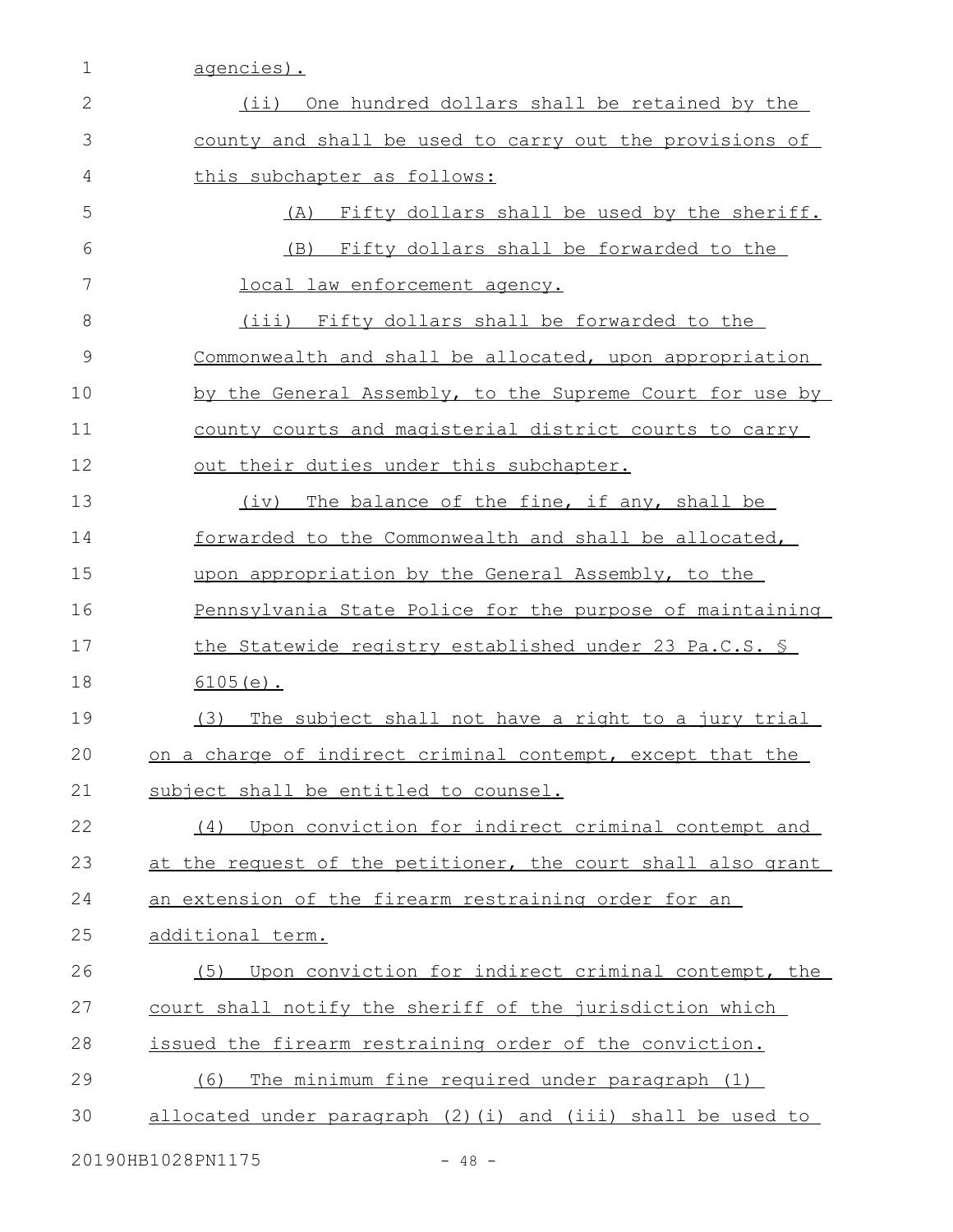| $\mathbf 1$   | supplement and not to supplant any other source of funds         |  |  |  |  |  |  |
|---------------|------------------------------------------------------------------|--|--|--|--|--|--|
| $\mathbf{2}$  | received for the purpose of carrying out the provisions of       |  |  |  |  |  |  |
| 3             | this subchapter.                                                 |  |  |  |  |  |  |
| 4             | Notification upon release.--<br>(e)                              |  |  |  |  |  |  |
| 5             | The appropriate releasing authority or other<br>(1)              |  |  |  |  |  |  |
| 6             | official as designated by local rule shall use all reasonable    |  |  |  |  |  |  |
| 7             | means to notify the petitioner sufficiently in advance of the    |  |  |  |  |  |  |
| 8             | release of the subject from any incarceration imposed under      |  |  |  |  |  |  |
| $\mathcal{G}$ | this subchapter. Notification shall be required for work         |  |  |  |  |  |  |
| 10            | release, furlough, medical leave, community service,             |  |  |  |  |  |  |
| 11            | discharge, escape and recapture. Notification shall include      |  |  |  |  |  |  |
| 12            | the terms and conditions imposed on any temporary release        |  |  |  |  |  |  |
| 13            | from custody.                                                    |  |  |  |  |  |  |
| 14            | The petitioner must keep the appropriate releasing<br>(2)        |  |  |  |  |  |  |
| 15            | authority or other official as designated by local rule          |  |  |  |  |  |  |
| 16            | advised of personal contact information.                         |  |  |  |  |  |  |
| 17            | Failure of the petitioner to comply with paragraph<br>(3)        |  |  |  |  |  |  |
| 18            | may constitute waiver of any right to notification under<br>(2)  |  |  |  |  |  |  |
| 19            | this subsection.                                                 |  |  |  |  |  |  |
| 20            | (f) Multiple remedies.--Disposition of a charge of indirect      |  |  |  |  |  |  |
| 21            | criminal contempt shall not preclude the prosecution of other    |  |  |  |  |  |  |
| 22            | criminal charges associated with the incident giving rise to the |  |  |  |  |  |  |
| 23            | contempt, nor shall disposition of other criminal charges        |  |  |  |  |  |  |
| 24            | preclude prosecution of indirect criminal contempt associated    |  |  |  |  |  |  |
| 25            | with the criminal conduct giving rise to the charges.            |  |  |  |  |  |  |
| 26            | <u>S 6190.13. Civil contempt for violation of an order.</u>      |  |  |  |  |  |  |
| 27            | General rule.--A petitioner may file a petition for<br>(a)       |  |  |  |  |  |  |
| 28            | civil contempt with the issuing court alleging that the subject  |  |  |  |  |  |  |
| 29            | has violated any provision of an order issued under this         |  |  |  |  |  |  |
| 30            | subchapter.                                                      |  |  |  |  |  |  |
|               |                                                                  |  |  |  |  |  |  |

20190HB1028PN1175 - 49 -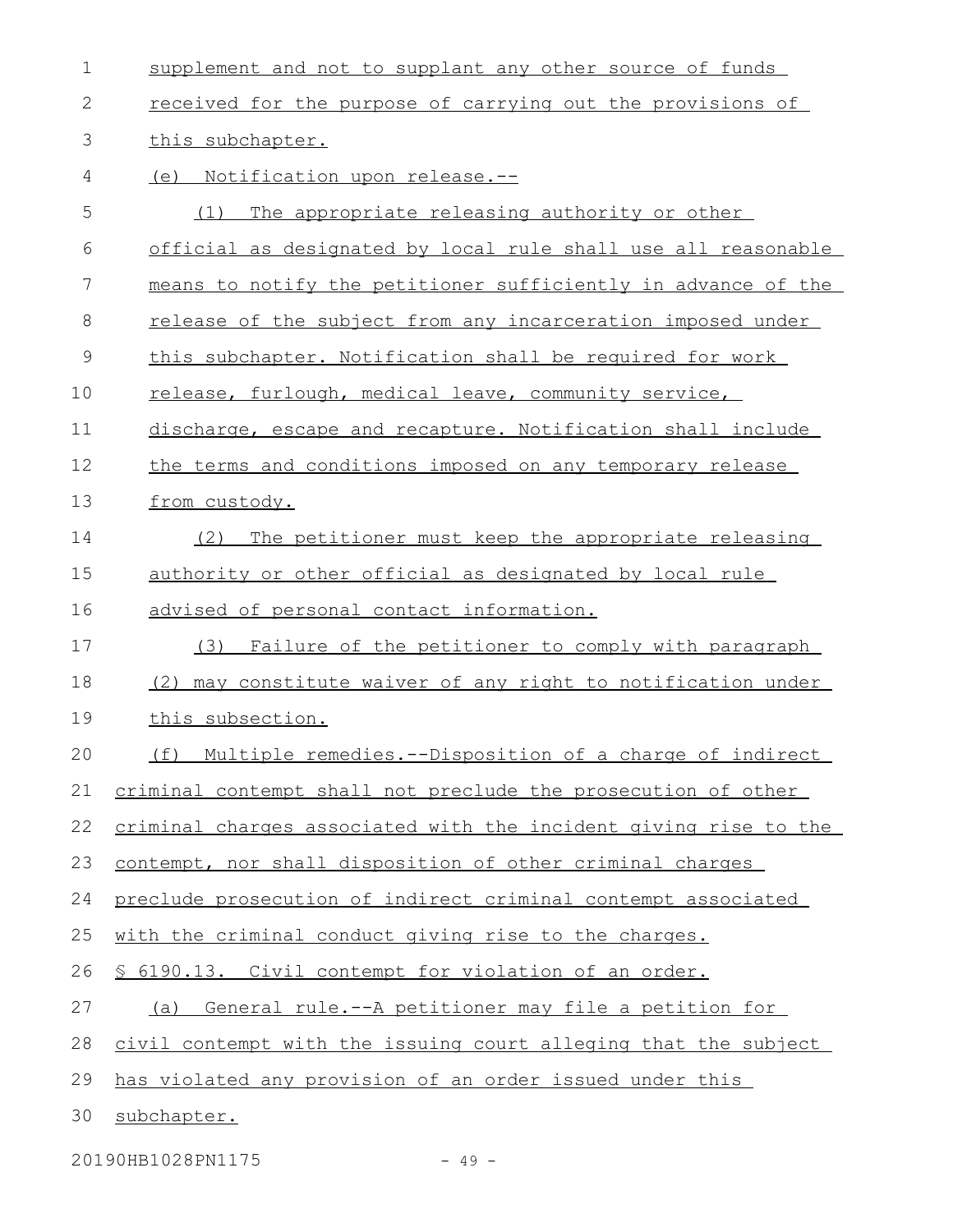| 1  | Civil contempt order.--Upon finding of a violation of a<br>(b)   |  |  |  |  |  |  |
|----|------------------------------------------------------------------|--|--|--|--|--|--|
| 2  | firearm restraining order issued under this subchapter, the      |  |  |  |  |  |  |
| 3  | court, either under petition for civil contempt or on the        |  |  |  |  |  |  |
| 4  | court's own accord, may hold the subject in civil contempt and   |  |  |  |  |  |  |
| 5  | restrain the subject in accordance with law.                     |  |  |  |  |  |  |
| 6  | (c) Sentencing.--A sentence for civil contempt under this        |  |  |  |  |  |  |
| 7  | subchapter may include imprisonment until the subject complies   |  |  |  |  |  |  |
| 8  | with provisions of the order or demonstrates the intent to do    |  |  |  |  |  |  |
| 9  | so. A term of imprisonment under this section shall not exceed a |  |  |  |  |  |  |
| 10 | period of six months.                                            |  |  |  |  |  |  |
| 11 | Jury trial and counsel.--The subject shall not have a<br>(d)     |  |  |  |  |  |  |
| 12 | right to a jury trial except that the defendant shall be         |  |  |  |  |  |  |
| 13 | entitled to counsel.                                             |  |  |  |  |  |  |
| 14 | § 6190.14. Procedures and other remedies.                        |  |  |  |  |  |  |
| 15 | (a) General rule.--Unless otherwise indicated under this         |  |  |  |  |  |  |
| 16 | subchapter, a proceeding under this subchapter shall be in       |  |  |  |  |  |  |
| 17 | accordance with applicable general rules and shall be in         |  |  |  |  |  |  |
| 18 | addition to any other available civil or criminal remedies.      |  |  |  |  |  |  |
| 19 | (b) Remedies for bad faith.--Notwithstanding any other           |  |  |  |  |  |  |
|    | 20 provision of law, upon finding that an individual commenced a |  |  |  |  |  |  |
| 21 | proceeding under this chapter in bad faith, the court shall      |  |  |  |  |  |  |
| 22 | direct the individual to pay to the subject actual damages and   |  |  |  |  |  |  |
| 23 | reasonable attorney fees. Failure to prove an allegation of an   |  |  |  |  |  |  |
| 24 | immediate and present danger to the physical safety of the       |  |  |  |  |  |  |
| 25 | petitioner, family or household member or other person by a      |  |  |  |  |  |  |
| 26 | preponderance of the evidence shall not, by itself, result in a  |  |  |  |  |  |  |
| 27 | finding of bad faith.                                            |  |  |  |  |  |  |
| 28 | $$6190.15.$ Immunity.                                            |  |  |  |  |  |  |
| 29 | (a) General rule.--                                              |  |  |  |  |  |  |
| 30 | Law enforcement agencies and their employees,<br>(1)             |  |  |  |  |  |  |

20190HB1028PN1175 - 50 -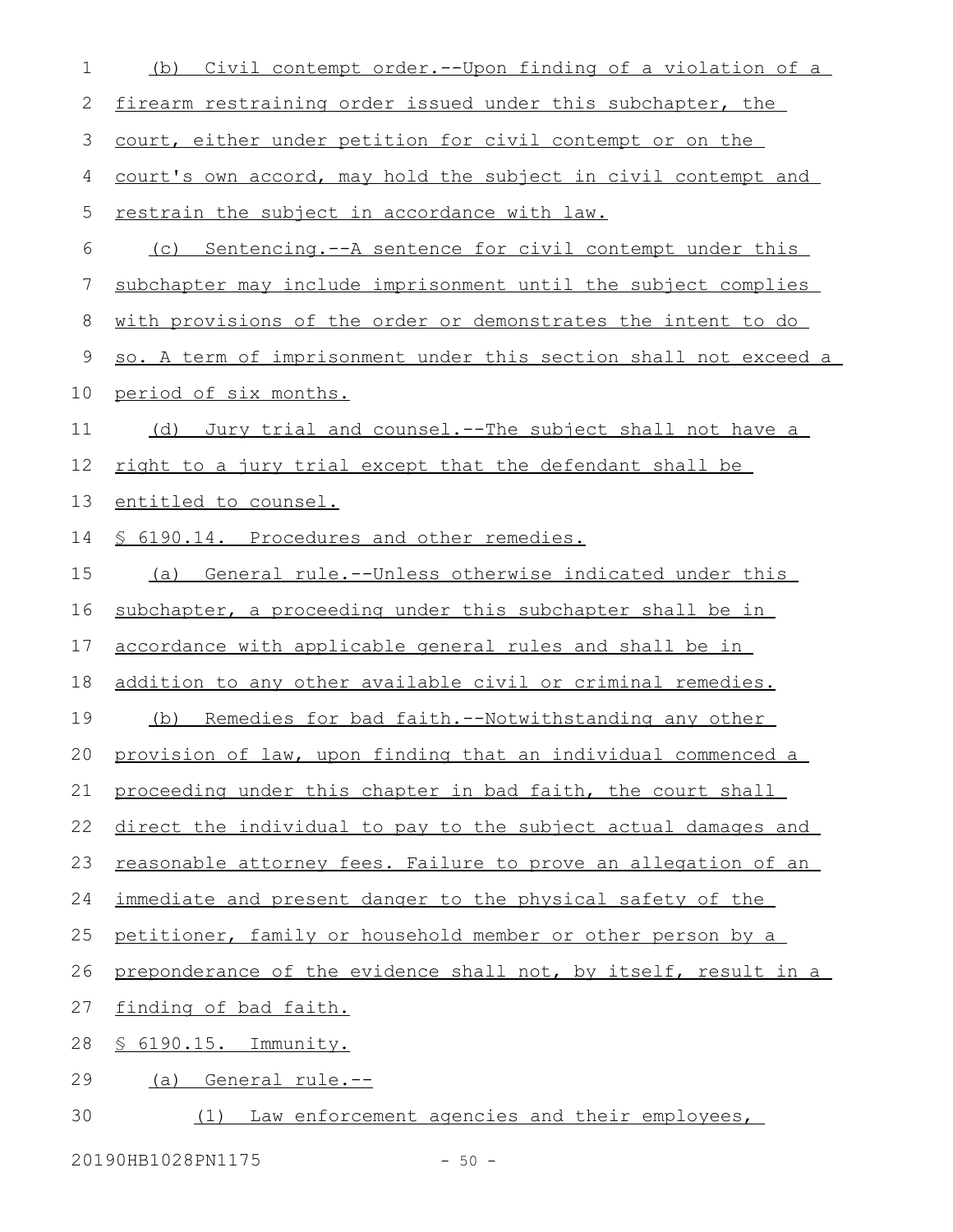| $\mathbf 1$  | including troopers, officers, sheriffs and their deputies,       |
|--------------|------------------------------------------------------------------|
| $\mathbf{2}$ | shall, except as provided under subsection (b), be immune        |
| 3            | from civil liability for actions taken in good faith to carry    |
| 4            | out their duties relating to the seizure and relinguishment      |
| 5            | of firearms, other weapons and ammunition as provided for        |
| 6            | under this subchapter, except for gross negligence,              |
| 7            | intentional misconduct or reckless, willful or wanton            |
| 8            | misconduct.                                                      |
| 9            | A person licensed under the act of July 9, 1987<br>(2)           |
| 10           | (P.L.220, No.39), known as the Social Workers, Marriage and      |
| 11           | Family Therapists and Professional Counselors Act, or as a       |
| 12           | health care practitioner as defined under section 103 of the     |
| 13           | act of July 19, 1979 (P.L.130, No.48), known as the Health       |
| 14           | Care Facilities Act, who initiates a proceeding for the          |
| 15           | issuance of a firearm restraining order in accordance with       |
| 16           | section 6190.3 (relating to commencement of proceedings)         |
| 17           | shall not be held civilly or criminally liable for actions       |
| 18           | taken under the provisions of this subchapter if the person      |
| 19           | acted in good faith and without malice.                          |
| 20           | (b) Exception.--Law enforcement agencies and their               |
| 21           | employees, including troopers, officers, sheriffs and their      |
| 22           | deputies, may be liable to the lawful owner of confiscated,      |
| 23           | seized or relinguished firearms in accordance with section       |
| 24           | 6105(f) (relating to persons not to possess, use, manufacture,   |
| 25           | control, sell or transfer firearms) and may be liable to the     |
| 26           | lawful owner of confiscated, seized or relinquished other        |
| 27           | weapons or ammunition for any loss, damage or substantial        |
| 28           | decrease in the value of the other weapons or ammunition that is |
| 29           | a direct result of a lack of reasonable care by the law          |
| 30           | enforcement agency or its employees.                             |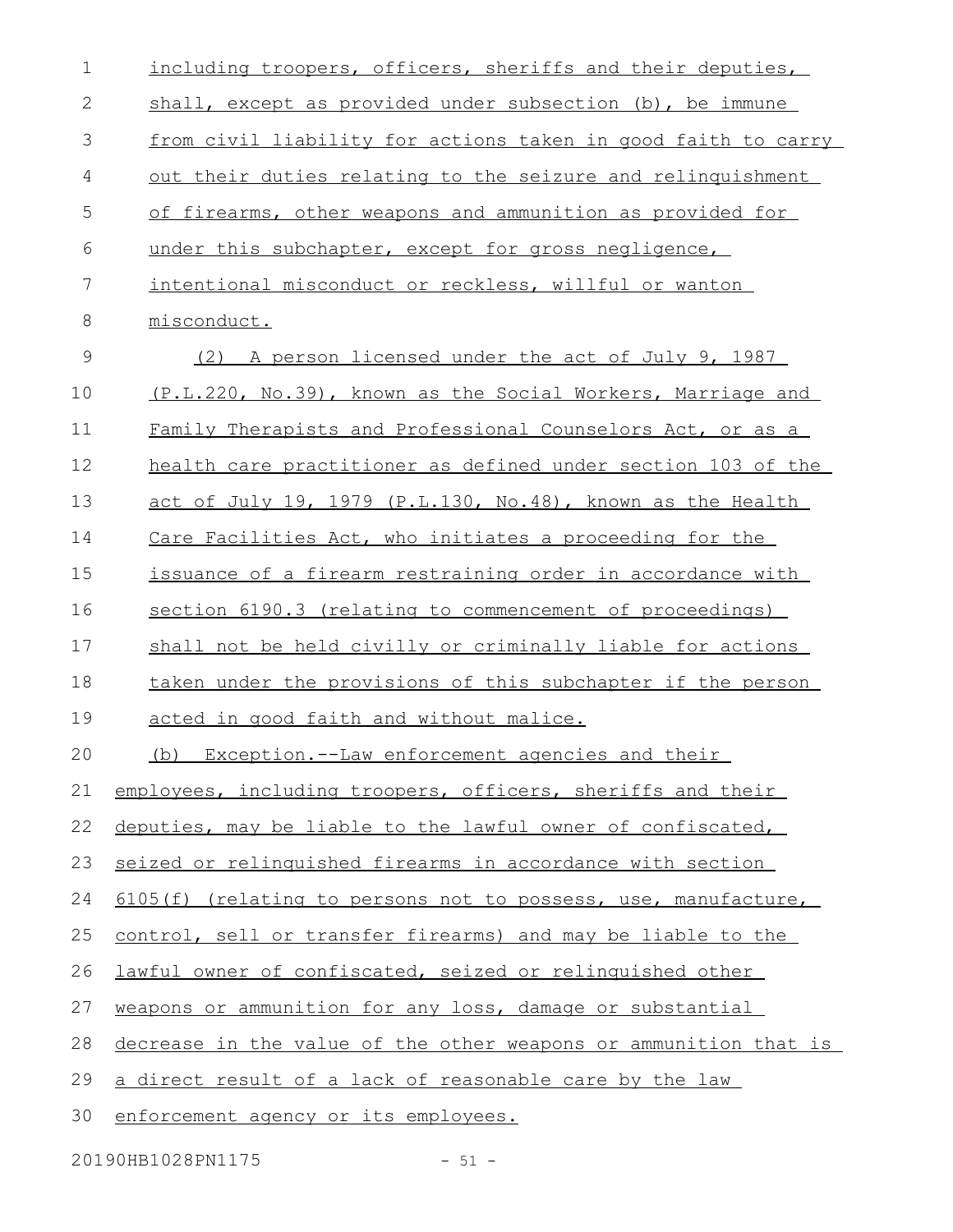1 § 6190.16. Inability to pay.

| $\overline{2}$ | (a) Order for installment payments.--                          |  |  |  |  |  |  |
|----------------|----------------------------------------------------------------|--|--|--|--|--|--|
| 3              | Upon plea and proof that a person is without the<br>(1)        |  |  |  |  |  |  |
| 4              | financial means to pay a fine, fee or cost under section       |  |  |  |  |  |  |
| 5              | 6190.5 (relating to relief) or a cost, the court may order     |  |  |  |  |  |  |
| 6              | payment of money owed in installments appropriate to the       |  |  |  |  |  |  |
| 7              | circumstances of the person and shall fix the amounts, times   |  |  |  |  |  |  |
| $8\,$          | and manner of payment.                                         |  |  |  |  |  |  |
| 9              | (2) Failure to make payment in the amount, time and            |  |  |  |  |  |  |
| 10             | manner fixed by the court may subject the person to contempt   |  |  |  |  |  |  |
| 11             | under the applicable provisions of this subchapter.            |  |  |  |  |  |  |
| 12             | (b) Use of credit cards.--The treasurer of each county may     |  |  |  |  |  |  |
| 13             | allow the use of credit cards and bank cards in the payment of |  |  |  |  |  |  |
| 14             | fines, fees and costs set forth under this subchapter.         |  |  |  |  |  |  |
| 15             | § 6190.17. Warrantless searches.                               |  |  |  |  |  |  |
| 16             | Except as provided under section 6190.11 (relating to          |  |  |  |  |  |  |
| 17             | violation of order), nothing under this subchapter shall       |  |  |  |  |  |  |
| 18             | authorize a warrantless search for firearms, other weapons or  |  |  |  |  |  |  |
| 19             | ammunition.                                                    |  |  |  |  |  |  |
| 20             | § 6190.18. Construction.                                       |  |  |  |  |  |  |
| 21             | Nothing under this subchapter shall be construed to:           |  |  |  |  |  |  |
| 22             | (1) Preclude an action for wrongful use of civil process       |  |  |  |  |  |  |
| 23             | under 42 Pa.C.S. Ch. 83 Subch. E (relating to wrongful use of  |  |  |  |  |  |  |
| 24             | civil proceedings) or criminal prosecution for a violation of  |  |  |  |  |  |  |
| 25             | Chapter 49 (relating to falsification and intimidation).       |  |  |  |  |  |  |
| 26             | (2) Allow a government agency or law enforcement agency,       |  |  |  |  |  |  |
| 27             | or an agent or employee of either, or any other person or      |  |  |  |  |  |  |
| 28             | entity to create, maintain or operate a database or registry   |  |  |  |  |  |  |
| 29             | of firearm ownership within this Commonwealth, except that     |  |  |  |  |  |  |
| 30             | information may be retained to ensure compliance with this     |  |  |  |  |  |  |
|                |                                                                |  |  |  |  |  |  |

20190HB1028PN1175 - 52 -